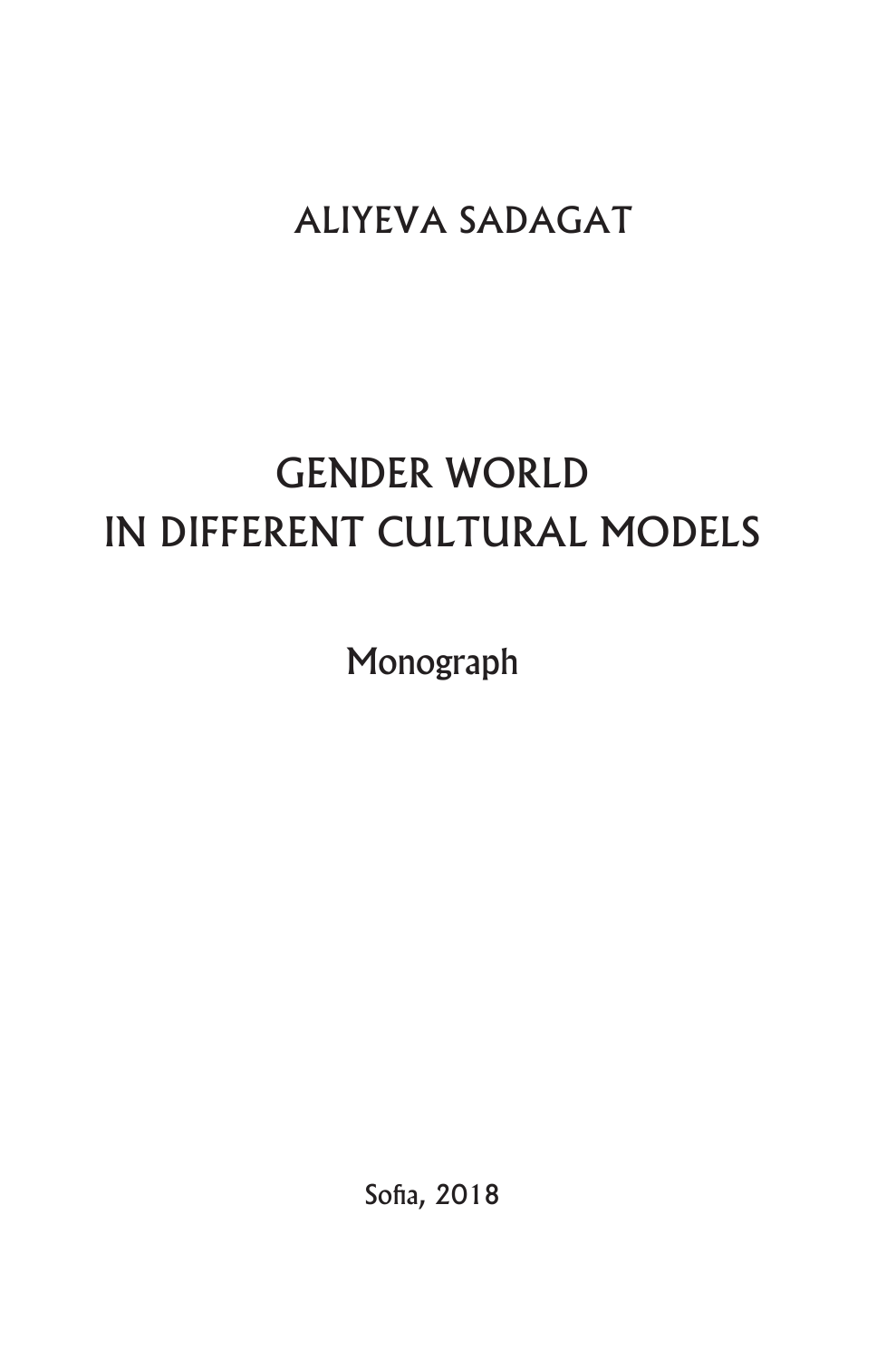**Scientific Editor:** Dr. Professor Niyazi Mehdi

**Reviewers:** Dr. Professor Alikram Tagiyev Dr. Professor, Honored Art Worker Maral Manafova

**Design & Preprint:** Az-buki National Publishing House Sofia, Bulgaria

© Aliyeva Sadagat, 2018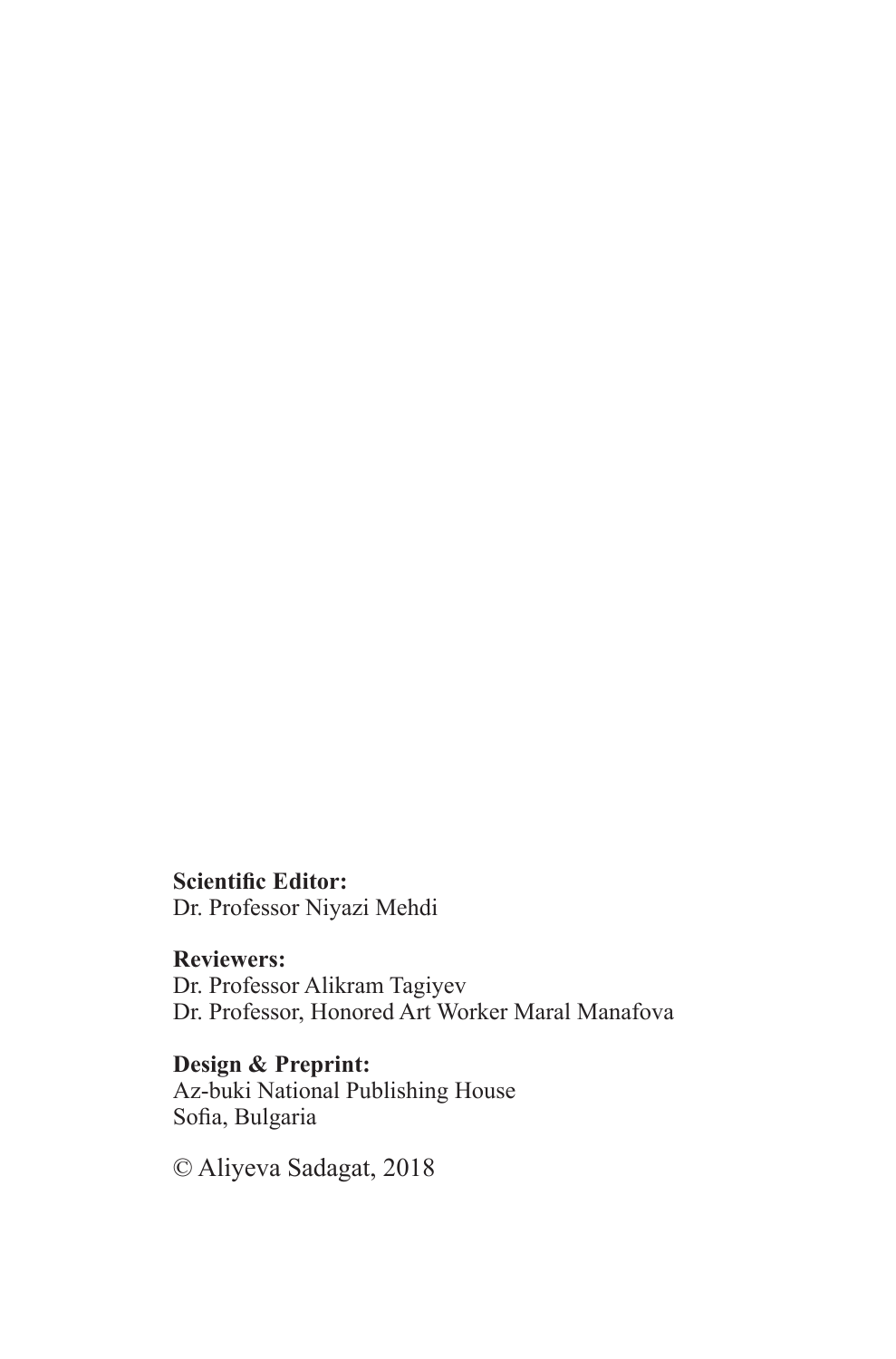#### **CONTENTS**

| 3. Women Phenomenon in the System of Cultural Models17     |  |
|------------------------------------------------------------|--|
| 4. The Gender World from the View of Culture 34            |  |
| 5. Culture in the Feminist Theories (XIX – XX centuries)38 |  |
|                                                            |  |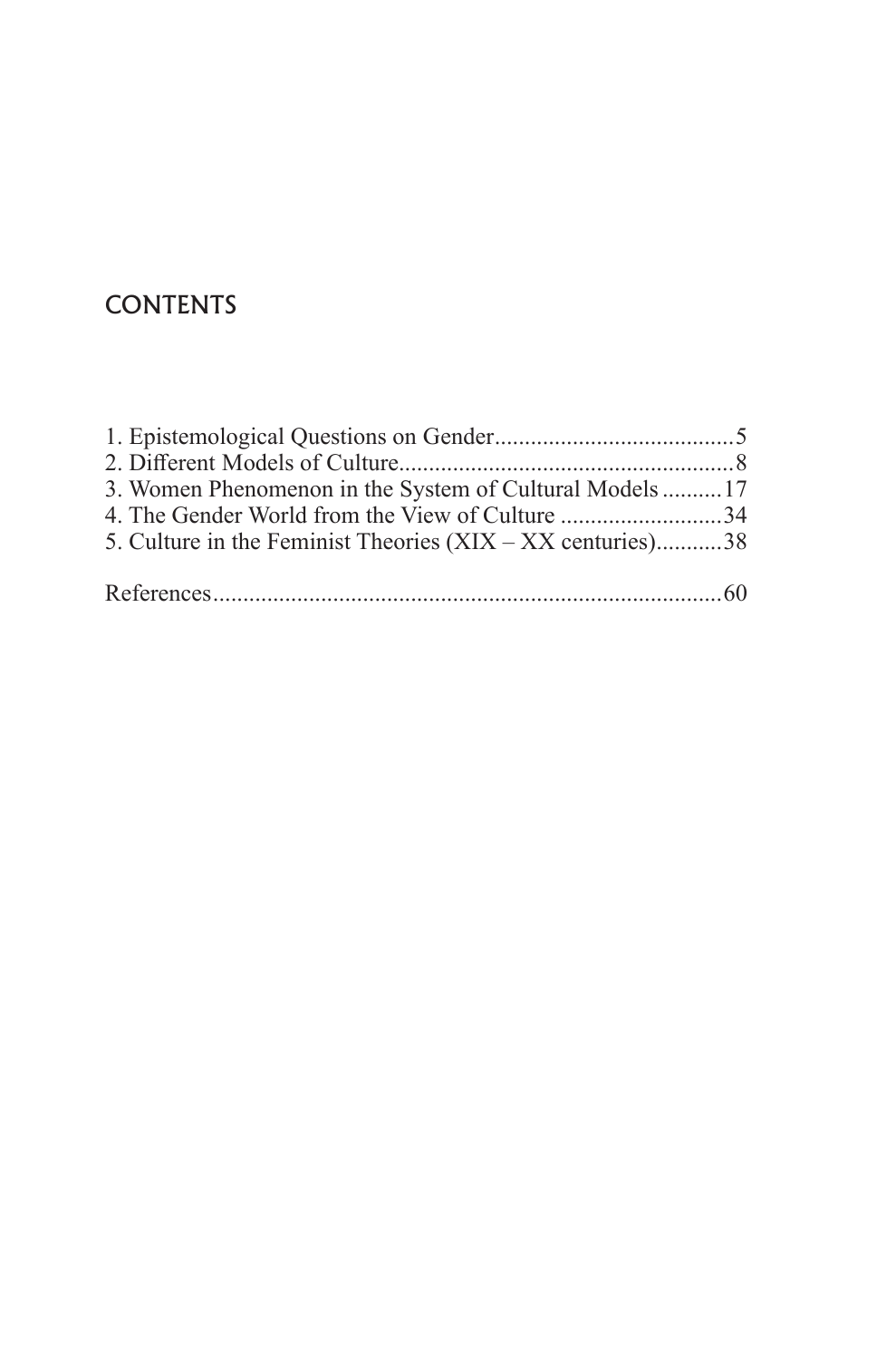#### Aliyeva Sadagat

## GENDER WORLD IN DIFFERENT CULTURAL MODELS

*The book focuses mainly on women's role and exceptional services in world history, cultural studies and, in general, socio-political life. The key nuances of the women's life path through a stage-by-stage chronological sequence of the historical development trajectory have been brought into picture and some points that had not yet been covered for some reason have been explained. The book reflected their spiritual richness and the work they carried out inside the country, as well as the activities well-known outside of its borders. The monograph turns attitude towards women in different cultural models and cultural issues that appear in the gender world into research objects.*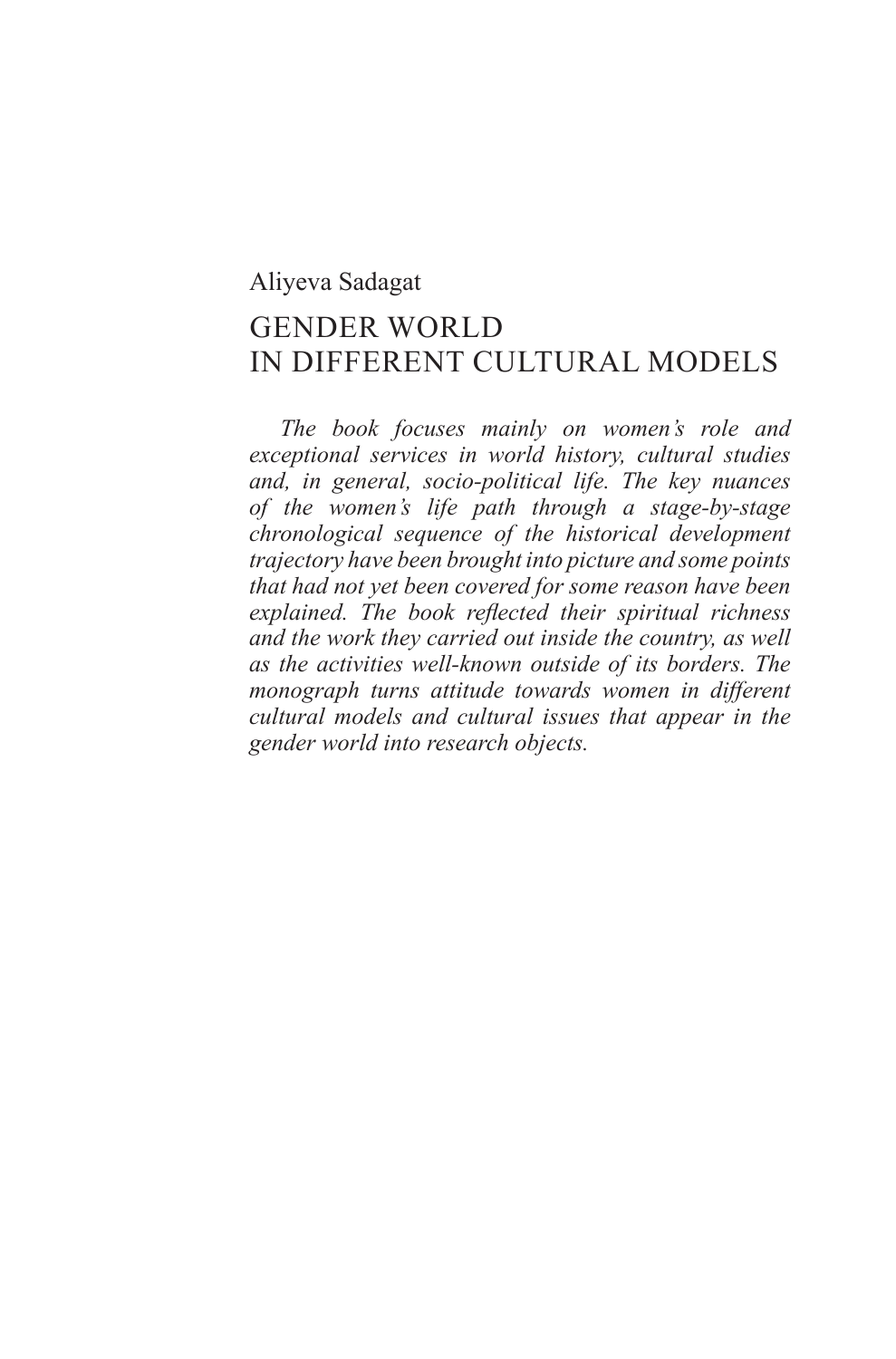## 1. EPISTEMOLOGICAL QUESTIONS ON GENDER

It has raised the knowledge and information deficiency in the Azerbaijani cultural studies in terms of learning both the world culture and the national culture as its integral part on a basis of the traditional views, paradigm and models, and a number and sense diversity of the problems. Of course, the number of researches, which is one of the "clones" of each other by the content, style and methodologies, has significantly increased. Basically they prefer to talk on tradition and innovation in the culture and write about its function. Over the past few years, they have addressed to the themes of eulogy or danger of globalization. Gender terminology and its problematic have brought a new rhetorical content to the Azerbaijani culture in the last twenty years. Although the national cultural studies are influenced by Western and Russian culturology, the most researchers are still far from solving the paradoxes, revealing the uncertain facts and explaining the ethnographic and historical events of Azerbaijan in line with the popular theories of the 20th century. Even when viewed from the prism of gender relations in culture, new information and ideas are being gained just in very few cases. Thus, in the case of sufficient cultural studies, this quantitative majority is observed with a lack of ideas and poor idea quality. As a result, the actual situation of the mentioned field of science creates dissonance against the great interest and attention towards the cultural studies in the modern media, politics and philosophy.

Investigating women's problems in Azerbaijan is as intense as research of culture. Unfortunately, in contrast to the studies carried out in the Western world, searching for new ideas and new visions in the researches in Azerbaijan is still not strong evident.

We are also observing the same crisis in the gender theme. This new direction has been "exported" from the West to open up the new prospects on philosophy, cultural studies and other specialties in humanities. As a result of this "export", the gender studies were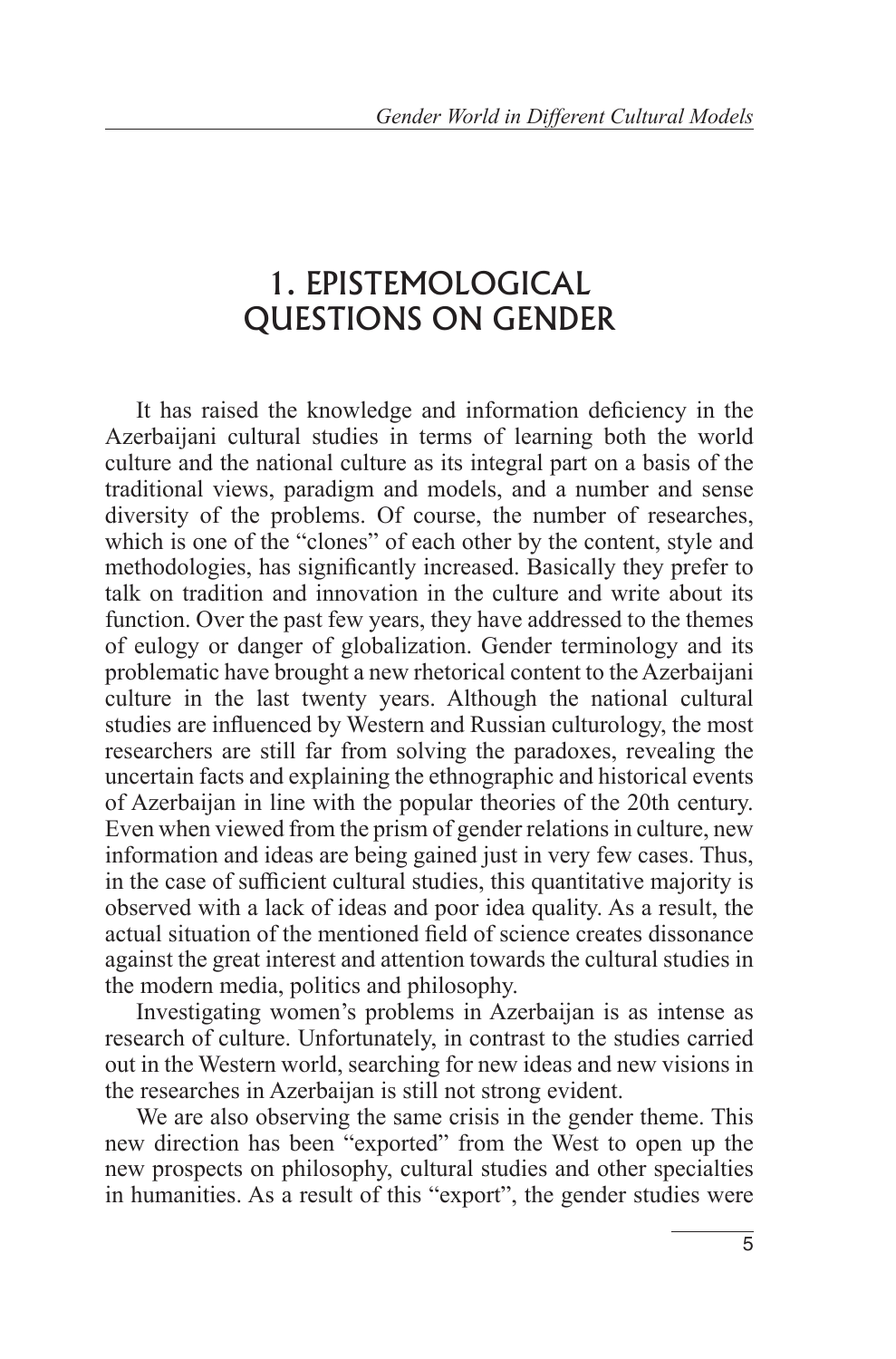also put into practice programs. But unfortunately, the science oriented to the non-biological aspects in the relationships between women and men (gender studies) soon began to trivialize in us in our country, so we have very rarely gained findings of the new ideas, and knowledge that satisfies the needs of informatics. For this reason, there is a serious demand and call for the Azerbaijani gender science to gain energy from the new approaches. Thomas Kun has better proved his ideas on this kind of process in philosophy, namely the transition from any field of science to new paradigms based on a revolutionary leap. The most important for Azerbaijan's cultural studies is the adoption of the new paradigms created in the history of the world cultural sense in regard to this field and targeting the challenges that arise from these paradigms.

Crisis is inevitable for all sciences after a certain formation and development stage. At the same time, the serious problem of all sciences is to find ways to prevent or cope with the crisis. If one of the ways to get out of the crisis of cultural science (or social anthropology) on the world level is the contribution of theories based on the new paradigms of East and Africa, the other one is the explanation and interpretation of the materials of the listed civilizations. The latter strengthens the argumentation of our subject.

In this case, we consider that cultural science can be provided with the considerable innovations and aspects when it comes to the phenomenon of a woman in culture as the "provocative" of different meanings and situations. That is to say, the actual situation of Azerbaijani culture is that it has not yet gotten "tectonic shifts" from the problematic determined by women's world. It has not yet experienced "a theoretical excitement" from the phenomenon of women and children. When cultural thinking was formed in Azerbaijan in the 19th century, of course, there was anxiety about women's fate and women's rights. Certainly, while care for women and worrying about women are very characteristic in Azerbaijan's science and art, but we suggest another aspect, when we say "theoretical excitement" and "theoretical shifts". Women's research and thoughts have not yet created a serious terminology, categorical, cognitive system that can, in turn, shift and excite the whole system of culturological ideas. However, this is an excitement on the basis of scientific innovation. All these stated by us shows that women in our time have not lost its relevance as the subject of science, but even increased it tenfold.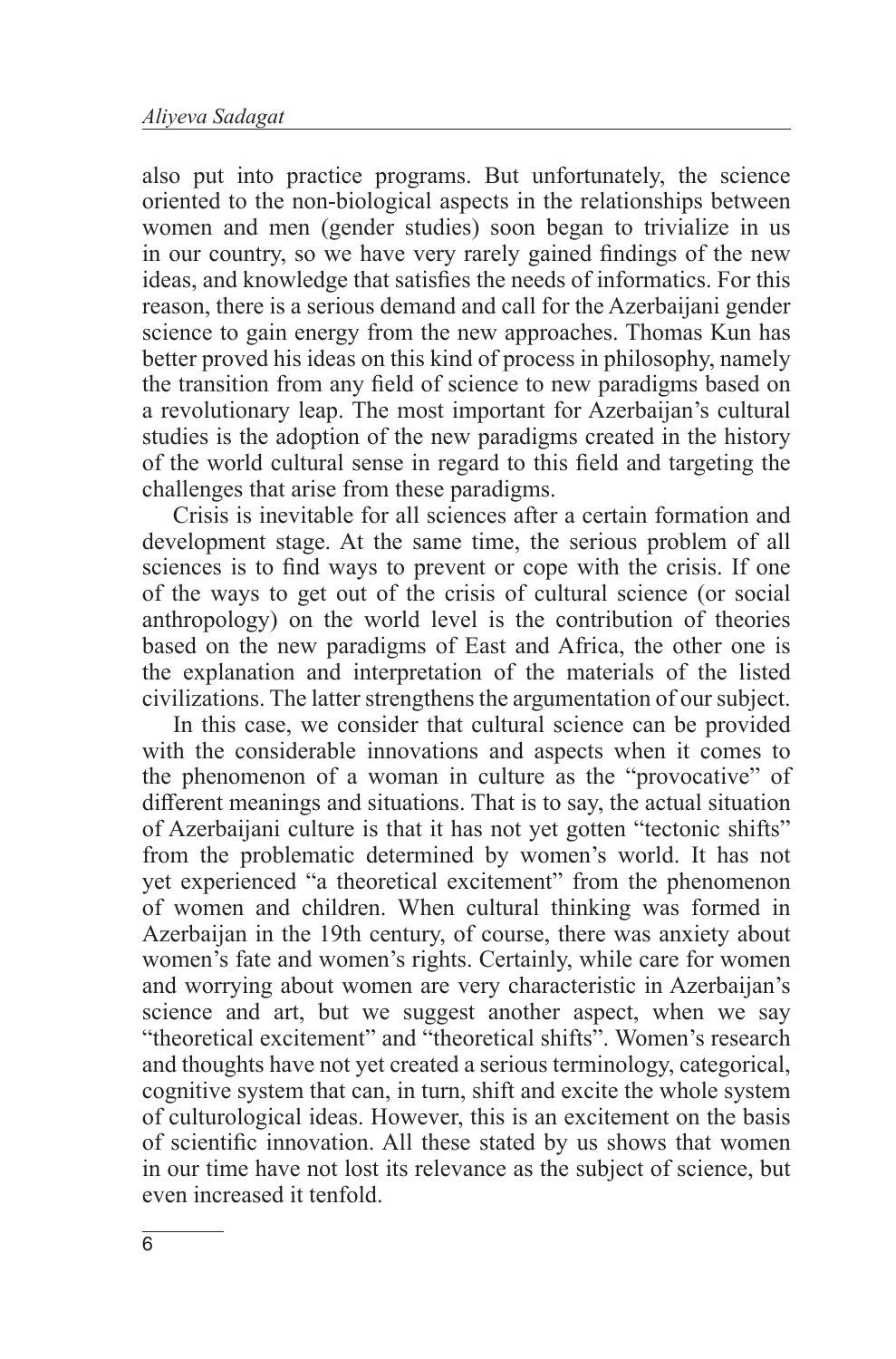The relevance of any subject is measured by its value, importance, and degree of involvement of implicit. The attitude towards women, as well as the attitude of women towards men, children, household, and social space lay on the basis of national culture, national mentality. The necessity of this phenomenon itself indicates that the elimination or severe weakening of women manifestations, that is, the metamorphosis and transformations of women perceptions, can lead to the radical changes in many areas of culture. These changes in culture show itself in a number of models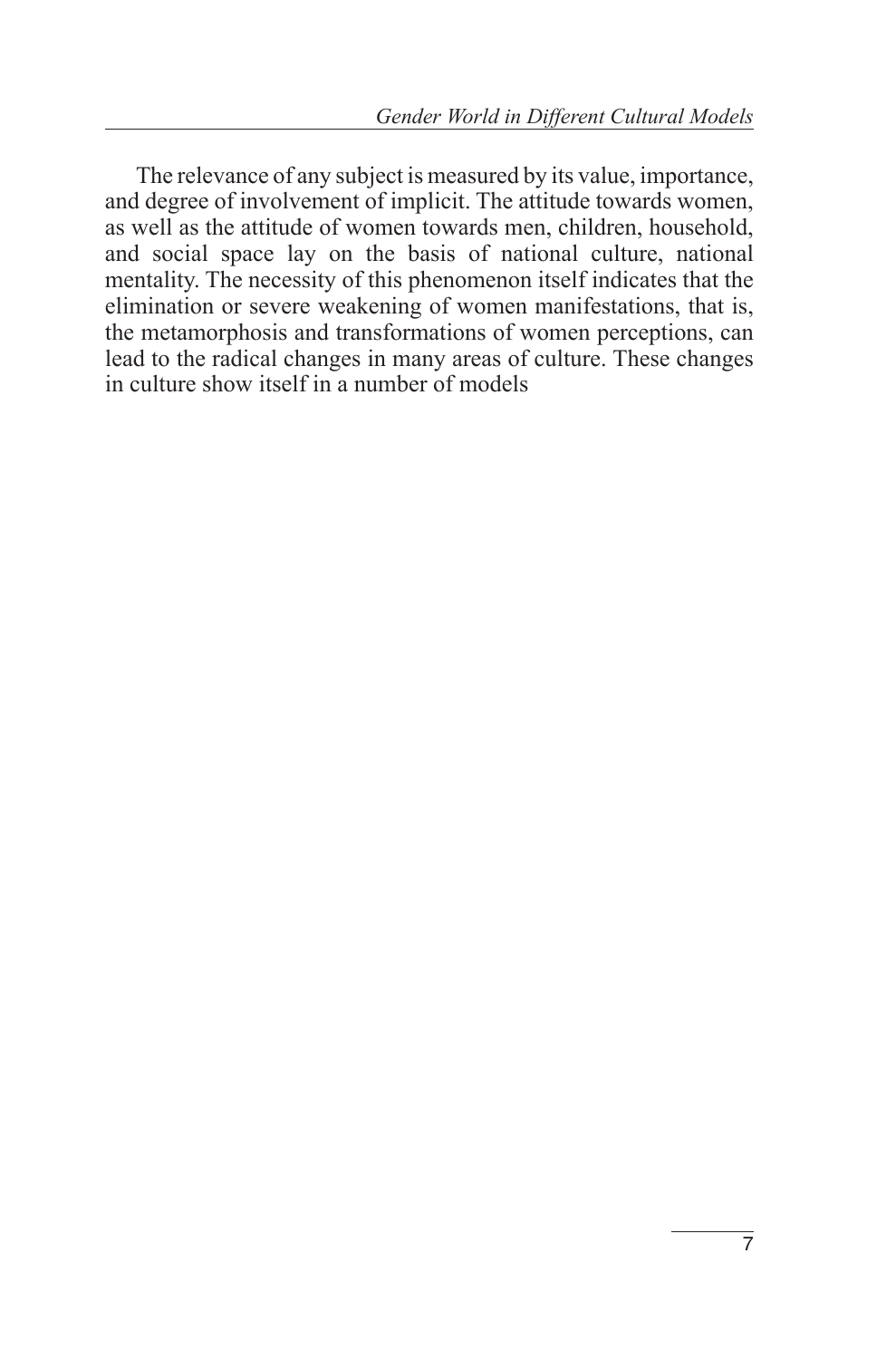#### 2. DIFFERENT MODELS OF CULTURE

The issue of presenting models and patterns of culture, in particular the forms of its presentation, did not come up with the modeling ideas that emerged only in the middle of the last century. Although the term of "model" has not been used throughout the history of cultural science, it has always been a dispute over which configurations, patterns and scenes of culture to display. Ibn Khaldun, lived in the XIV century, who was adopted as one of the pioneers of contemporary history, sociology and economics, built a special theoretical model of culture, reducing it to the youth and old ages. The evolutionary theorists (E. Taylor, C. Frezer, L. Morgan, H. Spenser) sought a model to answer the questions "How did it come about?" Axiology (Q. Rikkert, Q. Zimmel) presented a special culturological form when it proposed a concept that differentiated the essence of the cultural units from natural phenomena. E. Kassirer developed a new culturological model, when he described culture as a set of symbols. As regards the Marxist-Leninist Culturology, the form proposed by him has to be evaluated as putting the processes occurred in culture to the new deterministic or casuistical schemes. To note that the above stated is the listed examples of the answer to the question of "which model of culture is described in the theory?" However, the term of "model" related to our subject has also acquired the right to live in other aspects. This aspect is that culture itself is the model of nature and the world. Therefore, the different cultures reflect different models of nature, of the world and society. There are two reasons for this diversity. The first reason is that culture does not reflect all the existing objectivity. That is, it does not release some of the world's realities from its "door", and welcomes some of them with a special "satisfaction". The density of the loops on the carpet can be taken as an analogy to best describe this idea. The greater the number of hinges in a square centimeter, the more accurate the description is, the more fragments are "accessed" in the image. In the nineteenth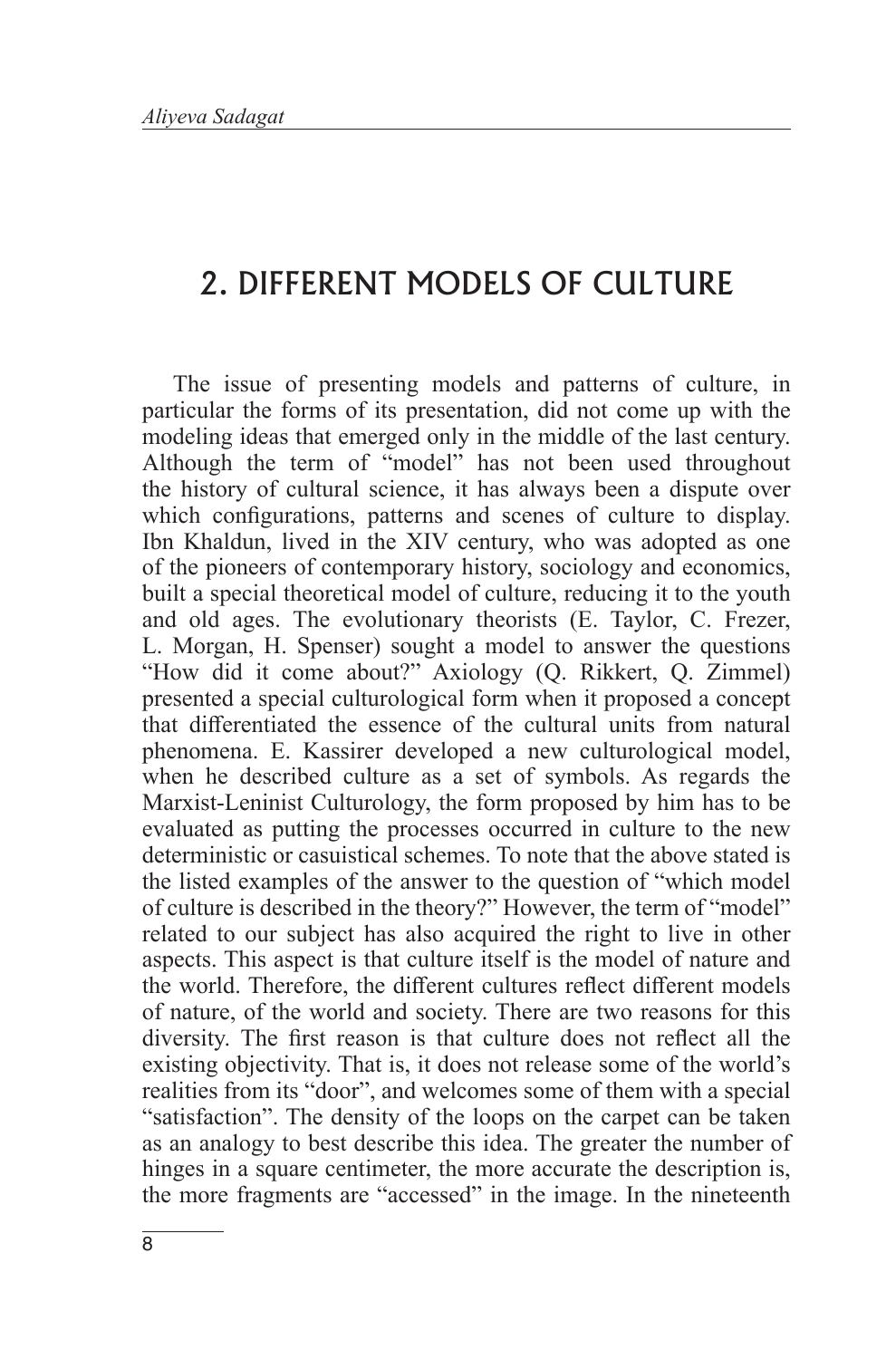century, this situation happened related to cinema and photography. The images were specified depending on the degree of "acceptance" of tape. If we imagine the level of "acceptance" of culture in these analogies, our understanding becomes more precise.

As is evident, for a non-theoretically thinker of culture there are no questions like "what a culture of nobility likes, in contract to other culture, what it condemns, what it lets come near for other purposes." However, in the theory of culture the aspects and issues are come out that are beyond ordinary consciousness. For example, during the time of Tolstoy and Mopassan, so many details related not only to art, but also in regard with entire culture, women world, women psychology, had been entered which even couldn't be imagined in the time of the poetry of *The Tale of Igor's Campaign* or *The Troubadour*. Although at all times the limit of demonstration was enough regarding to men as well. Many of the attitudes of men revealed by psychoanalysis and the feelings of men about women could not have been observed in European culture until the twentieth century. It's also interesting that in the most cases, "invisibility" in culture creates the belief that this fact is not exist at all. The observations show that in the medieval Azerbaijani culture there was already a concept of women's traveling impression. Even though there were men's impressions in most traveling, those days women also had to travel (at least with their husbands) for a variety of reasons. In the Russian culture, Aleksandra Viktorovna Potanina wrote books of ethnographic, historical value on her traveling impressions. If she did not write his travel, that is, did not make a fact of writing culture, she couldn't gain the title of "the first Russian woman traveler" (1) and her travels would be erased from memory. It should also be stated that Britain's achievement was greater in comparison with the Russians due to the higher quality of the "appearance" institute in culture. From the 19th century, the names of English female travelers have been preserved in history (Isabella Böd, Gertrude Bell, Alexandra David-Nil and others) and are now being published in the websites (2).

All of these women have transformed the facts of their lives in reality into the cultural factors too, and neither religion, and morals, nor politics has been forbidden it. The late writer Rafig Taghi has such a statement that the event that has not been turned into information is to be regarded as "nothing" (3). This statement can be transformed this way to culturologize it: the event that is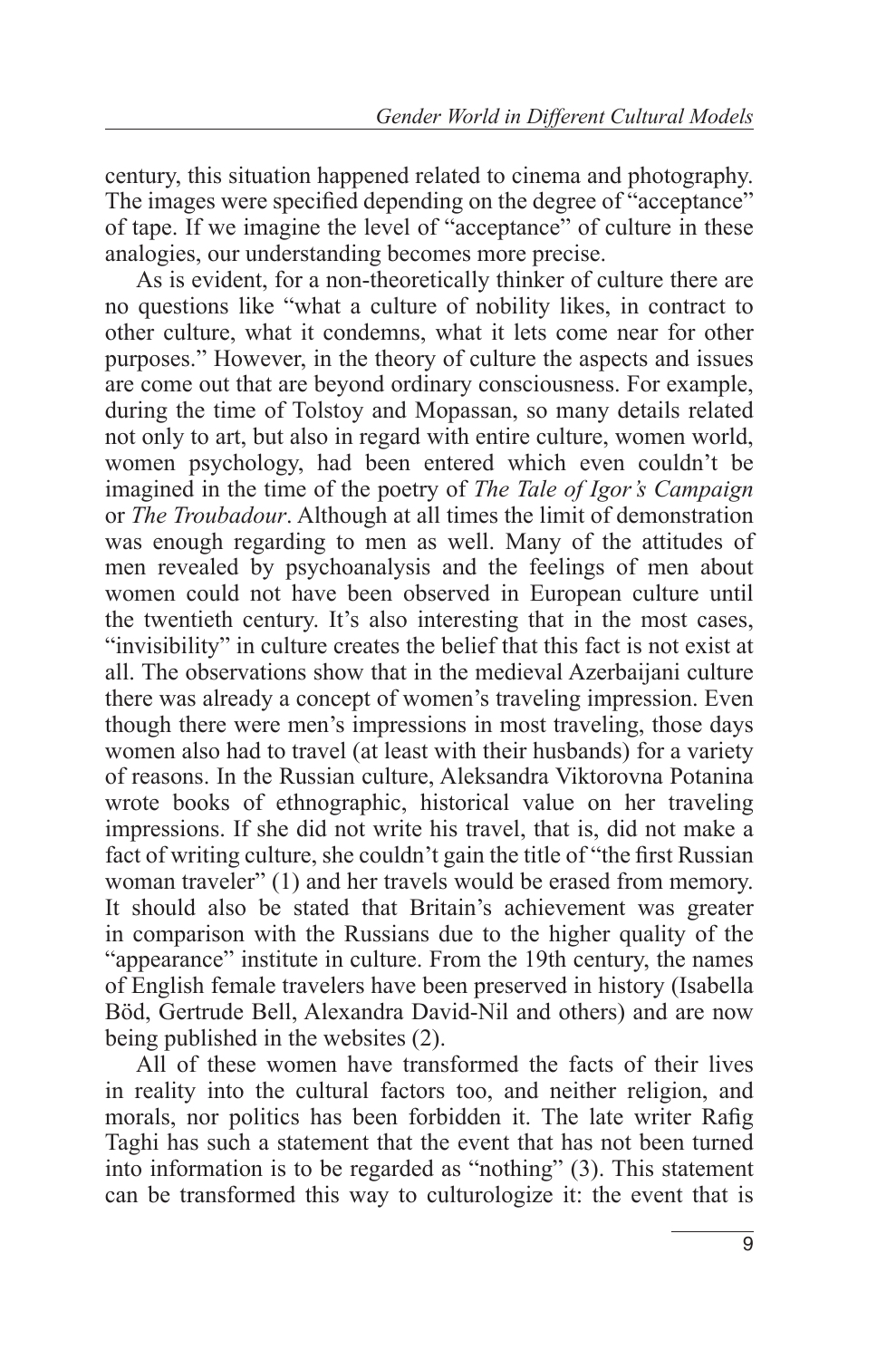not turned into information, turns into "nothing". It should be added that the aphorism we have taken from the narrative of Rafig Taghi and such his rephrasing is one of the most serious problems in the theory of notification. The news and the comments on the relations of the news and event have a special place in journalism (4, p.12) an idea of Ludwig Wittgenstein was used as a key to open the issue of capacity, scope and scale of culture in the early part of last century. He said that the boundaries of our language are the boundries of our world (5, p.56). It is true that Wittgenstein was speaking of natural language and wanted to say that, in words, the things and events not represented in our language are not in our world. However, the idea of the famous philosopher in Azerbaijan was so developed in the cultural sphere: "The culture itself can be taken as a system expressing the events in the world and in society in the "word" principle in various ways.

Thus, new music, new urban style, new culinary, and new fashion have expanded our world by enlarging the boundaries of our culture (6, p.111-117). When it comes to the matter, a provocative idea appears: the ancient Greeks did not have a word of 'conscience'. It follows from this that the Greeks of the time lived without knowing what the conscience was, that is, they built their ethical relationships without knowing the moral values of conscience (7). In this case, we can say that while there is no certain word expressing, the metaphors, the words and statements of embarrassment and accountability of human, and at the same time, the artistic works built on these situations (music, word text) come to help. As a result, after the creation of the "start state" to find out the phenomenon of conscience by means of culture, the reflexion begins, and in the linguistic plan there is a need in a word to mention this moral fact. And finding the word results in turning the fact into the category.

Another interesting aspect is emerged when taking culture as a model of the world. The known explanations of culture do not allow distinguishing between it and society. While the word "community" in the meaning of human society differs from the word "culture", such question does not allow them to separate: are there the things in culture that does not exist in society? If we come from the traditional opening of the concept of culture', it is impossible to say 'no' to this question. So it turns out that culture and society are in the same reality.

But let's put the question in another way: Is there the things in society that does not exist in culture? It is not possible to give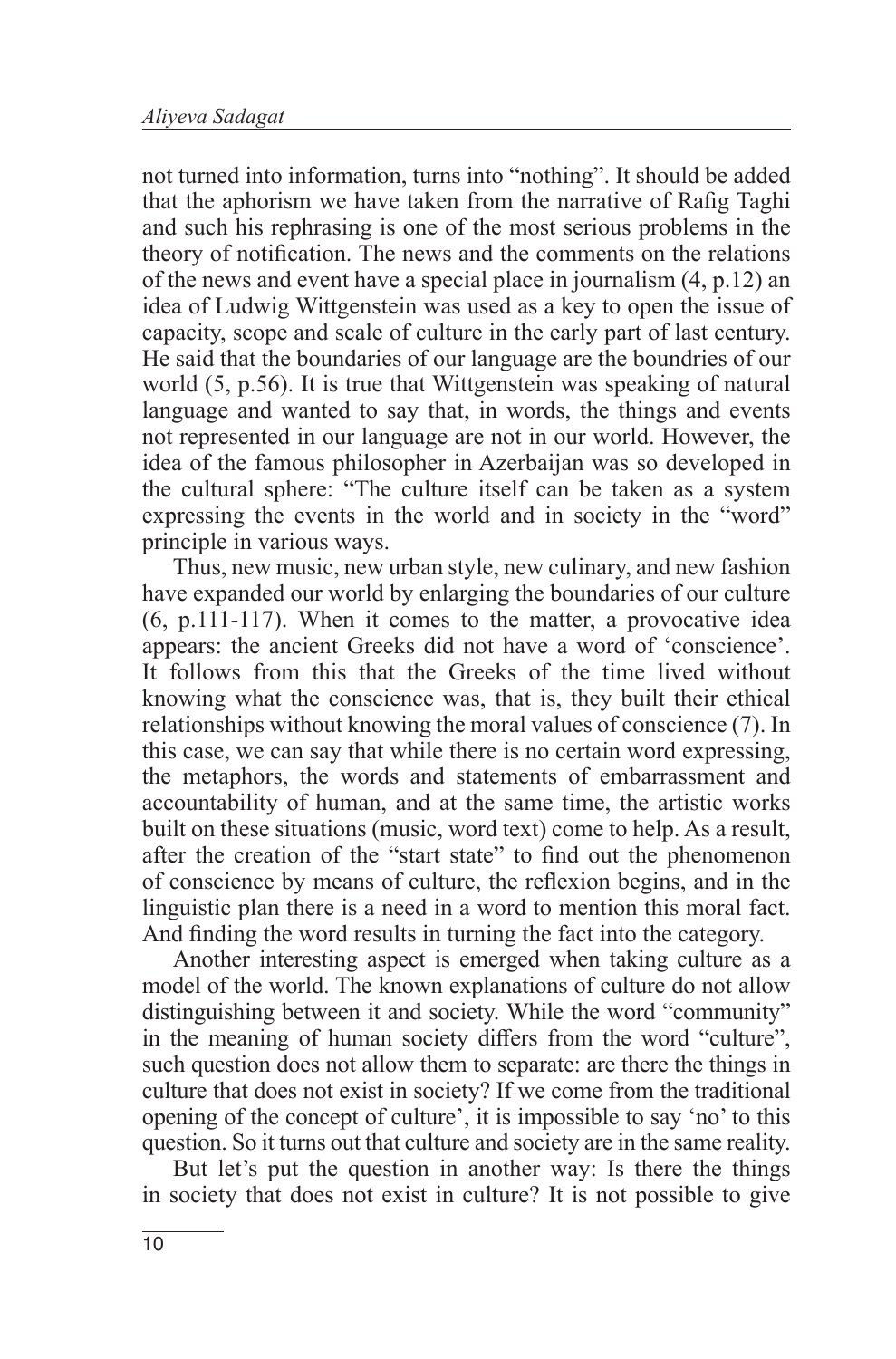a negative answer to this question. As we have specified above, there are some things in society which are not part of the culture (e.g. female traveler's impressions) at some periods, some stages. Simply, society includes culture as a smaller cluster. Because there are the things in society which can remain beyond the culture if even temporarily.

Many rules of culture, in particular shyness, do not live it many things in society. It forbids some behaviors related to man and child. But, unfortunately, shyness works against girls and women with special cruelty.

According to one feminist, a drunken man doesn't cause rage in culture, but a drunken woman does (8, p.225). In the Islamic world, when a man committed adultery is caught together with a woman, both them were stoned. However, when she was anonymous, he was not condemned and embarrassed. But in the same case, women were considered stained. It should be added that, in Shi'ite, temporary wedlock (this type of polygamy) significantly softened this strain on women because it 'legitimized' the extramarital relationship (9, p. 101).

In this context, ie censorship in the context of restrictions imposed on the expansion of cultural borders, it is a new meaning. According to Eric Fromm, effective censorship is a censorship that does not put dangerous consciousness close to culture (10, pp. 228-245). The censorship of the totalitarian regimes during the active creation of from was still not fully understood. But in the 1970s there was such a new idea of censorship: in society, a censorship can be triggered by the censorship of the civil servant's cabinet and from the violator's mind to the heart and mind of creative people. In this case, the chief censor is the creator himself. In fact, the rules of morality in society, in fact, create internal 'censorship' in humans. Therefore, it is necessary to define how to distinguish between internal censorship which serves the interests of the subject, which is the power over others, from inside censorship. Therefore, it should be emphasized that such metaphorization of censorship is more related to political thought and attitude to power. Ordinarily, morality forced many people to recruit themselves in social life, to manage their talks and actions on the principle of 'censorship'.

In this context, i.e. in the context of restrictions imposed on the expansion of cultural borders, censorship gets a new meaning. According to Eric Fromm, effective censorship is a censorship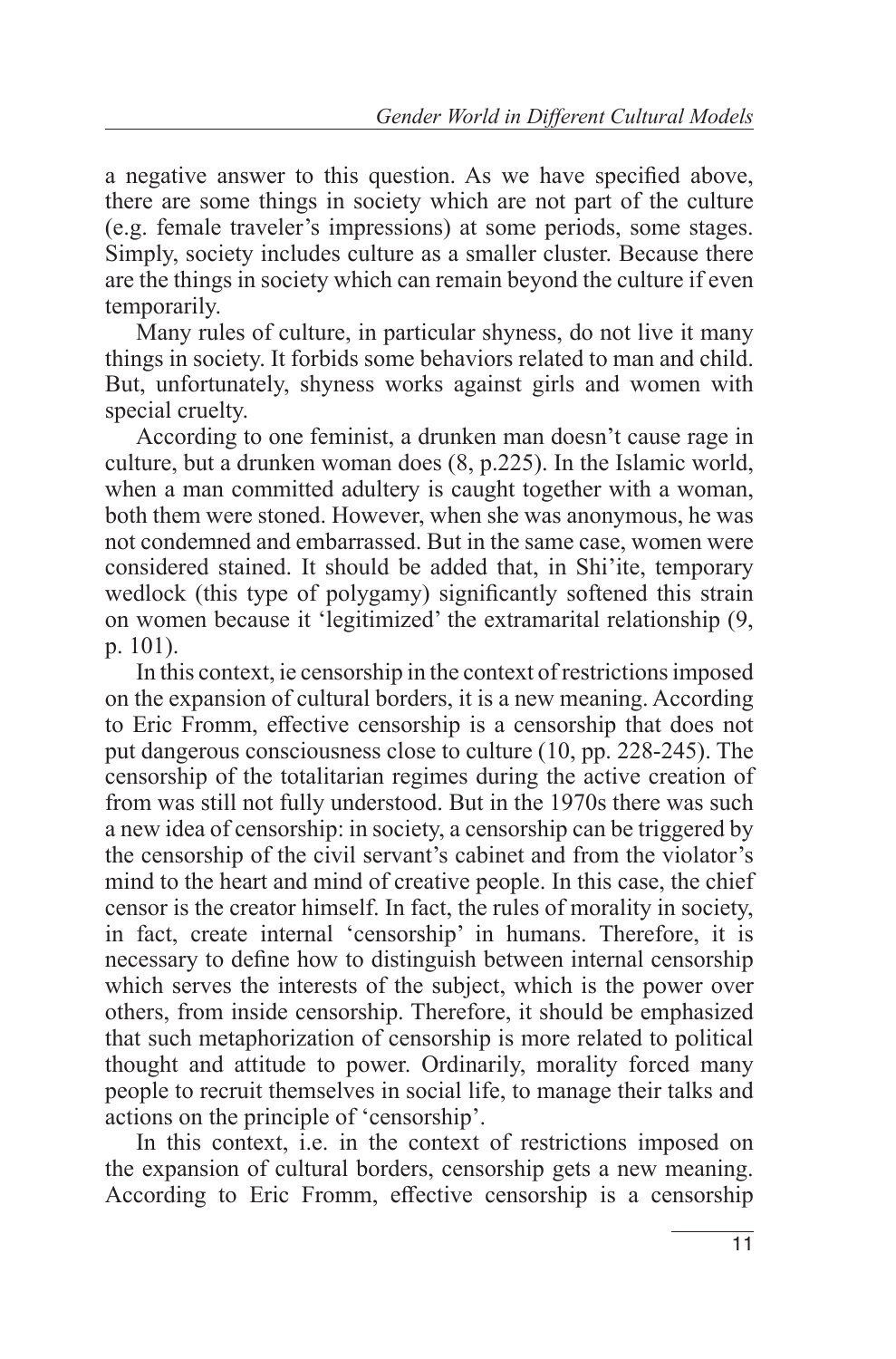that does not put dangerous consciousness close to culture (10, pp. 228 – 245). This feature of the totalitarian regimes from the viewpoint of censorship hadn't been still fully understood during the active creativity of Fromm. But in the 1970's, it was emerged a new idea related to censorship: in society, such an environment could be triggered in the society that censorship would pass from the civil servant's cabinet and eraser and pen to the hearts and minds of creative people. In this case, a creative man himself becomes a chief censor. In fact, the rules of morality in society create internal 'censorship' in humans indeed. Therefore, it is necessary to define how to distinguish between the internal censorship for decency and the internal censorship which has power over others and serves the interests of the subject? Therefore, it should be emphasized that such metaphorization of censorship is more related to attitude towards the political thought and power. Ordinarily, morality forced many people to behave properly in social life, and to manage them with a principle of 'putting censorship' on their talks and actions.

Therefore, in many societies, women have been forced to be restricted to internal censorship. The psychological correlation of decency is shyness, and in the XIX century Darwin discovered that this feeling was stronger in women. Unlike men, older women are often more embarrassed (11, p.39).

Because the sense of shame has transformed women into a barred creation in society, they become less functional in culture than men. Therefore, in particular, the psychological world of women in the literature of Azerbaijan, the shadowed part of their inner worlds is not sufficiently clarified. Admiration for mother, blessing of woman as a beloved is the repeated motifs and boards in the Azerbaijani poetry. Coquetry of this beloved or "falling in love with an alien" in the classical poetry takes the woman's motive out of superficiality and monotony. But do all these give cause to say that women are represented by all psychological complexity in the Azerbaijani literature?! We will talk on it more detailed in the next sections of the thesis work.

Let's clarify another limiting technology for women too. This is a conception of dissatisfaction. The strata, men and even children take umbrage at each other in the cultures. Frustration is to be a source of information and have the right to access it. It is a matter to tie the hands and feet of the subject without the physical means (such as the handle, rope). It is to condemn a man to the penalty without being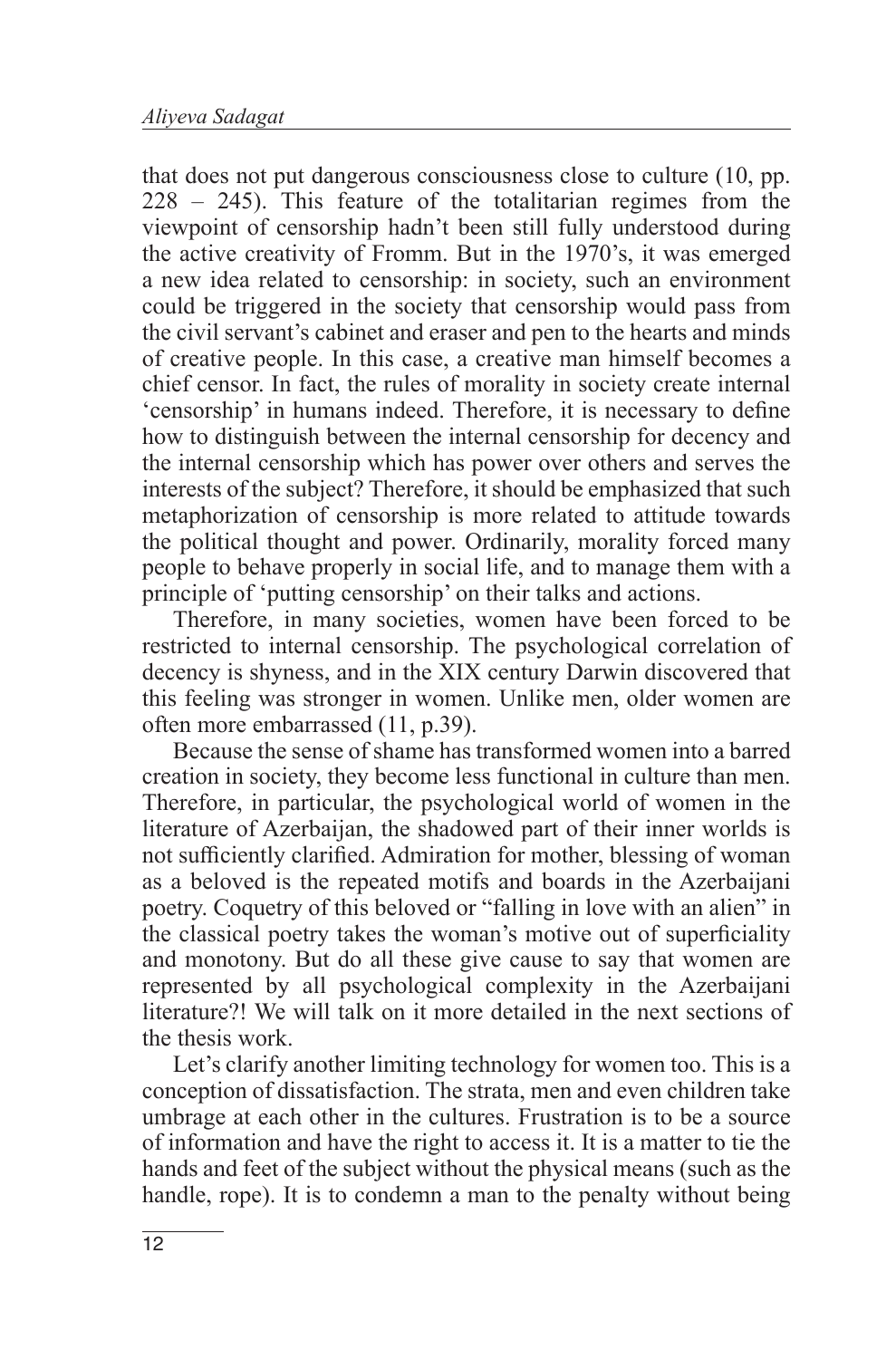punished. Look, all these functions in the history have been applied to women more. Therefore, the 'history of the women repressed by confusion' would be of great interest in cultural science.

When it comes to the fact that the boundaries of culture are restricted by censorship, confusion, and shyness, the term 'enlargement' with regard to culture has gained right to life. The fact that everything in society is involved in culture makes senseless and idea of its expansibility. The fact of expansibility of culture can be turned into a problem when to distinguish namely culture and society from a certain aspect. Let's show examples of what we say. For example, when the feminists are particularly concerned about the phenomenon of women, many cases of women beyond the previous culture volume and borders have been included in culture.

Karen Choir, a well-known student of Freud specializing in female psychology, found a case unexpected even for the West. He wrote that in many primary societies, women remained covered in a mysterious fog. Men are afraid of them and think that they have a secret relationship with the spirits. Therefore, they can conquer the men. As a result, men have always had the fear to keep women obedient in order to be protected from them. Therefore, men in East Witavela concealed the technique of getting fire from them so that women would not be strengthened. And the California Indians had special rituals to frighten women.

After stating all this, Karen Horney adds: "Women aren't still aware in our times that men have a secret fear of them." The scientist is also watching this fear in the vertebrate. He indicates that in the animal world the males have the special stimulators to engage in sexual intercourse – trapping and holding tricks. However, during fertilization, the female pushes away the male. Apparently, female hasn't a high sense of mood like male, so in this context male depends on female more during the intercourse. Therefore, male has a fear in front of female (12, p.82).

Thus, this 'new material', which Karen Horney brought to culture did not remain passive and began to beat like a pulse in the new scientific ideas. For example, using this fact the feminists strengthened their ideology with the new arguments. It is clear from the article of Don Korry and Valery Roul that according to the feminists, fear stands on a basis of the desire to exercise the authority over someone. And fear is normally caused by uncertainty. In this context, it should be taken into account that women has been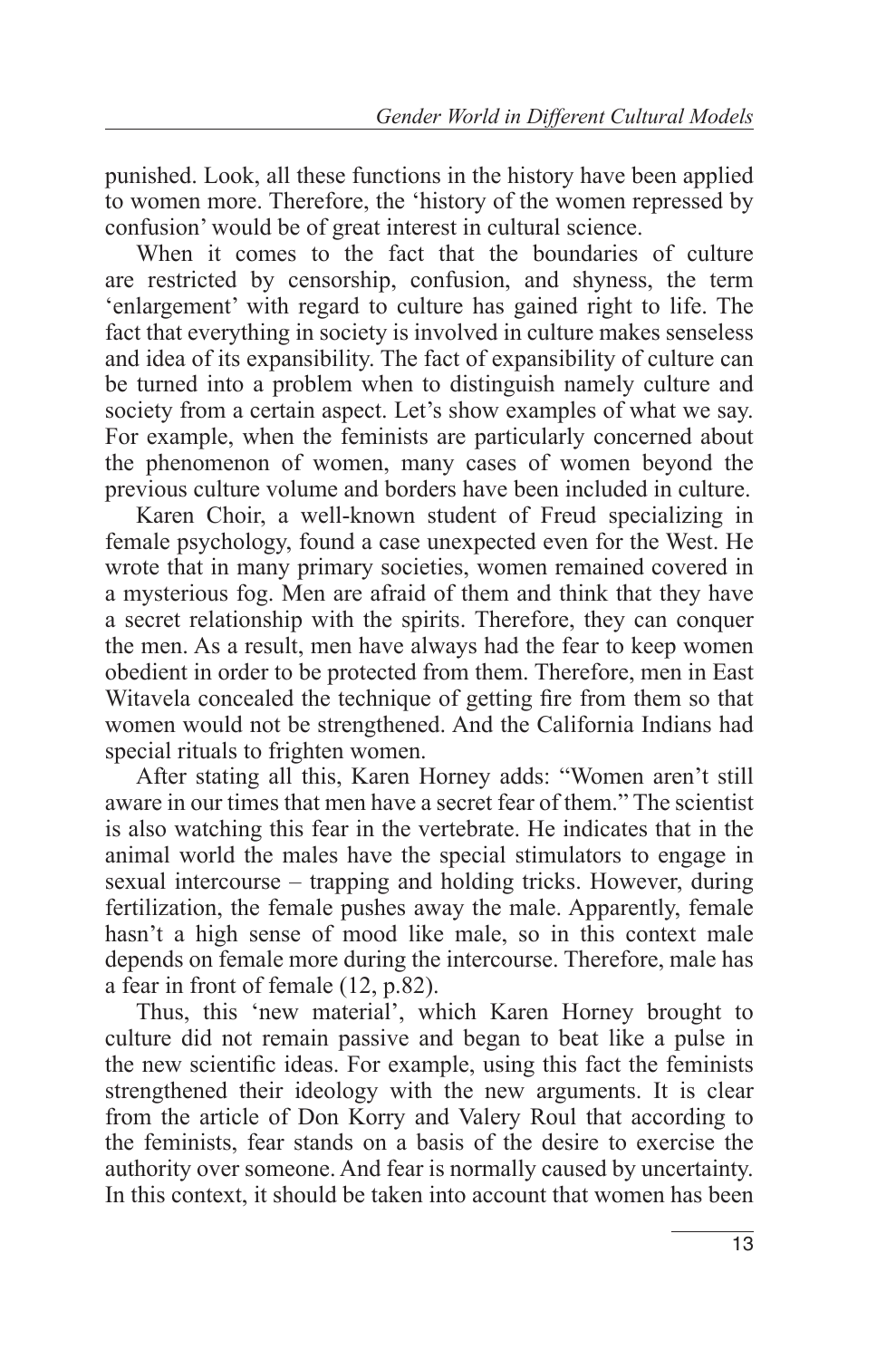remained a mysterious and unknown for man for the thousand years. According to the feminists, this cause and effect chain has given birth to men's fear of women and his attempts to compel her to his will. The fact that women is a source of life has been another reason of developing in man the confused senses against women like fear, admiration, and etc. (12, p.38).

If there weren't some hadiths of the Prophet of Muhammad about women, we would not have been so careful about the observation regarding fear of women of Karen Horney and the following feminists. In these hadiths, when the Prophet repeatedly talks about seeing in the dream the people of hell, He says that most of them were women (13, p.215). These words can also be interpreted as hatred for women in Islam. One of the reasons for this type of interpretation is that the European feminists have made a principal accusation of hatred of women in the patriarchal religions, and in this regard they have shown St. Paul as an embodiment of hatred of women. In fact, this Christian holy one has the statements describing women as a dangerous being indeed and seeking the ways to "neutralize" them (14, p.54).

The accusation of the feminists has generated a wide resonance and formed an opinion that hatred of women is observed in the most religions. Now Karen Horney's statements help to specify that the above-mentioned hadiths of the Prophet is not hatred of women, but the warnings about the dangerous consequences of fear of women. Unlike ordinary people, the Messenger of God reveals a strong influence of women over men because of this fear. And the educational significance of the hadiths is to avoid women the abuse by the threat of hell.

All that we have said is a variety of women-men relationships, and we have seen that after a certain interpretation of psychoanalysis and hadiths, they come out of the smoke and appear in culture. That is, they expand the borders of culture.

Now, let's take a look at the other facts found on women. According to Abraham Maslow, one of the widespread clinical phenomena is that a very clever woman identifies cleverness with being at a level of man thinking, and therefore discomforts being clever. As well as, it seems to men that being interested in truths and conducting research corrupts femininity in women (15). These observations of Maslow were innovation for the culture in their time. Because neither science nor literature hadn't known before that women were beware of seeming wise.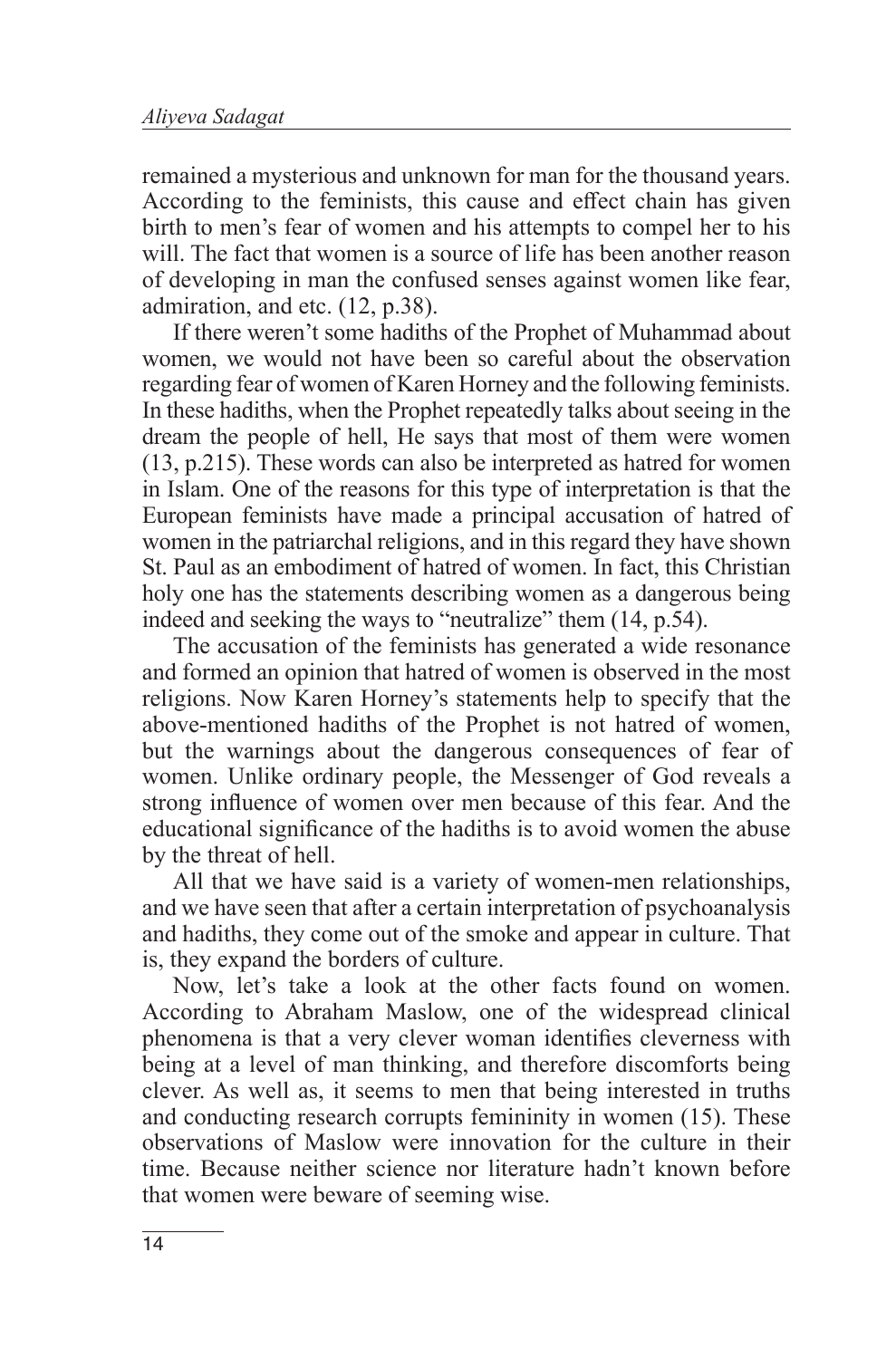If to move from the West to our own history, we can note that the thoughts of Shafiga khanum Efendizade, who is actively involved in women's issues in the press in the early 20th century, were full of profound knowledge. Till then when have always been the point in question in the classifications of 'good – bad', 'lazy – hard-working', 'beautiful – ugly' as individual in our daily life and history.

However, Shafiga khanum informed our society about a new division, saying that the Azerbaijani women can be divided into two categories: wise and ignorant women. The wise ladies are in Baku and other big cities, they have been educated in foreign languages.

It should be added that there was a milestone 'Famous Women' in the magazine 'Dirilik' (Vitality), in which Shafiga khanum was actively appearing in that period, and giving the new contributions to the Azerbaijani culture her materials undoubtedly expanded its boundaries (16, p.27).

All of these facts require a deeper understanding of the issue of 'culture and society' in the light of the concept of model, and to add some additional features to the concept of 'culture' to distinguish them. Of course, culture covers human activity and products of this activity. In this sense, everything in society seems to be a cultural phenomenon. There are, however, a number of people in the society who remain not beyond the society, but just culture. We mean extraordinary collective spirit. The famous psychologist K.Yung called it 'collective unconscious spirit' or 'collective unconsciousness'. Since the word 'unconscious' in our language is equally common to foolishness in everyday life, there are some difficulties in explaining the idea. But Yung has shown that consciousness is a narrow circle of the soul, in the spirit there is a huge unconscious area out of this circle (17, pp.  $176 - 178$ ). This area can not be directly involved in culture.

The secret forms of domestic violence against women and human rights violations were not included in the culture for a long time. This situation has changed in Azerbaijan in the past 10-15 years, i.e. the law, which is part of the culture, has revealed these hidden facts (18, p.127)

There are so many events of this type in the society that are remained out of reflection, that is, the goal of thinking. Now, considering such facts, we can say that culture is a complex of the human activity and the product of this activity passing through reflection, awareness of consciousness. A. Y. Gurevich has shown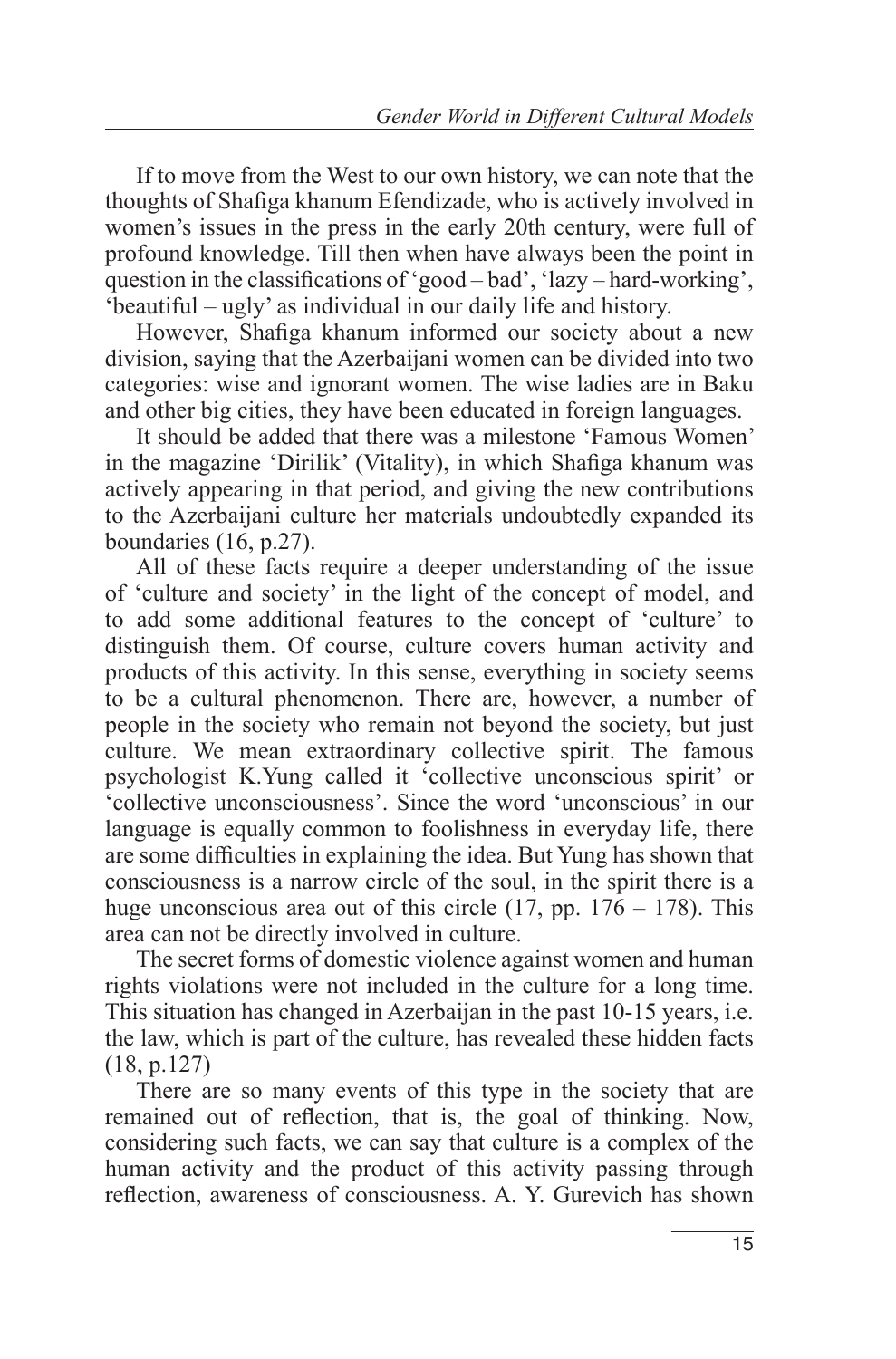that the personal relations in the culture of the new era have been squeezed into 'backstage.' However, it was common to sleep in one beds for many family members in the Middle Ages. No relation of parents had occurred secretly from children (19, p.27). So, as all these mentioned scenes remain invisible in the new era they are not reflected and not become a cultural phenomenon. They returned back to culture (and caused scandals) only after the fact that the scientists attracted attention on them and a large proportion of men and women relations were brought to light in the movies of the twentieth century. Similarly, though the bad language had been used in Europe for a long time, it was beyond the culture and only culturological analyzes of the swearing made them a reflection goal and cultivated them.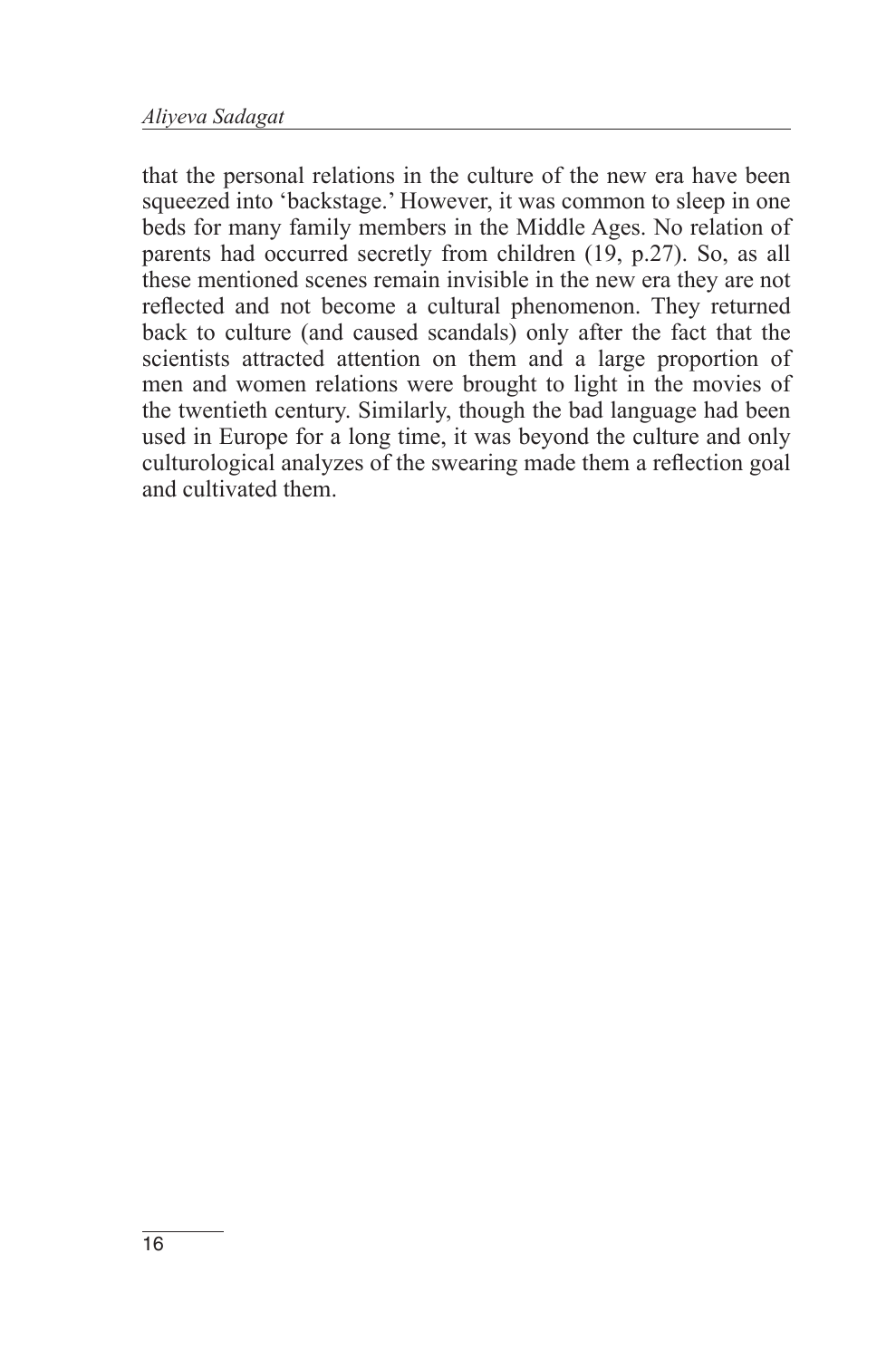#### 3. WOMEN PHENOMENON IN THE SYSTEM OF CULTURAL MODELS

By the way, a term in science was invented to embrace the societal facts that were not part of the culture (idioms, rough jokes) in the light of consciousness. This is the term 'informal culture.' Using it, Mikhail Bakhtin combined a large number of the phenomena under the notion of 'informal culture' which he covered by the concept of carnival aesthetics, grotesque bodies (20, p.174 – 175).

Thus, we have seen that the opinion that we have come on identifying culture with the society, thinking of culture in the rhythm of expanding and narrowing (like breathing) is not groundless. In the history of cultural science putting unexpectedly the term 'unofficial culture' alongside to the term 'culture' and on the basis of it studying a pretty number of the phenomena of the antiquity and middle ages was connected with the need to penetrate from the society into a pretty number of the 'unofficial culture' layers which the notion 'culture' did not allow. It was available through this method to bring into relief the behaviors of the dervishes in the Muslim world, and the 'anti-cultural' of 'God's fool' in the Russian world (21, p.45).

In the mid-twentieth century, when it came to the agenda of adopting in the society another field remained beyond culture, the term 'underground' came to the fore and covered a pretty number of the facts of art (22). The creativities opposed to the popular and commercial art, official ideology and the main trend of culture has all been merged in the so-called 'underground', which means 'basement'. These creativities gave up the description and expression means used by the arts character in plan of form. But in plan of content they comprise the senses not allowed close to culture, psychological states, and even the drug smokes.

Finally, it's also should be noted an important significance of taking culture in an 'expanding and narrowing' dynamics on a basis of separating culture from the society. The history of culture and the stages of culture can also be defined in the parameters how they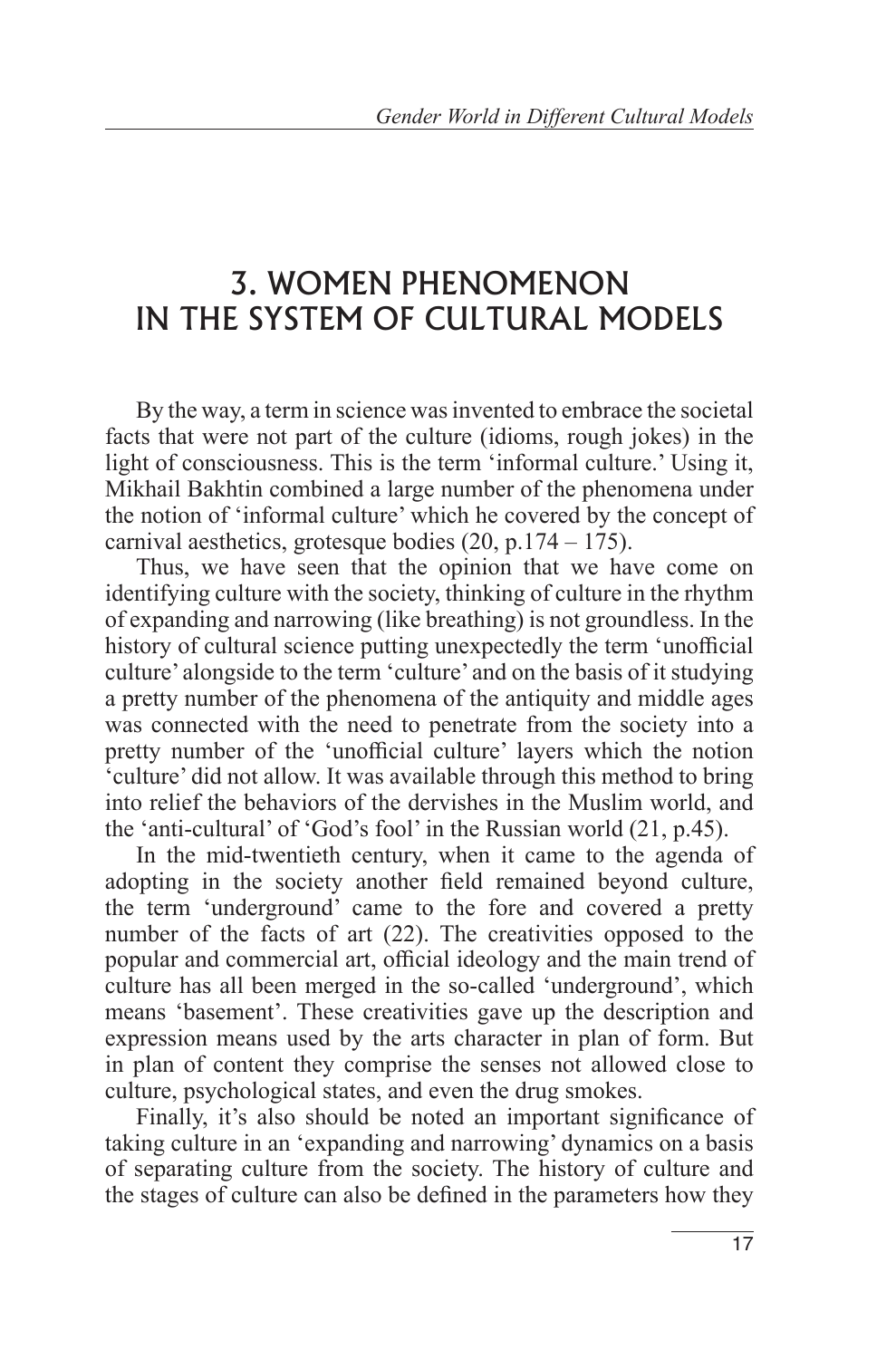are comprehended, in which they can not be comprehended. In the totalitarian regimes, the boundaries put on smile and parody are the boundaries putting on culture as well. The expression 'there was not promiscuity' stated in the first Soviet-American teleconference, in fact meant that such situation wasn't a clear subject in the Soviet culture and art. When we propose the idea to characterize the stage of culture in terms of what to surround, we want to reflect such cases in a theoretical model.

The approach to culture of 'expanding-narrowing' opens a new aspect in terms of women and children: which situations and prosperities does expanding of culture create in regard to women and children, as well as to the gender relations, and on the contrary, to what does preservation of culture on the restricted boundaries bring? In this context, the globalization, Internet age allows to study culture in plan of 'extensive culture' and pose the question: whether the period of boundless culture has come or if such a period will never appear, that is would culture always set boundaries to itself?

Once specifying the model of culture, as well as the cultural models of the theories and its some scientific results, we can say that the feminist ideology has developed the completely new models of culture to justify itself and prove its 'fury'. One of these models tried to prove that patriarchy leads to a particular type of culture. The other model wanted to show that after the end of patriarchy, interpersonal justice in culture would be restored. In turn, the studies that give the different theoretical models of culture in terms of the male-female relations contend how the patriarchal and matriarchal cultures could be opened in different models of the world.

To think deeply about all of these problems, it should be taken a pair of notions from philosophy and suggest an idea on the basis of it. Once Parmanid brought to philosophy a pair of Hen and Polla. Later, in the Parmanid dialogue of Plato, these two concepts gained higher philosophical content. Time has passed, the Monotheist religions have substantially theologicalized these concepts holding the Hen in God's idea, in Tohweed, and the Polla to the diversity in the world (23, p.419).

Cognition strengthens the 'electrical' tension created by the polarity of these pair concepts that in our days culture 'beats' both in Hen, and Polla models. In the first model, appearing in the hypostasis of the single center the Hen 'gathers around itself' its surroundings making them to move concentrically. Thus, it is arisen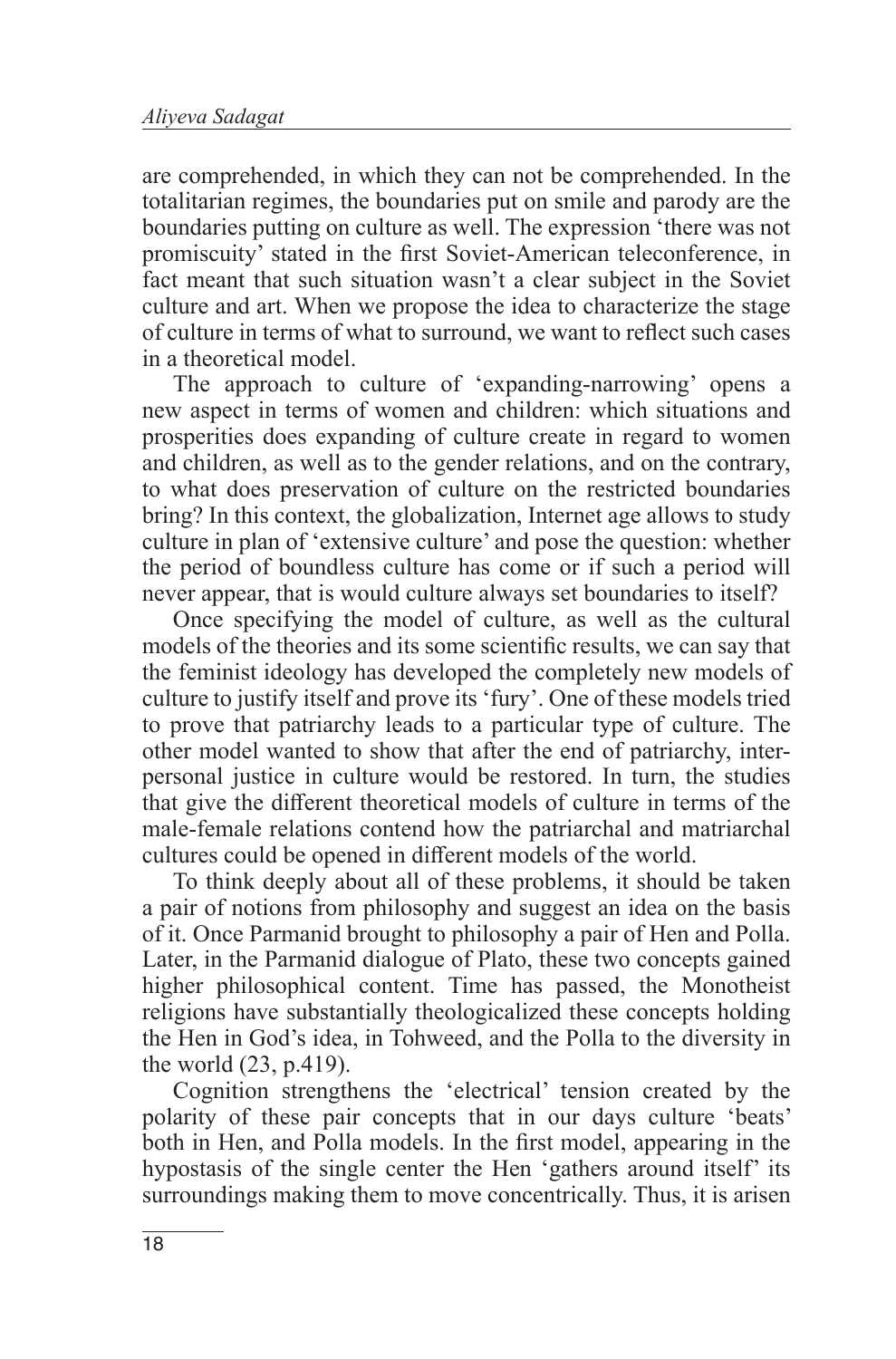a movement like whirl in culture or in any of its important sectors (religion, art, politics) – moving around the center, the surroundings strive dissolve and disappear in it.

Or the Polla gives impetus and motivation to centrifugal processes. It tries to escape from its impact 'turning away' from the center  $(24, pp. 91 - 92)$ . Thus, culture or its fields and fragments elucidate themselves to us being cleared in two contradictory ways. One model creates the centralized accelerations and uniting becomes its main principle. Another model, which gives rise to the centrifugal process, leads to the multiplications of a cosmos type that have been continuously expanding after the Great Explosion, and as a result of it the polarities of the Polla with the Hen create the most different configurations. Thus, when taking the male and the male ideas in the center, it gives a vector, an order to these actions. When turning the children and the child idea to a forming core, we get another order, another form. And it is obvious that the female idea creates the different configurations in culture.

The concepts 'similarity and difference' specify the philosophical charge of the Hen and the Polla in their affixes. Identification is not just a unification (unifying two different ones, finding unity in two different ones) in the modern science. To identify is also a mechanism of knowing, recognizing, in a word, of understanding. When we say 'Socrates is a human', we are aware of a certain layer, extent of his identity, unifying Scorates with a human concept. Al-Farabi explains this situation this way: the meanings indicated by the name, entitlement that is by the concept can be about one or more subjects. For example, the meaning indicated by the entitlement 'man' can be mentioned both about Zeyd and Omar (25, pp. 495). From the standpoint of amount the contemporary philosophical view has added the supplements to such expressions explained as a judgment in logics, corresponding to the cultural context of the era. For example, Adorno says that the concept (notion) is to bring the Polla the Hen, that is, it carries in it the quantities relation, calculating operation (indeed, the concept 'human' collects the countless certain people in itself).

Then developing the idea Adorno writes: in every act of concept the Polla is loaded itself, because when diversity is underlined, a diversity is taken from their hands. The transformation of the heterogeneous Polla into the monogenous Hen is to subordinate the Polla to the Hen, a repression (26, pp. 156).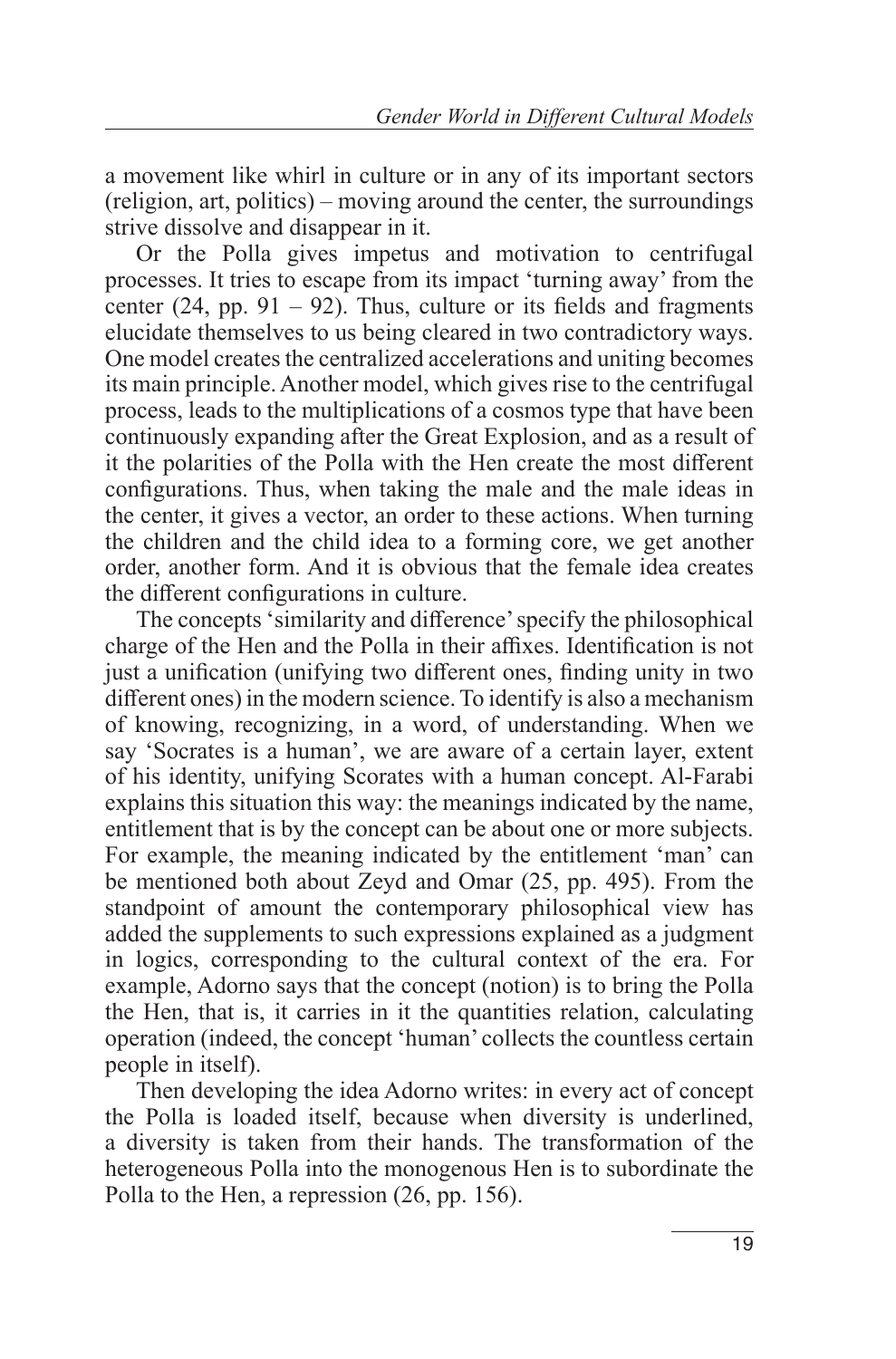After focusing on the service of the act of identification to knowledge, we can say that in this sense, national identification is a national self-explanation that interprets a nation on the basis of combining with some historical events, heroes and moral attributes  $(27, pp. 110 - 130)$ . Otto Vinneger, whom Hitler considered the only 'good Jew', made the identification related to his nation this way: Jews like women can easily stay near each other getting together with each other. Nevertheless, there is no real communication between them. In typical Judaism, there is a lack of inner nobility, so there is no a Jewish aristocracy  $(28, pp. 27 – 29)$ .

Like women, the Jews strain after title and reputation. The Jews boasts about in which lobby are they sit, or about their Christian friends. The idea of being ancestral is strong for Asiatics. But a Jewish look at the past of his nation only in order to get stimulus for the future.

Like women, there is no such thing as splendor in the Jewish people. There are neither moral heroes nor anti-moral ideas among them. A real Jew, like a real woman, thinks of continuation of the generation, so there is no one tied to family like the Jews (29, p. 381). Otto Vinneger treated women in a degrading manner in the spirit of European patriarchal culture. Therefore, when he identifies the Jewish identity with women's nature, he did not reveal this identity, but he also revealed this identity in lower features (and of course, Hitler's sympathy for him arose for it).

Apparently, if we take the identification as an act of understanding on the basis of taking an origin and identifying with it what is left, we can say that in culture, staying of any fact in the center as a basis, as an origin and gathering the Polla around it is to call them to be identified with it and allow them to gain the nature corresponding to this Hen. And that time repression of the center against its surroundings begins, because combining them it reduces their diversity and causes them to disappear as we have said above.

We said that the second counter process or counter model is centrifugal. At this time, the surrounding masses are 'squeamish' about the identification with the center for various reasons, abstained or refused from it. As a result, the identification action becomes worthless. This process is clarified by two philosophical and cultural statements. J. Derrida says that metaphysics of any desire and wish is metaphysics of infinite division. When we say 'infinite division', one can show as an example an increase of the cells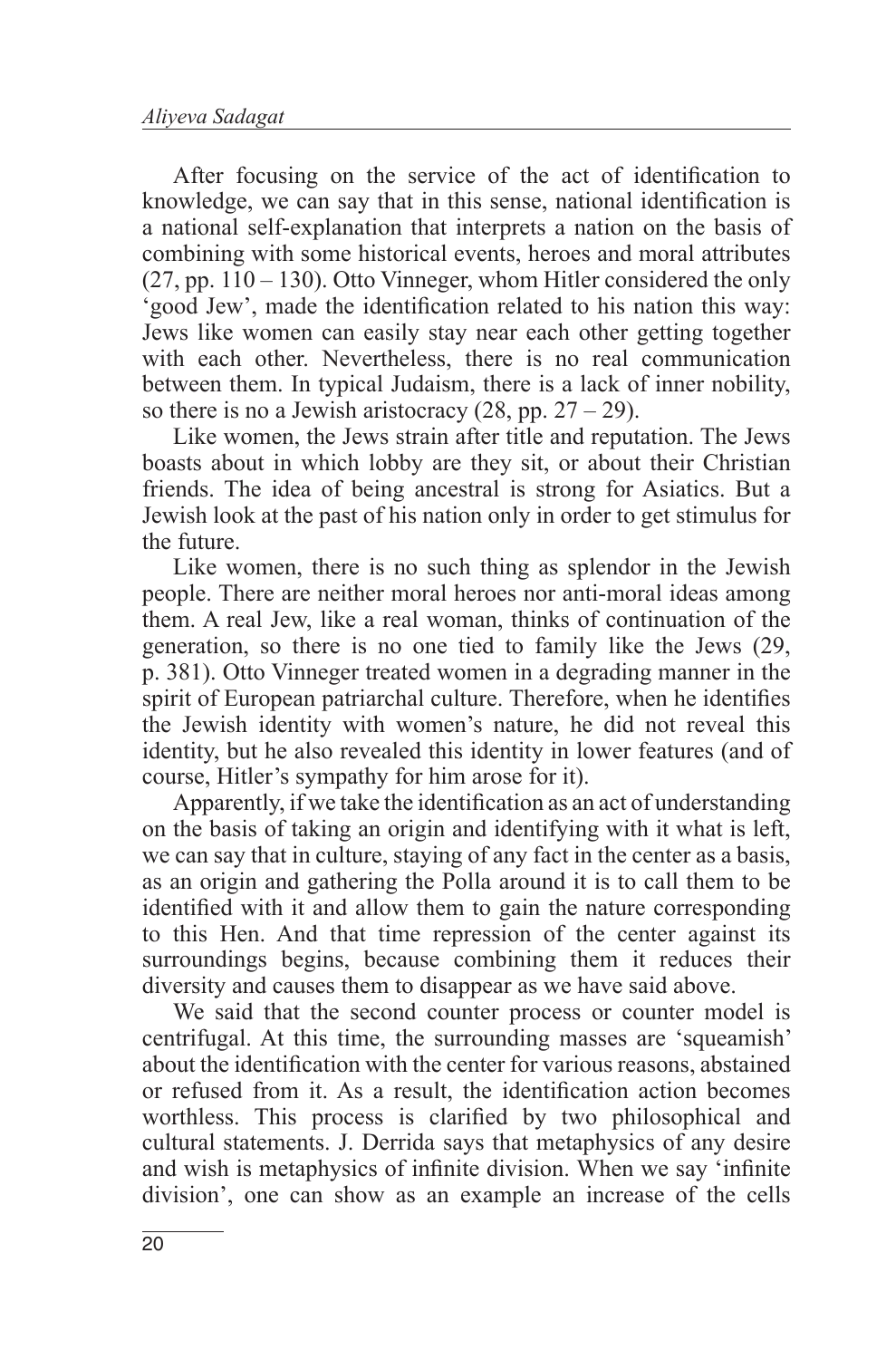by the way of division. In this statement, 'metaphysics' links the division process with the global principles learned philosophically. The other statement belongs to Teyyar de Sarder. This thinker said that living could be reproduced by the way of division (30, p. 155). Reproduction of cell by division may explain this statement again. To remember significance for life of 'human's reproduction' as well. As Eve in the Sami languages is life, it is related to the fact that as a woman Eve gave birth to the children.

Finally, a statement can help to the philosophic interpretation of the reproduction (division, difference), which is the opposite of identification, combining. The postmodern philosophers of our age think that all previous periods were based on the philosophy of unification. But the current period is based on the philosophy of differences.

After deepening two models, the knowledge of centripetency and centrifugal models in cultural science based on the 'Hen and Polla', we can now say that gender research of the last century has revealed an 'inescapable' fact. By the 19th century, the male and the male world had created the studied style of culture in both the West and the East. The male criteria (or identification with male) were crucial for the most values in this style. Huizinga reveals an interesting fact: if we look at the history, we can see that in the past the men's clothing had changed more frequently than women's ones. In the XV – XVII centuries this difference was even more apparent. The women's clothing began to be changed frequently as a fashion only from the XVIII century.

We are used to touching elegant, fashionable clothes for women. Meanwhile, in the European material Huizinga shows that man's wearing had stayed in advance at the attention of culture for a longer period. And we can add to this problem that, as with all the basic values, women's clothes had also been dictated by men. These dresses should take into account the perception, jealousy or admiration of men. Thus, even though women took the initiative on clothing afterwards, the criterion for 'men's appearance' had been more crucial. That was natural. In the societies where men are the main 'actors', their dresses are also basic dresses and women's clothing 'specializes' in attracting men's perception. The above-stated shows the clothes world in a model where the man idea is in the center and the various clothes are concentrated around it.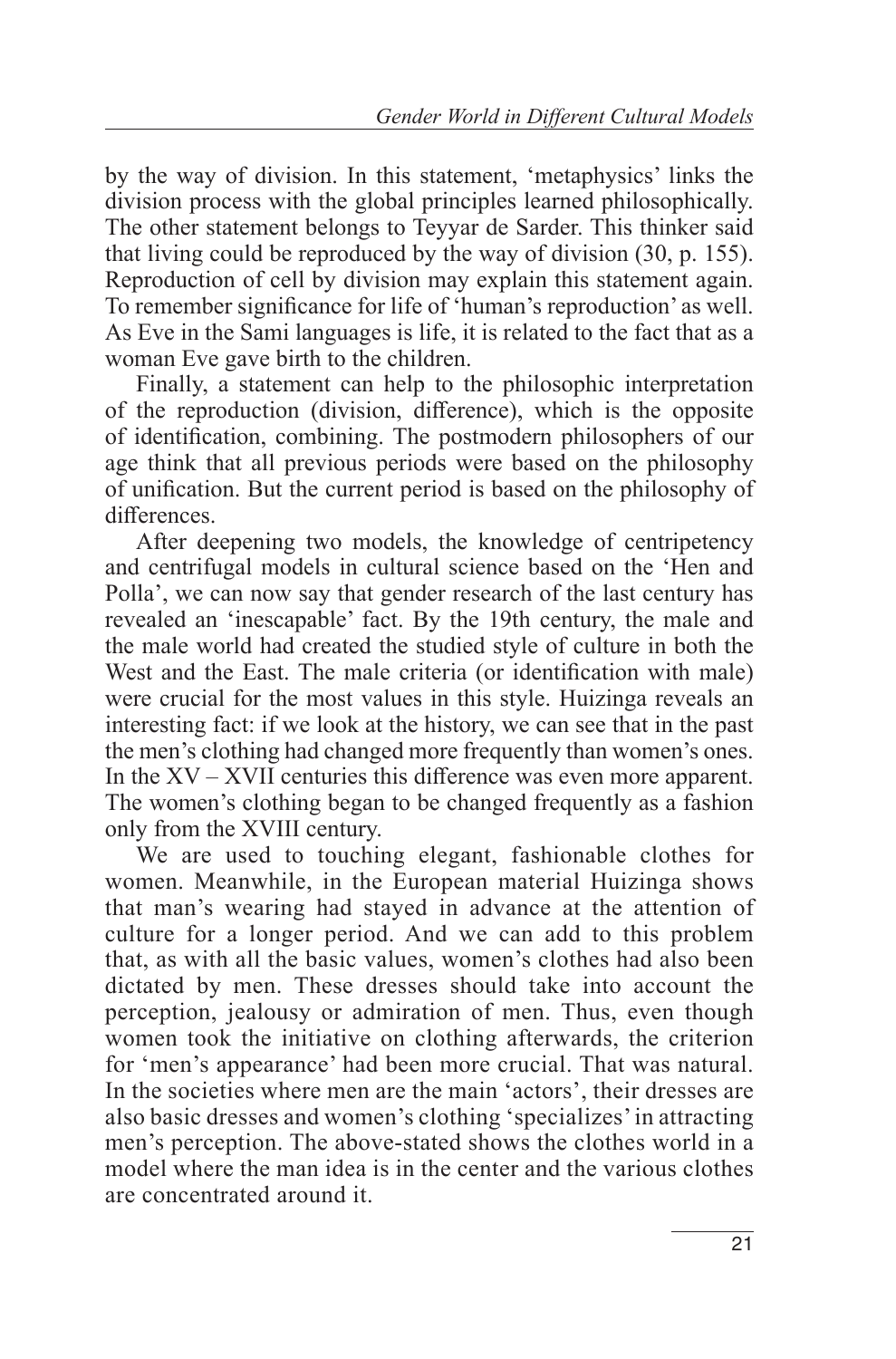In the cultural science, the different terms have been invented to formulate culture or its boundaries with a single center and to create a variety of concentrated models. For example, Rosenberg, who was one of founders of the fascist ideology, sought to prove that the state was established as a form of maintain the men's power (31, p.111). This puts men's character and men aggression at the center of the entire political environment.

Later, conducting the political struggle in the repressive forms in that environment was justified as a natural fact of state's selfdefense. It should be noted that introduction of the state as a machine of force in the Marxism-Leninism shows that the power apparatus was justified in that ideology on the term of men's aggression.

Studying a male-dominated model as a culturological system, and not only studying, but also criticizing it, has come up again in post-modernism theories. Lacan, who was a follower of Freud, introduced the term 'fallocentrism' into science and gave a new name to the cultural model that was built around a single center. This term implied that in the patriarchal societies and in the societies carrying the residues of patriarchy, the male wishes staying in the center suggest his needs and values to culture as a main indicator of its subjectivity. The term 'masculinic' (*specific for man* in Latin) is used to describe this aspect of the problem. This term refers to male dominance in culture, not as a center of the circle, but as a widespread feature. Meanwhile, male dominance can be given in two models, and the cultural science has used both of them. In one of them, as Lacan's 'fallosentrism' tells, man forms a single center of concentric model. In the other model, the domination seem to be a widespread phenomenon, and says that masculinic appears everywhere.

When replacing Lacas' term with 'fallo-logo-centrism', the other post-modernist philosopher Jacques Derrida, added a word 'logos' to the men's wishes to show that the word (literature, philosophy, etc.) in the European (Western) culture either served to the men's wishes, and also manifested it. As a result, the main model of culture is arranged around the word that serves men and their nature (32, p.86).

A typical post-structural discourse makes clear how cognitive importance is to imagine culture as a circle model turning around the Hen, the Single center for the culturological thought. This discourse is accusatory and accuses the European culture of Centrism (33, p.37). At the same time, not only the male phenomenon of patriarchalism,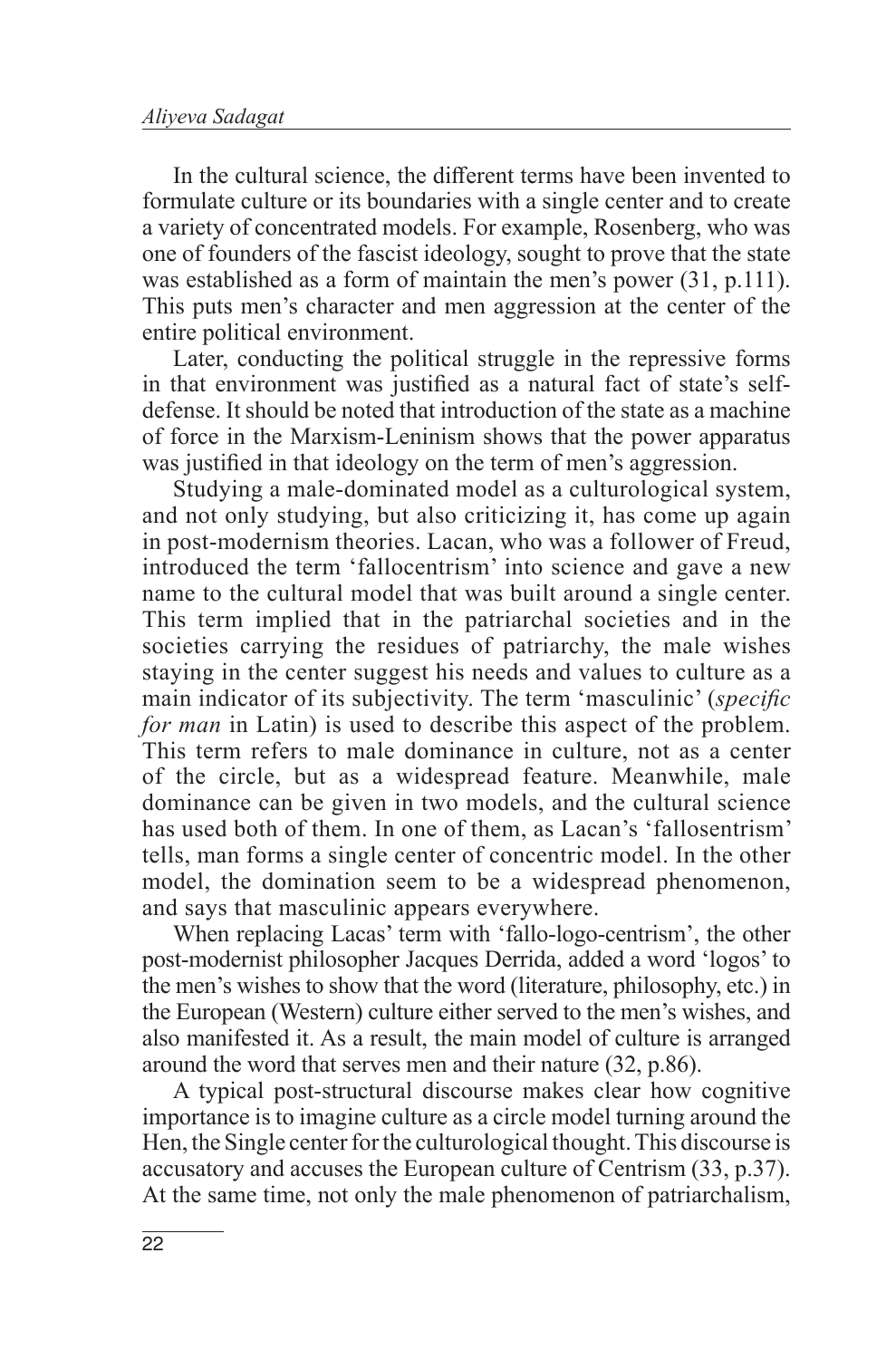but also humanism, which take women and men together, can not be saved from the criticism of centrism.

The Post-Structuralists accuse humanism that it placed many repressive institutions around the subject putting it (mostly the andro-subject, that is male subject) in the center. The concept of 'repressiveness' means here any compelling (forcible) mechanism, organization.

As far back as Freud had set his own psychoanalysis on such an approach that human society was against humanity, and human's nature was eternally a spoiled nature. Human beings are anti-social, and therefore the society is socializing him through repression (34, p.11).

As 'repressiveness' is important in connection with our topic, there is a considerable repressive environment in the society, so it should be stood on it. In the philosophy of the XX century, 'repressiveness' expanded and consolidated all forms of violence, aggression and oppression. Previously, repression was associated with the state and its male nature. But Adorno and Marcuse, the leaders of the Frankfurt school, formed on basis of the Freudism and Marxism from the 30's years of the last century, expanded this notion and declared the ideology of the capitalist society and the non-state structures as repressive too. Appearing from the expanded cultural principle explained by us above, Herbert Marcuse said that the material and spiritual world of modern society is ever more and greater, and his domination over the individual is ever stronger than ever. This domination is impossible without open and secret repressive pressure. Then Marcuse added that democracy is the most authoritative means of hegemony. And the concepts and ideas of democracy repress personality of human being as the finer and softer means (35, p.72).

In the subsequent periods, the repressive structures of culture became one of the main ideas of famous post-structuralist Michel Foucault. The most important work of this French intellectual in scientific activity was to find and criticize 'the logic of power and sovereignty' everywhere (36, p.20). Fuko's idea was found its application in another post-structuralist – Roland Bartda. He explained the proliferation of the repressive power this was: 'In the past we thought that power was only in the state and was a political phenomenon.' Now it turns out that the power has been nesting in the finest mechanism of the social exchange and relations, even in the depths of the liberation movement that wants to disperse the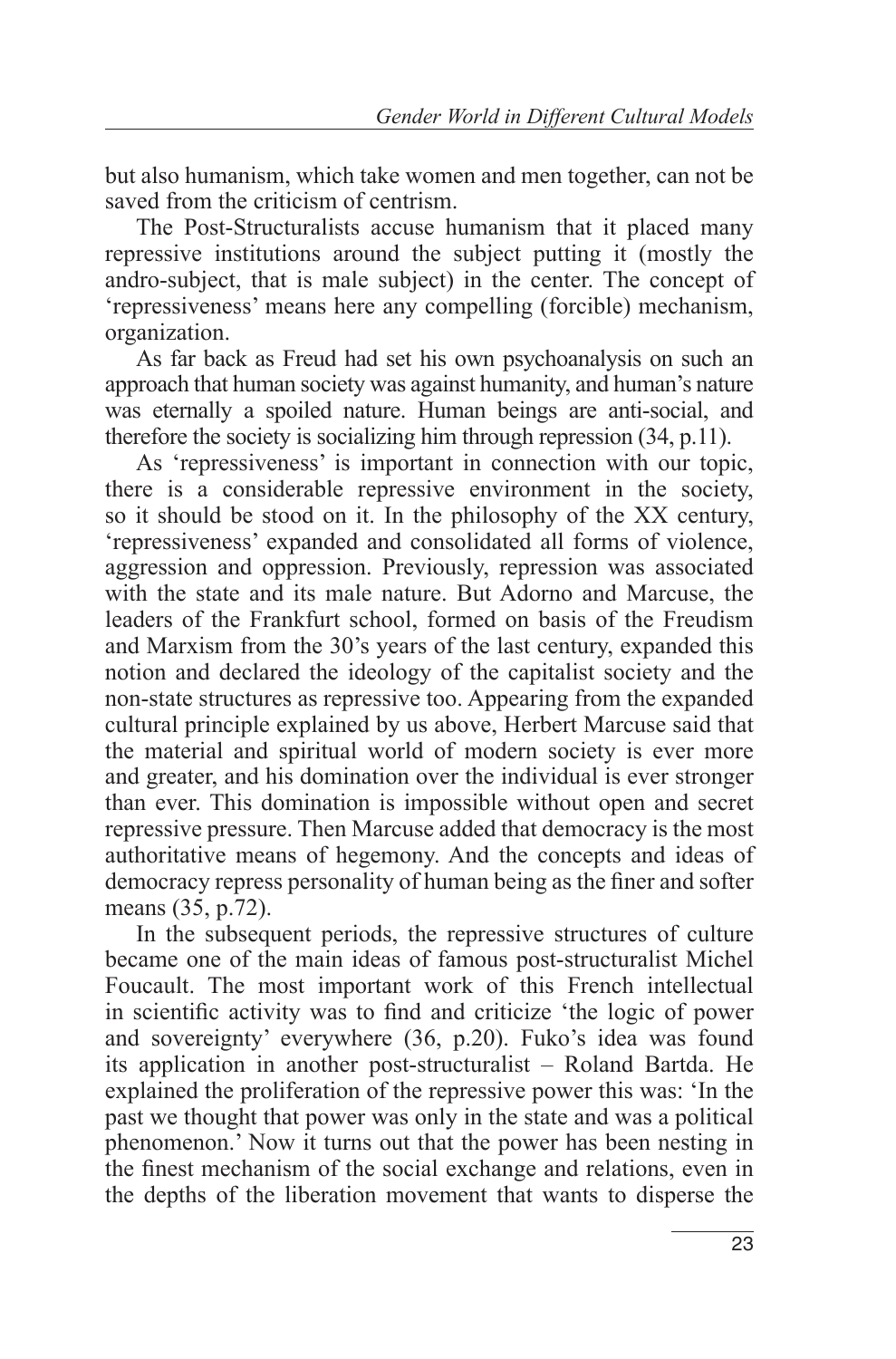power. Power is in the language as well. To say something is to obey the listener. The classification of the language is the form of manipulation. 'Ordo' in Latin means both the order, and 'thread', 'raid', 'repression'. Appearing from this position, Jacobson said in connection with language that language does not express itself not in what it allowed to a man to say anything, but what it made not to say. Specifically, the syntactic structure is just such a suppressing and compelling tool (37, pp. 548).

According to this repressive nature, post-structuralists have shown a special enthusiasm for the sophistication of the centrism model. They said that the policy of leaning on the center shows itself in many aspects, even in geopolitics. Europe is accepted as the center on a global scale. After the New Age, namely Europe acts a chronological, economic, political, topological center. But who is the subject of culture in the middle of which Europe stands? White people, urban and workers. All those who are not included in this model – children, women, criminals, and colored ones are discriminated (38, p.328).

In our dissertation, when we began from the Hen and the Polla, we first opened a concentrated model that is central to understa its epistemology, that is, cognitive function in culturology and feminism. At that time, we emphasized how the culture could be opened in the theoretical model. Now let's look at some other aspects of the malecenterism model.

One of these aspects is opened by 'andro-centrism'. When this statement emphasizes men's centrism in culture, it also explains all its surroundings as the infrastructures serving to men's dominion amd men's interest. Helen Malson wrote to open this infrastructure problem even in the andro-centrism of the European science: many feminists show that even if science is ambitious for impartiality, objectivity, and staying beyond the politics, in fact, it is masculine and andro-centric. For example, positivist scientific epistemology comes from a liberal idea based on a 'rational person'. However, in this ideology, this 'rational person' is unreasonably given the male character. Thus, science systematically removes woman from the position of a knowledgeable person everywhere. In this case, the male is connected with nature, sense in the male-female relations as associated with culture, knowledge, science, and rationality. Consequently, it turns out that a woman can only be the object of science, the target, but not the subject  $(39, p.36 - 39)$ .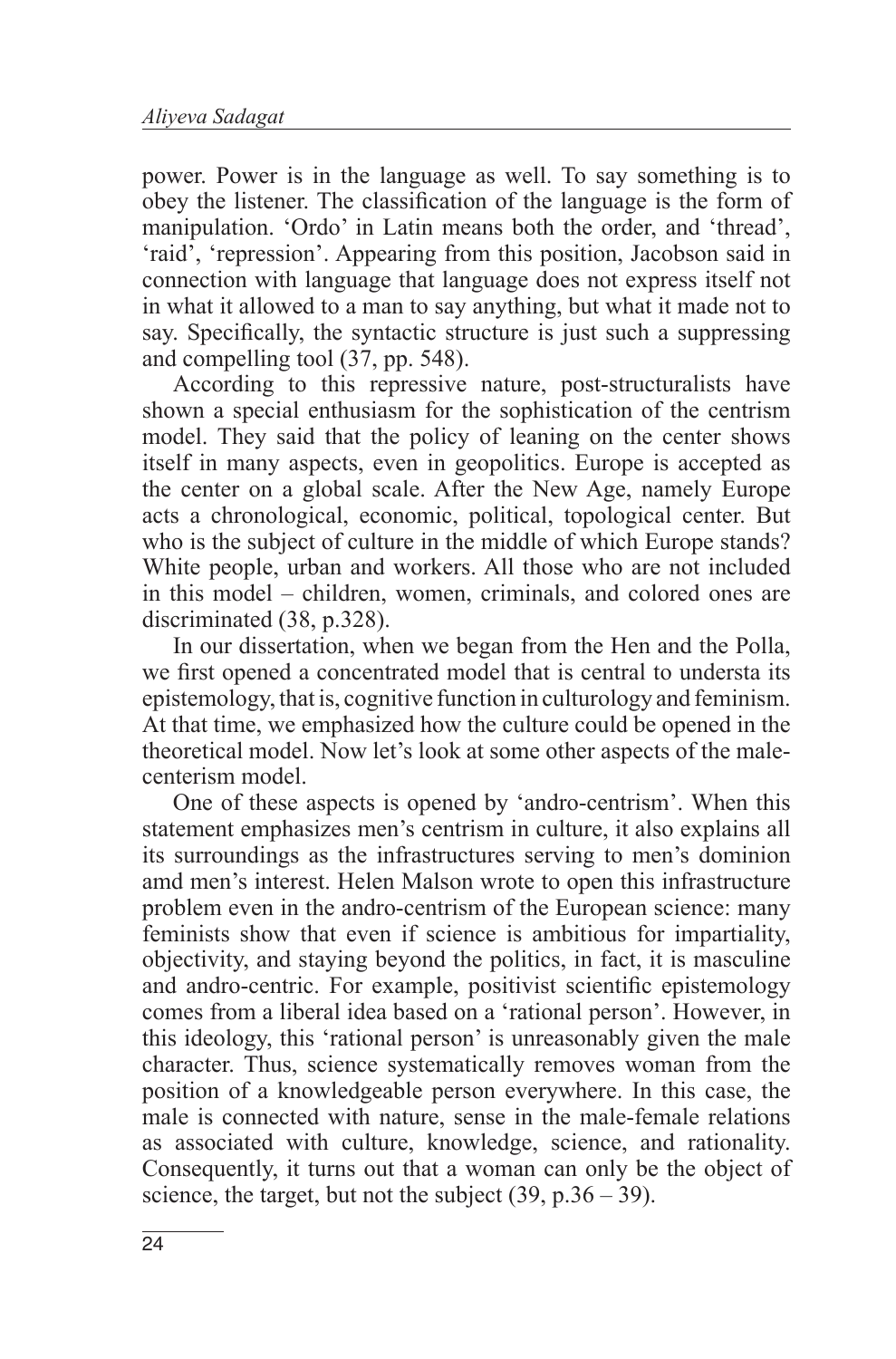After the issue of andro-centrism in culturology, such a question arises: How has it historically come to the fore that the model of men's centrism has won in the culture?

As a response to this question, the different concepts of history are put forward.

The question, of course, sounds right when it is accepted that the period of matriarchal (maternal power) era was before the patriarchal (paternal power) era: that is, if before there was the matriarchy, the society was in the form of the femine centrism. Once accepting it, a natural question arises: How did this model give its place to the patriarchy?

Let's take a look at the history of formation of the matriarchy for the answer of the question. The fluent theory on matriarchy is associated with the names of Swiss Jakob Bachofen and American ethnographer Henry Morgan.

In the XIX century, in his work named 'Matriarchy' Bachofen on the basis of interpretation as a myth specifically the Isis in the Egyptian materials - the Goddess, which symbolize the mother of mothers, the fertile land, the female origin, tried to prove that before patriarchy there where the cultures with female dominance. From this myth it turns out that firstly, Isis was stronger than Osiris and applied her own rules to the world. As a result of Bachofen's writing, even forty years later, in some intellectual circles, as well as in a group of French feminists, Egypt was idealized as the source and last refuge of matriarchy.

In the work of Bachofen he portrays humanity as an organism driven by the great Mother, surviving due to the Mother's care. The model is clear here: the child growing up under the care of the mother was taken as an example and was extrapolated to humanity. This is a theory that gives another model of culture!

According to Bachofen, the world of the mother's khakanate is a period when the physical laws, natural processes, and matter dominate. For this period, Plato and Aristotle matched the trick. In the matriarchal society where the natural law was dominated, the mother's right was recognized, and there was no marriage, and no fathers were taken into account. It was a nomadic world. The people were attracted to each other by the 'Aphrodite Passion', so Aphrodite's religion (that is, religion based on women's temptation) was above all other religions. The intimate relationships were chaotic because they did not have a marriage to regulate them (40).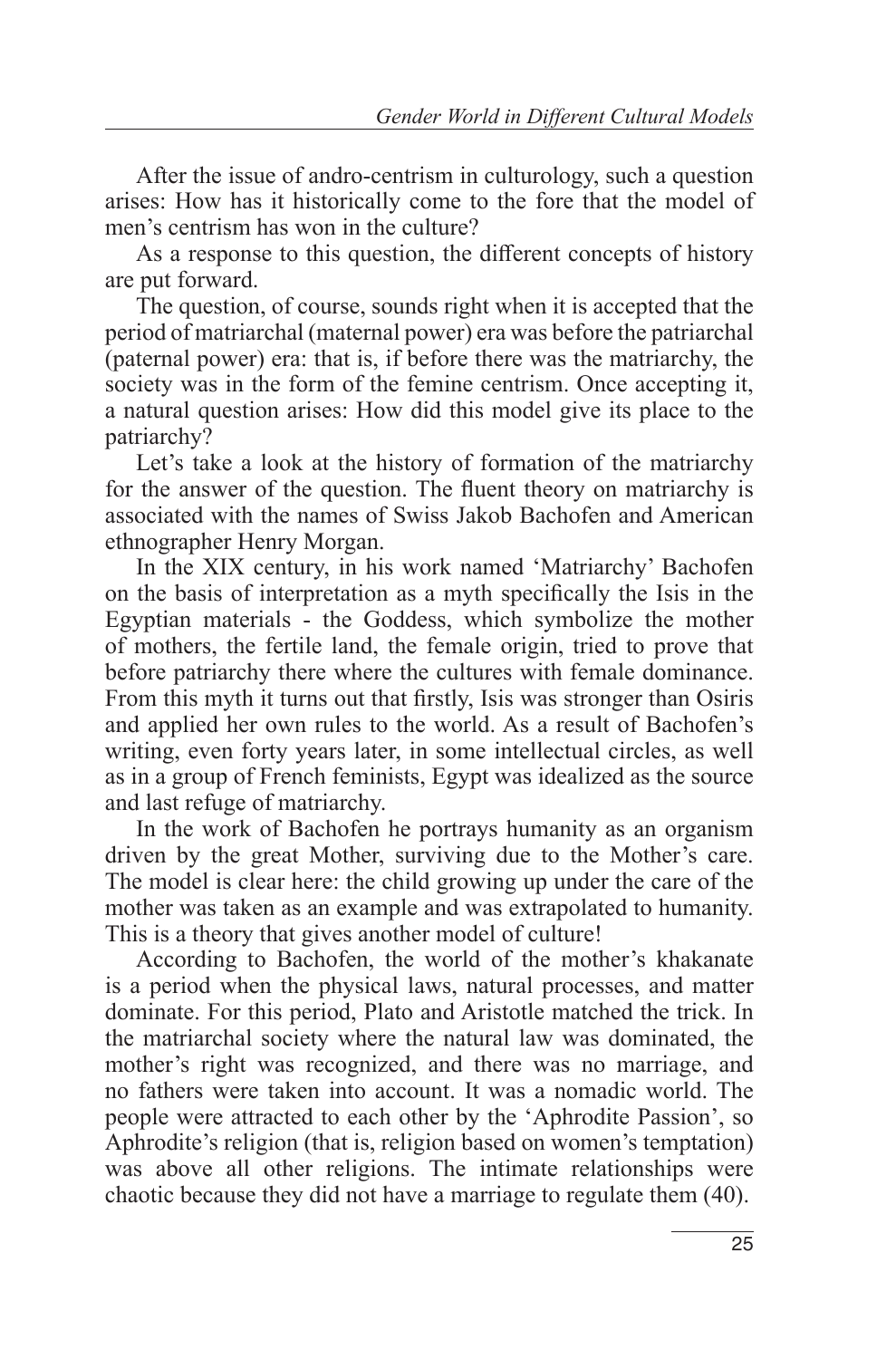It is very interesting that Bachofen's identification of matriarchy with the reproducing, biological, irrational, and sensual world has still remained in the gender mind and feminist ideology. In this regard, Sigmund Freud's idea is is characteristic. He wrote that transition from the matriarchy to the patriarchy was the victory of sould over sensibility, emotionality, that is, another period of development of culture passing into a new stage. Of course, saying it Freud talked in the language of the philosophical tradition identifying spirit with mind, with morality not arranged by rationality. However, in another scientific tradition - the influence of this tradition can be seen in Freud himself, as well as in Jung – the person's emotions and consciousness belongs to spirit.

Why, then, did Freud connect the matriarchy with sensation? The reason was that the maternity was sensed directly, but the paternity was 'calculated' in the principle of a mental outcome.

According to Jakob Bachofen, after the Aphrodite stage of the matriarchy, Demetrius' stage is coming. Let's briefly summarize these two myths. In Greece, Afrodita was a goddess of love and beauty. It was believed that the origin was in the non-Greek world of the Middle East. The main thing is that Aphrodite was chthonic, that is, the mythology connected with the earth and underground world. That is why we emphasize that in the Greek world and in philosophy, emotionalism, irrationality, and the female origin were related to chthonic (materia).

As for Demetrius, this Goddess of Zeus's sister and wife was also chthonic, but was more loved as a goddess of fertility and, moreover, a goddess of agriculture. That is why she was dependent on both the family and the hearth (41, p. 73). Considering this 'specialty', Bachofen calls the Demetrius' era a period of matriarchal era. Here again, naturalism, the natural processes takes the main place, but men are increasingly active (42).

Bachofen divided replacing the matriarchy by the patriarchy with the interpretation of the Dionysus and Apollo's myths. In this case, the transition vector was opened as the male origin to be a moral, overcoming the dependent on naturality and woman. Dionysus, originally taken to the Greek mythology from the Ancient Asia, is a male goddess associated with chthonic and presents fertility, irrational appearance, and festivity. Grapes, drinks, and marijuana are in Dionysus' 'competence' (41, p.52). Apollo is an embodiment of light, clarity, rationality that is alternative to Dionysus.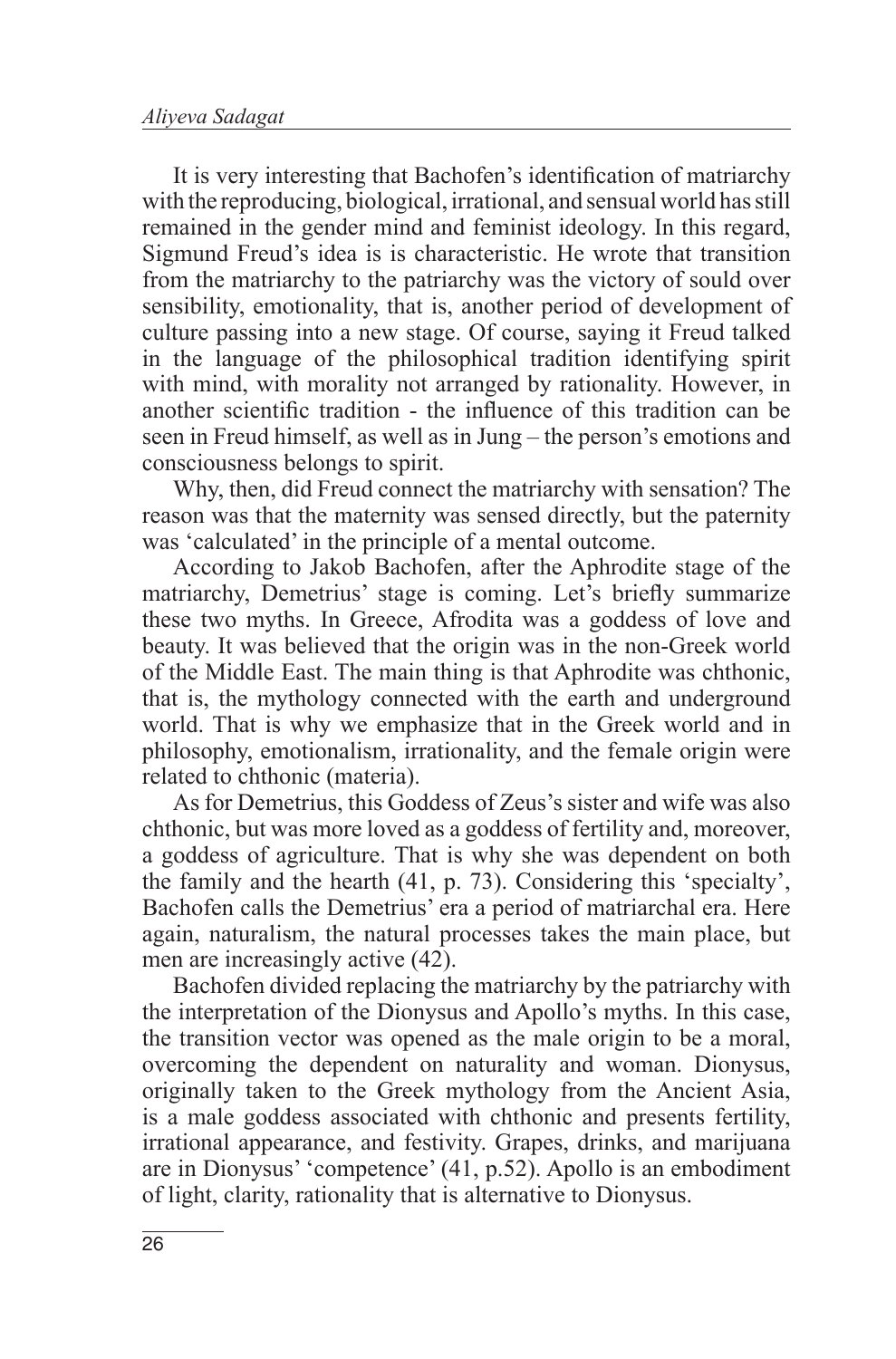Then we will see that explanation of female psychology and social character by Bachofen on the basis of Goddess myths, created a methodological basis for the very serious researches in the XX – XXI centuries. Now let's look at the views of another matriarchal theorist Henri Morgan. His great service was to take the tribe as a core of the primitive society. And here the historian was also the came to result on initiality of matriarchy from the tribes which generation counted by the maternal line (to remember that the generation was founded on the maternal line in the Judaic society as well).

According to another observation by Morgan, the kinship within the tribe was so that the intimate relations within the tribe were identified with insect and blood mixing. Sometimes, in the history, the argument for matriarchy have been that in the period of absence of marriage and small family, only a mother could know who is the father of the child and only a mother could grow up the child. This gave a special advantage to women and strengthened her position in society and culture. Indeed, if to give attention to the biological limit of a woman on how many children could she has, a man may have more children in contrary to her. The sources indicate that Attila has 1200 children from the countless wives (43, p.78). Many Catholic pontiffs in the Christian world, and the Caliphs and Turkish sultans in the Islamic world have been popular on polygamy and having many children in result of this (44). From history it is known that Pope John XII had seduced 300 nuns and used force against them. And Bishop Henry III was questioned for 65 illegitimate children in 1274 (45, p.109). However, the damage of such 'productivity' and the matter weakening a man as a cultural subject are that a man may become more anonymous than a woman. As woman is more 'attached' to child not only genetically, but also in plan of maintenance, keeping, care, so it is difficult for her to be anonymous.

After disclosing this distinction between the genders, we can say that the expansion of the insect circle to the superiority of the woman who came out to dominate thanks to her intense biological attachment to her child was a blow to Morgan's observations.

Because when the circle is expanded, that is, non-native tribes are considered as siblings, the scattered sexual relations are significantly reduced. Since blood mixing is banished. Thus, when it comes to sex, it is not only a mother but many people know from whom a child is. Therefore, the importance of the mother as an information source regarding to a child is diminished. After such disclosure of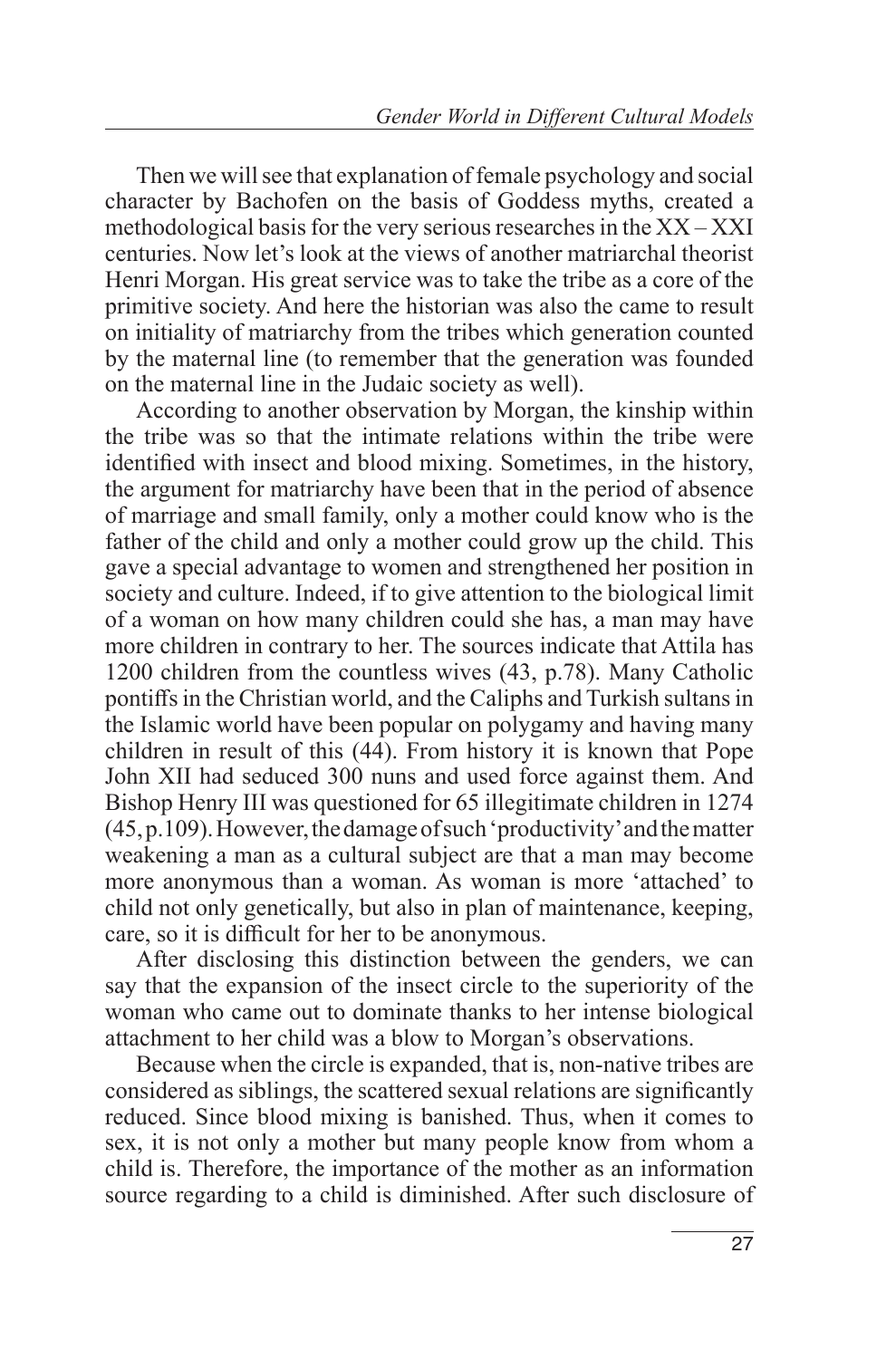the relative weakening of woman's position by the Swiss historian in the second phase of the matriarchy it become clear why men got away from the position of absolute unimportance. According to Morgan, having a certain importance of men leaving unimportance had prepared the basis of the future patriarchy within the matriarchy.

Now, let's look at the theories of Bachofen, Morgan and their followers in the light of the main theses of this sub-section (model, centrally). Those who build a gender-based system of culture have tried to show how the matriarchal and patriarchal cultures are modeling the world and society, and they have pretended to present those cultures on certain models. Let's make one more effort to clarify the difference. Those who give the gender analysis of culture have used the terminological units such as 'mother', 'father', 'woman', 'male', 'gender division of labor', 'calculation of kinship line', 'masculinity' in the terminology apparatus. Each of these concepts forms the summit of a certain subgroup. For example, the concept of 'woman' includes 'virginity' and 'purity' concepts, all of which offer the culture of certain views, demonstrations and selection. When taken as a cultural phenomenon, the virginity becomes a metaphor and allows the subject of the 'virginity institute' in the society. Whatever happens when it comes to greed, all of these metaphors are opened in the certain aspects. The term 'virginity' also distinguishes the matriarchal model from the patriarchal model. During the period of Maternal Khakanate virginity could not be a condition for a woman's morality, it was a biological indicator. Only in the patriarchal era, the demand for virginity was manifested by the dominance of men over women, and monogamy became one of the important conditions of the family phenomenon. Therefore, Vinni Tom shows that the patriarchal culture is built on allowing man to the woman's body and her consciousness on the basis of it, and possessing them. Later, she drew the feminist conclusion from this idea: we – women should destroy this situation built namely by the patriarchy to confirm our charming in a new form. Therefore, we have to realize ourselves as an object of independent feminine energy. Vinni Tom brings an example of the goddess Aphrodite, that is tells women that they should recognize themselves in the form of this example (46, p.3).

We said that the virginity institution covers whatever is involved with abusive behavior. For example, in the Soviet Azerbaijan, where the patriarchal elements were strong, the restaurants, pubs were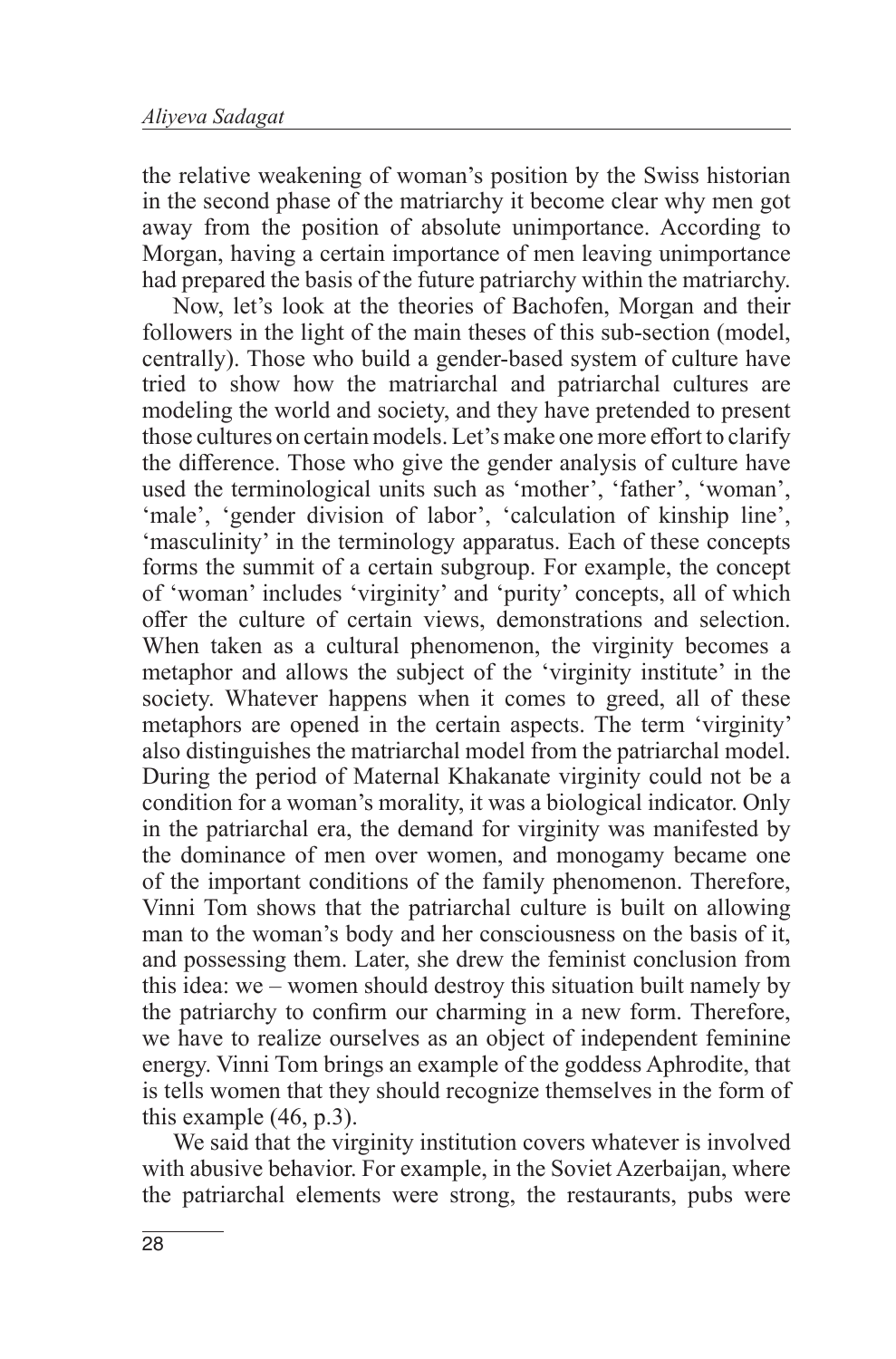considered as the places against the virginity institution, so 'wellbred and bashful' girls did not go there. Only in the 1990's, when the globalization exposed Azerbaijan to its 'tsunami', the influence of the virginity institution in terms of spateness was narrowed, and even the girls morality of whose did not cast doubt went to restaurants. However, this evolution can not be said about most of our regions.

The spatial influence of the virginity institution can be illustrated not only by the unwanted excitement of girls traveling alone (without father, mother, and brother) and reading abroad. At the same time, the patriarchy and Islamic influences were interconnected. The Prophet also had the hadeeth that women should not go on a journey alone (13, p. 521).

The fact that many girls travel abroad and study abroad in modern Azerbaijan shows that the influence of the virginity institution has diminished.

In our days the globalization process strikes indeed such a blow on the virginity institution by all means - Internet, fashion, entertainment, prestige systems, that even in the conditions of Azerbaijan it is increasingly becoming a not-branched ordinary and separate cultural phenomenon dropping out of being institution.

In Soviet Azerbaijan, the virginity institution had also prohibited driving by women (although Arabic women who lived with Islam did not hear it). The gradually collapse of the virginity institution does not only mean removing the prohibited spaces for women or their driving. In contemporary Azerbaijan, the decency and chastity prohibitions regarding to the virginity institution against the women's clothes have significially eliminated and it seems that the increase of the girls wearing hijab, may also be a reaction to this process.

Transforming gender terminology into an active modeling tool in the cultural theories leads to the display of cultural phenomena in the focus of these relationships. As a result, the various problems are displayed. Let's look at one of them: division of labor between men and women in the different historical periods.

The researches show that the affairs are divided by the gender principle in many societies. For example, the function of woman from the ancient ages was to give birth to and grow up the children, accordingly, man was engaged in hunting or field works. It should be added that this division remains very strangely in child psychology too. Girls like to play with the dolls, but boys like to play mock battle or other outside games. That is, women tend to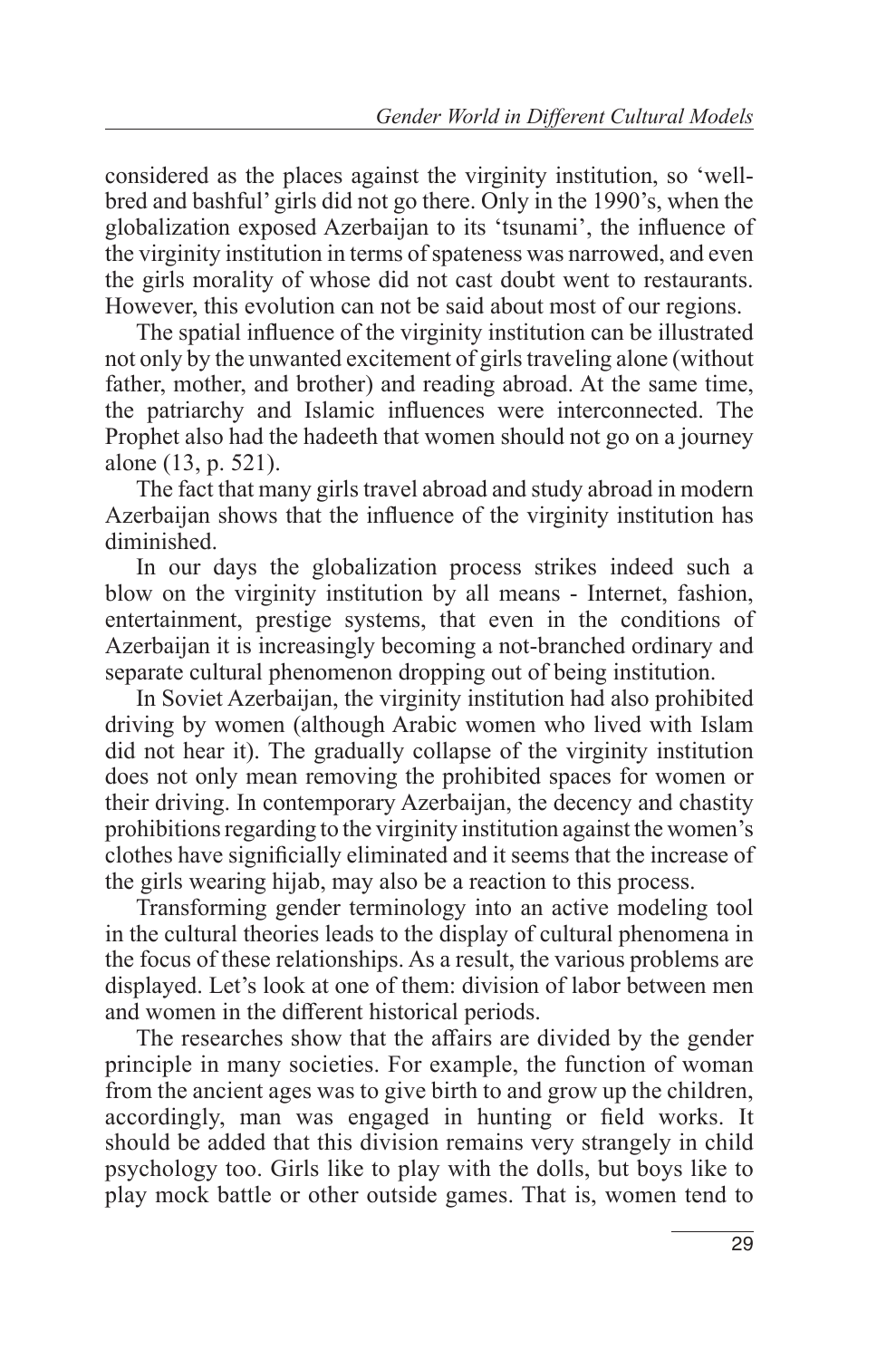indoors and closed spaces, and men tend to open space. In the ancient societies, the services and production functions were also divided among men and women. For example, in many African and Asian countries metalworking was forbidden to women. And in some ancient societies the construction and repair of the house was put on women  $(47, p.14)$ .

In the subsequent gender theories, the labor division of the genders has been conditioned as a division of the social roles, and in the light of this theory, most division of labor has been difficult to remove from the bio-psychological significance of the genders. Carrying water with crockery, the field work is connected with the hard labor. So why do we consider these works as being female works especially in the villages? Cooking is belonged to the woman's competency, but why kabab doesn't? Such facts serve to conventionality of the social roles.

In the thesis we will later examine all these issues and these types of question more seriously. But now, it should be emphasized that we talk on to which models the use of the gender terminology and paradigms lead in the theory of culture.

The example to the other problems arisen for culturological modeling in the male-female relations: the types of dissatisfaction between men and women and preventive measures in the system of tradition in relation to it. To which the traditions encouraged men and women regarding marriage, and from which it avoid them. A degree of pressure of the tradition on the men and women: similarities and differences. We will examine and investigate a number of problems in this direction throughout the dissertation, but now let's be satisfied by what be have brought. By our opinion, they clearly show that, in the cultural theories, gender contraction provides culture with indefinite structures within other paradigms.

Inclining of the culturological thought towards the matriarchal type (as well as the expansion of the feminist movement) in the XIX century, had created such an idea that this century was a 'century of women', that is, scientific thought on woman had brought the cultural sciences into the new paradigms or models (48, p.626). In fact, both the matriarchal and the patriarchal theories have presented culture in the new 'centrism' model. Prior to that, they put, for example, the city in the center of civilization. As a result, 'Medina' that means the city was a synonym for culture in the Muslim East, and at the same time the entire world was imagined as being steeped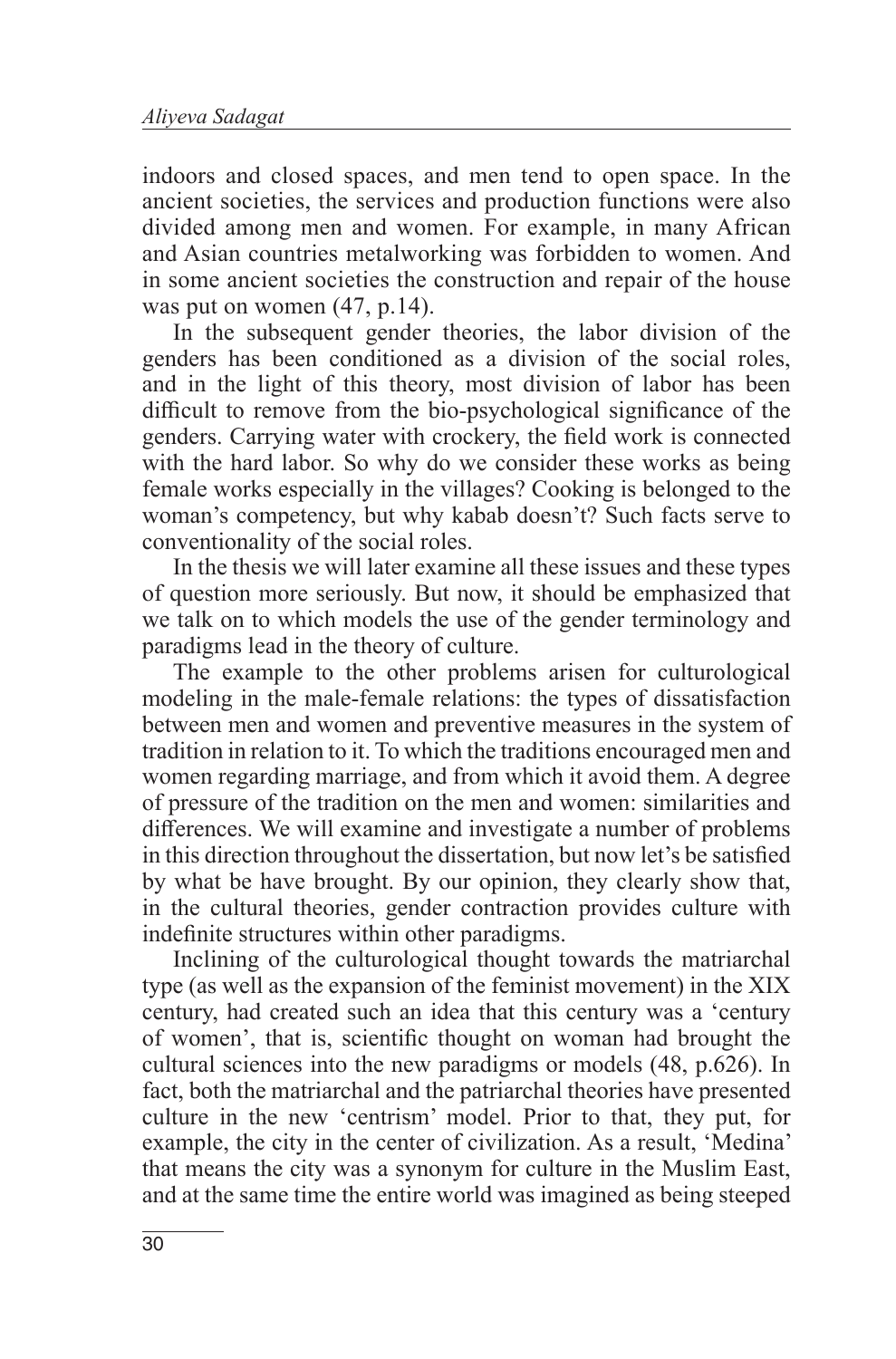around the city of Mecca - the main city of Islam (in regard to this issue, we can also recall Jerusalem, which caused the crusade wars)  $(44, pp. 128 - 129)$ .

Taking Islam or Christianity as the center of culture also talked about the theory of centrism. And in the XIX century, the new models appeared by putting in the center man or woman.

The idea of a theoretical model arises from the postulate of difference of the theory from the object. However, the question arises: if we know the state of the object before the theory, and if we admit that the theory is different from this situation, does not an epistemological paradox occur? In other words, if we know the state of the object, what the theory needed for? If we do not know, why do we believe that an object can have the different theoretical models?

The answer to this question is that before the theory, we have some common, foggy imaginations on the object that come from the demonstrative pronouns of 'this', 'that' type. These imaginations do not meet the principle of truth about the object, but simply indicate the existence of the object. For example, in the XIX century, the people knew that they were united in a common moral and material space. This place always kept the agenda for the people, with the events and values that affected these people's feelings. Then, the anthropological theories have been formed, and when they came out of the frame of human nature and climbed to the human world, the culture of human life, the culturological views emerged. As a result, the anthropological and ethnographic models were created about that space. And it was emerged 'a model inside another model' in the model of Russian matryoshka doll. These anthropological and ethnographic theories had a purpose when giving the model of archaic cultures. In this model, they wanted to open out that which shape of the world those cultures give, that is in which model they show the world. It looks like that the grammer of language gives the world's model. For example, in our language preceding the predicate the object put an object on which the action is directed before the action in time and space, but English gives another model as it takes action to forward, and object to afterward. Thus, if to say in the Vitigenstein's words, the sentence gives a picture to a situation according to the grammar of the language  $(49, pp. 19 - 20)$ . The grammatical theory describes the grammar of language and also explains how this grammar shows the world. The same is true for the theory of culture too. It shows culture that to state how this culture shows the world.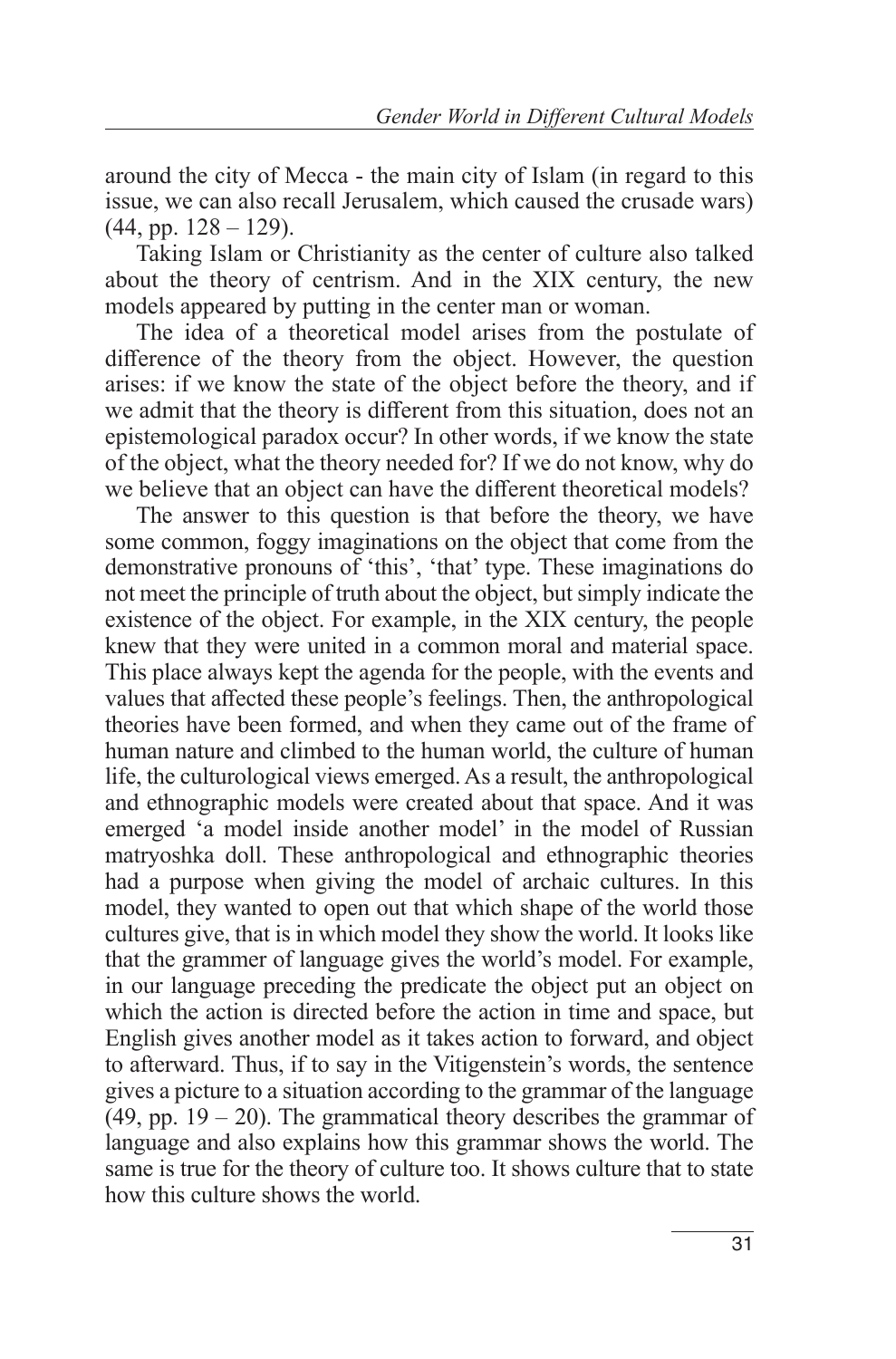In the XIX century Europe knew that there was a culture. Then, Freser and Taylor showed that this culture has existed from the primitive world and, despite the differences in continents and races, has a great deal of similarity. In the second half of that century, Q. Rickert showed that nature was self-destructive, and culture was the product of man. The cultural phenomena are wealth, that is, things and events that are useful to human beings. Rickert noted that for the first time, Paul replaced the term 'science of the spirit with the term 'science of culture' (50, pp.  $55 - 56$ ). This, in fact, made it possible for you to expand culture and turn it into a world of the material and spiritual values. Otherwise, that is, when if culture would remained as a science about the spirit, the material resources would remain beyond its orders. Thus, one of the two types of theory showed culture as sum of the events and another one shows that these events are the values related to spirit. In the same century, Hegel showed how the world represented the Ancient, Antiquity and Middle Ages when the Stages of the Absolute Spirit were passed. It is possible to observe this type of research, in other words, how a community of concrete culture can be transmitted in Kant and Humboldt (51).

After modeling two types of culture on the basis of the ideas of Bachofen, Morgan matriarchy and patriarchy in the nineteenth century, research has begun to explore how to model the world in each of them. It turned out that in the matriarchy, the contradictions between people and communities were softer, that is, patriarchal brought the bloody battles to culture. The feminists claimed that in the matriarchy, there was gratitude for life not fear, on the basis of the religious emotions and worship. The patriarchate exploited feelings of fear, obedience, and sense of conscience in religious feelings.

After differing two types of models in culture, we should say that the most striking indication of the model-base of the theory related to matriarchy, i.e., its being a construction different from the object is that though many thinkers from Engels to Freud had adopted the matriarchy stage of the history in the  $XIX - XX$  centuries, in the latter XX century the serious doubts rose on truthfulness of this belief. Conventionality of the matriarchal theory being a next theoretical model disclosing culture is that indeed the new doubts had risen on matriarchy as a particular period in the history. These doubts make the Matriarchy a theoretical model and explain that it has its own reality and conventionality like all models. The Matriarchy's conventionality in that it is called a pre-Patriarchy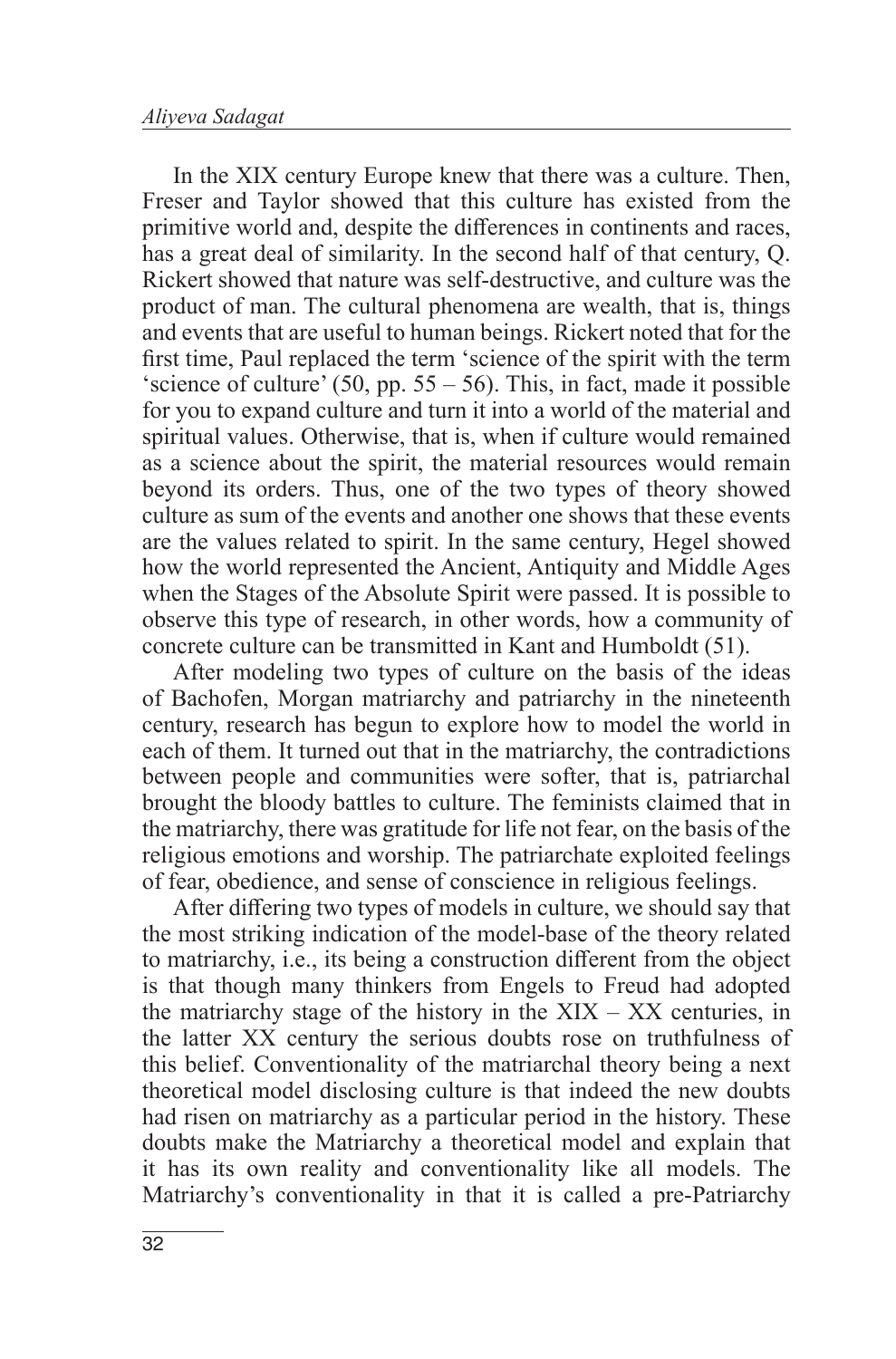social and cultural system. And its reality in that in the societies where a woman phenomenon is powerful it discloses in which this power appears.

It is pointed out in a collection of stories from women history that some feminists call the early, i.e. the Polyolithic and Neolithic periods as Matriarchy. The reason is that at that time the worship of the Mother Goddess was widespread. However, the subsequent researches and summarizing of the facts show that there was no dominant gender at that time, so the social features were even more equally distributed on the gender line.

When it comes to this issue, something has become clear. In the patriarchal society, though women were individually and economically subordinate to men from the very early times, there were many representatives among them, such as the caregiver, the shaman, and the spiritual figure of the Mother Goddess, who had given the woman special power and privilege to neutralize the danger of her fall. The harmony was broken only when the Emperortype kings obeyed the Mother Goddess to the male Goddess as his wife.

The collection we are referring informs that Cerda Löner in the work published by him (Formation of Patriarchy) in 1986 showed that there were the patriarchy was 3.100 years Before the Common Era too. In those ages, men's right to exchange women and control their reproductive process was on the basis of their private property (47, p. 12). All these contradictory ideas, i.e. division of the history into Matriarchal and Patriarchal periods in one theory, denying this division in another theory, and in the third theory affirmation of the protection and authoritative power of women even if there was a male dominancy in the society demonstrate that the doctrines suggested on culture operate in the various models. Therefore, the theories related to the feminist methodology should not be regarded as a model distinctly showing culture from some side, but not a nonalternative reality.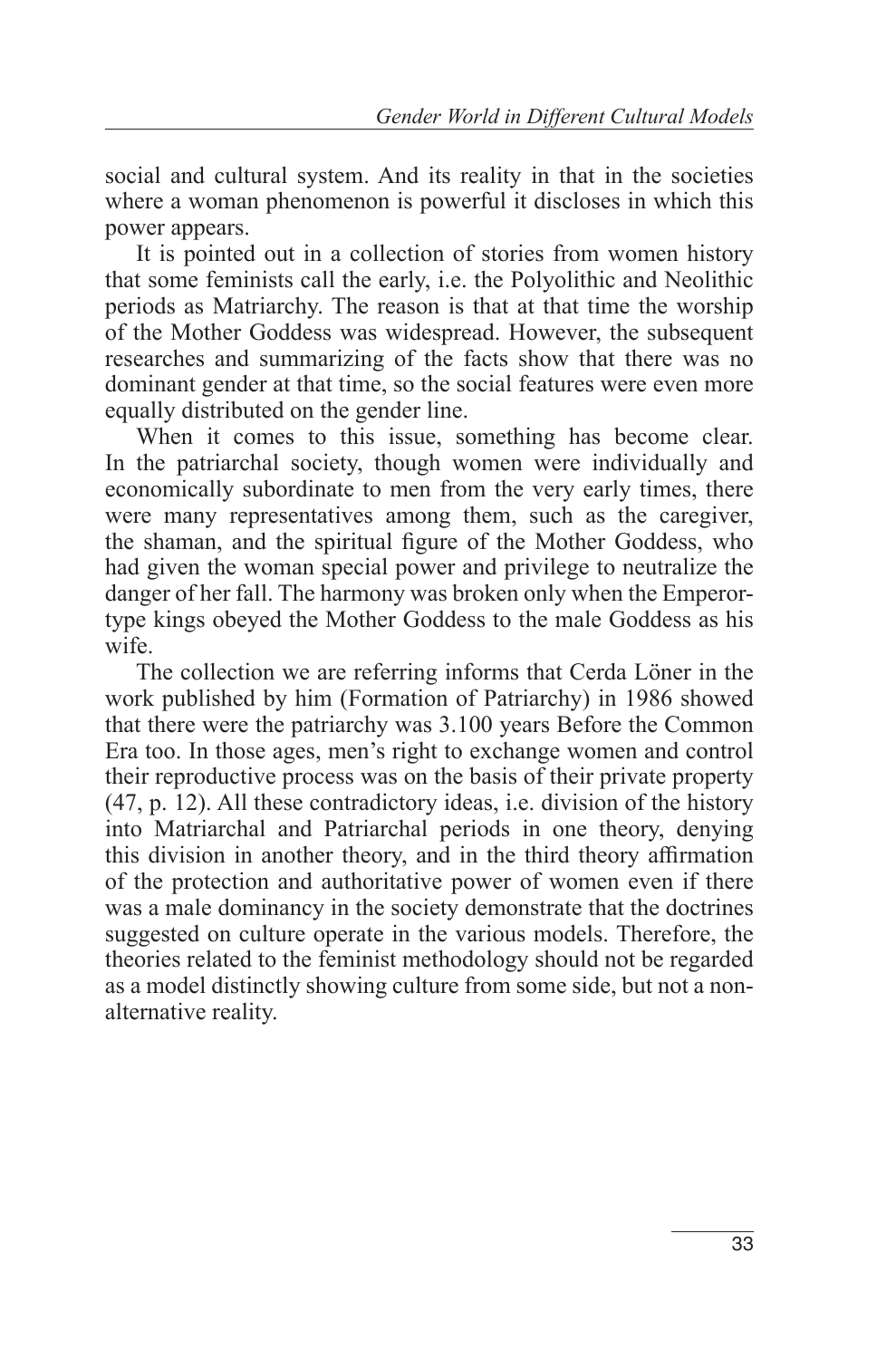#### 4. THE GENDER WORLD FROM THE VIEW OF CULTURE

The article clearly shows that as a model of the world and society culture can and can not reflect many things on tem in it. This means that culture and the world are not the same. It is derived from the fact that those existing in one of them (in the society) don't included in another (culture). The culturological theories, in turn, are modeling certain culture, seeking the answer to such a question: why does culture represent the world namely with such restrictions?

If there are many theories, then the answer will be different. That is, a certain theory gives an image of culture, and another one gives another image. So, one theory discovers and explains a detail embodied in it taken by culture from the world. And from this situation we also come to the question of the similarity and difference of the model with the object. In this case, the cultural theory functions as a model, and culture itself functions as an object or vice versa.

Now, if we come from this situation, we can say that if a culture is shown from the different sides in the various theories, then these theories are not the same with that culture. It's just different models of that culture.

The biological aspects of human relations in society (motives, determinants) are more clearly reflected in the modern Western culture than in the culture of the Victorian era. At present, the idea of 'real lady' has become so popular in Azerbaijan that it has begun to remind the formation of the idea of a 'real lady' in the UK in vogue in the 50's years of the XIX century. In the past centuries, the British society had made an important cultural phenomenon the formation of the idea and code of 'gentleman'. This word changed in meaning from the XII century falling into the evolutionary process. The gentleman, literally meaning the sophisticated and polite men, expressed a man who did not engage in physical labor in that era (to remember, physical labor wasn't thought appropriate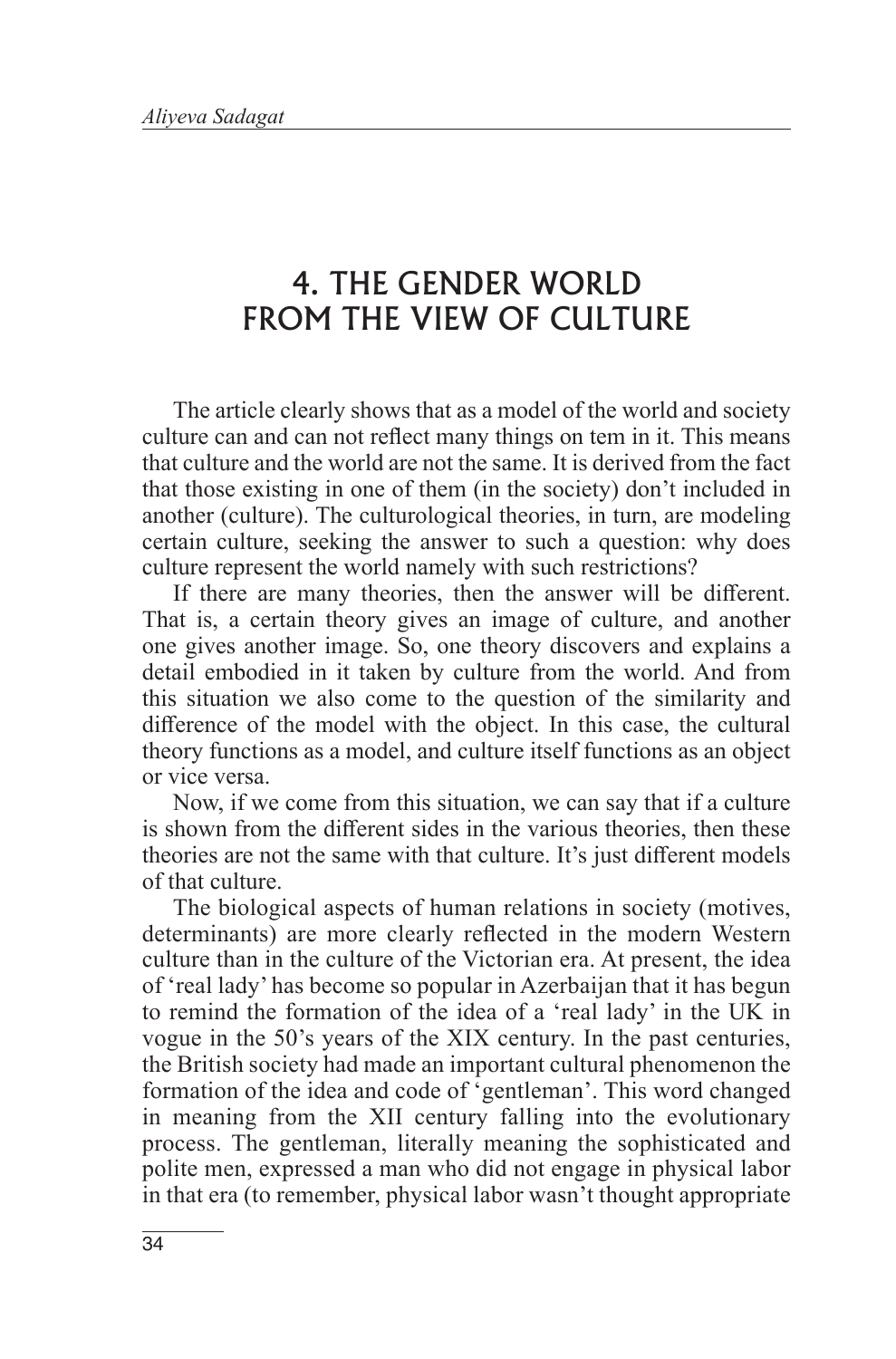for a free man in the Aristotle's theory, but was considered common for slaves). In the XV century, that word was transferred to a word expressing 'a real man'. Later, the 'gentleman' gained a new feature: the gentlemen by birth were distinguished from the gentlemen by upbringing and education. The gentlemen by upbringing and education were valued more in the XVIII century. And at the same time, the moral qualities required from a gentleman listed on the principle of code. It is obvious from the literature of that era that striving to education and learning distinguished the gentlemen from the cornballs. Gentleman was loyal to the rules of the 'fair play' and gave importance to tidiness in dress. And most importantly, the gentleman demonstrates high respect, courtesy and care for women (52). It should be noted that neglect and care for women has always shown itself in the history. However, the novelty regarding gentleman was that all women were considered worthy of respect and courtesy, and it was engraved in sharp lines in the nobility code. It is inteesting that at the same time in France, another type of man appeared beside the epic type of men, who was tough, courageous, fearless, good drinking. This type of man tried to be an example of respect and care for women. Thus, the concept of a kind man was found his way in the new era (53, p.226).

On the basis of change of the attitude towards the woman phenomenon in the Western Europe in the honorable direction the impact of the Kurtuaz period can be observed. Namely in the Kurtuaz tradition Donna was enthroned. Worship to the Donna had been raised to high in Britain, Burgundia and England in the term of Henry II. According to the new rule, the true knight had to endure all the caprices, petting of the Donna, and should render the service to the Donna. Just like Fuzuli, in Nasimi ghazals, ashug also tolerates the naughtiness of his lover.

If in the patriarchal culture gentleness, respectful behavor of man in front of woman was not thought appropriate to the true male character, the Kurtuzi Code formed within this Patriarchy found certainty of its difference with the anti-patriarchal alternative. Knight ideal was equated with a feature of service to the Donna. Therefore, the brave loving the Donna was faced with the require to form the knighthood qualities (54, p.19).

It should be particularly emphasized that, as the biological moments in the Platonic love idea have been removed, this nuance did not show itself in the love of Kurtuaz.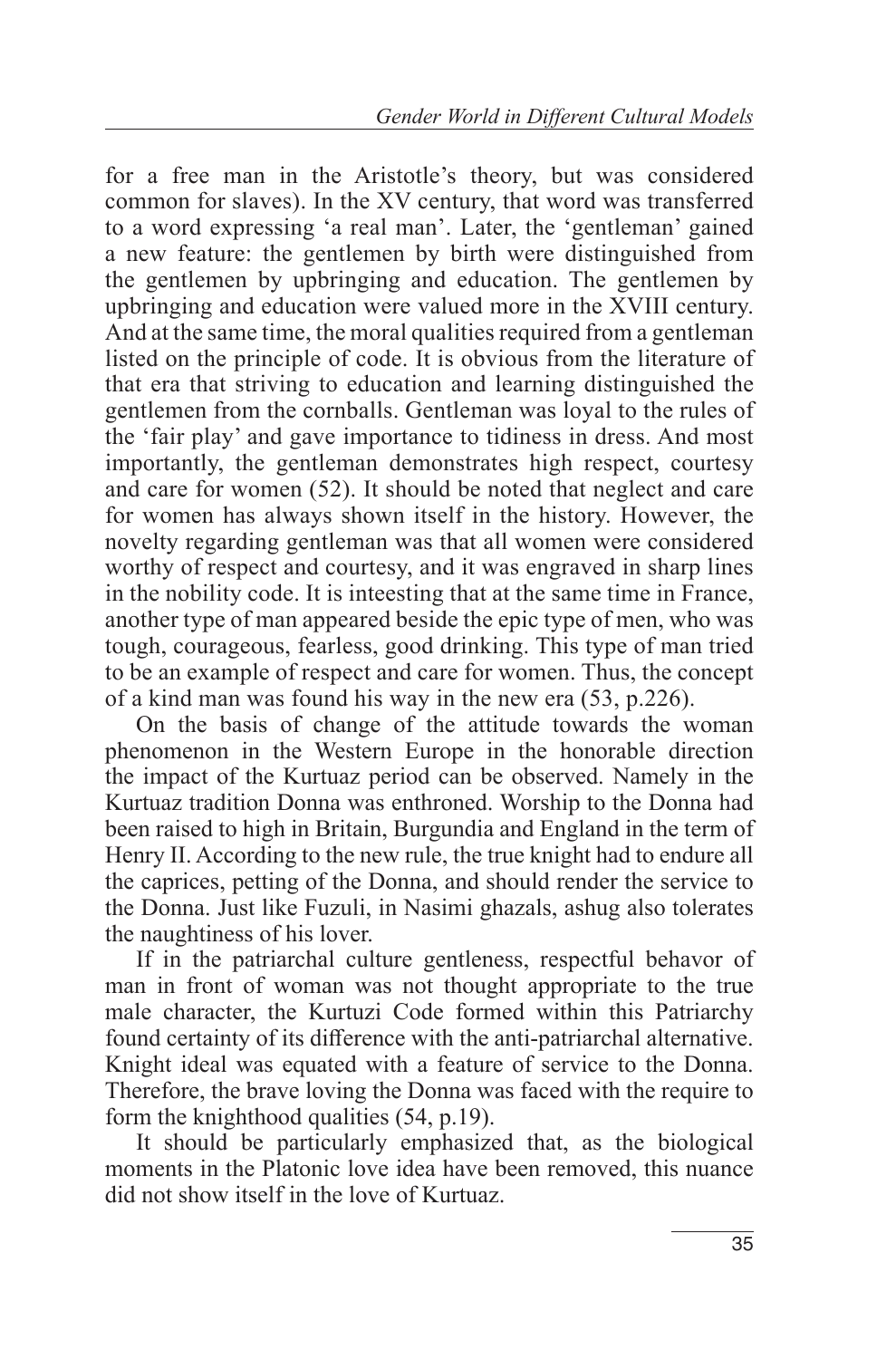These aspects appear again in the gender evolution of the Victorian culture. Culture is transformed into a system where women's ideals are important, but women's charm is not left to the culture model. The reason is that the evangelist, i.e. protestant, reformist ideas had had a great role in determining the status of women in England in the XIX century. The movement for the moral reforms arose in England already in 1790. That movement formed and fulfilled the doctrine of 'true femininity'. In that doctrine, purity, frailty, marriage, childhood, family affection, tenderness, kindness were listed among the peculiarities of woman. These are the attributes of true femininity and women's nature.

In 1861, the term 'General of the heart and home' related to woman appeared in the book of Isabella Bito. This term was used to sublime woman in the Victorian culture. As the General of the heart and home, woman beside to care of the house, children, husband, she also had to bear a philanthropist morality taking care of the servants, of the people of the lower strata too.

The Victorian ideology required neatness from woman, her body to be clean. She should make minimal use of make-up, adornment, or not to use them at all. She shouldn't wear clothing showing her skin, socks, undergarments.

Some of the researchers had commented the rules established in respect to women that woman body was sacred and it couldn't belong to any other men except her husband.

It is interesting that a nude body is provocative led to the prohibitions related to men too in the Victorian period. They also should not wear the clothes showing their body nude. Maximum covered body both for women and men was found it similarity in conveniently surprise way in some Islamic environment, for example, in Iran, in some Baku villages.

It was a result of frosty relations in the official culture towards the biological human relationship in the Victorian culture that it wasn't considered right for woman to express her wish to her husband. In this regard, the medieval Christian schools also stated that the true and important function of sexual relationship (55). It also should be said that Nasraddin Tusi considered increase of generation as one of the main purposes in marriage (56, p.143), although considering the sexual relations in the medieval Christian world as a sin was strange for our philosopher.

Let's mention one more interesting fact in connection to it. 'Kamasutra' which was turned into a classic book in the era of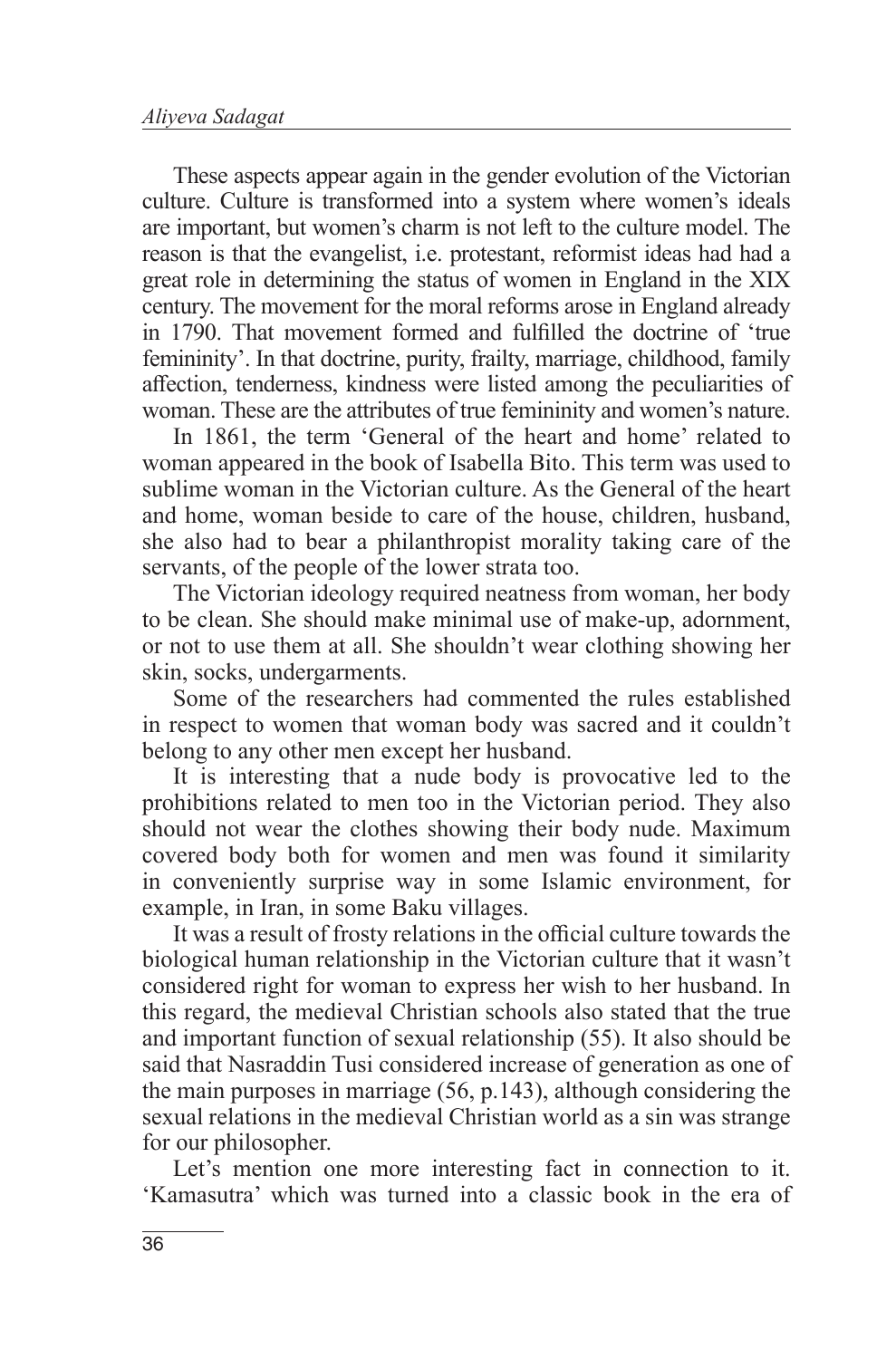revolution in the women and men relations had been secretly translated by Richard Francis Burton during the Victorian culture. The book was published only after Breton's death. Although the translation of the treatise was a very courageous work, Breton did not translate many details about the woman under the influence of Victorian morality. However, the 'Kamasutra' itself gave a serious importance and attention on women's biological needs. Though it devoted a significant place was to feminine pleasure, it didn't appear in translation. Later, these distortions were revealed by Vendi Doniger, a professor at the University of Chicago, and caused the sensation (57).

What do we see in terms of modeling in these given materials? If to divide what we observe, the first stage is the layer of culture and a plane how it models the world and the society. In this layer we we note that a certain cultural type doesn't accept to its religious, artistic and scientific subsystems the invisible parts of the men and women relations if even on account of allowing the distortions in the translation. The other layer is ideology and theory. In this layer coming forward from the theoretical studies of the Kurtuaz world, and the Christianity, we explained why the case stated by us took place in the Victorian culture. But how did the situation in the world model of culture in the XX century has changed? The change of this situation we note in the crisis of the Victorian culture, in the rebellion of modernism against the traditional values, in the results of the feminist movement.

The famous Freudian Wilhelm Raych has an idea causing the great scandals: women have to be the owners of their body – this idea of Raych is clearly understood only when it was compared with the provisions shown by us above regarding women of the (31, p.111). Hence, in all patriarchal societies the thought of marriage and reproducing are tanned to girls in their upbringing. Standing against this principle, Raych addressed to women in the epatage principle: "Look at your body, as your property! Don't consider it as a property of anybody; otherwise this thought will make you a person ready for yoke".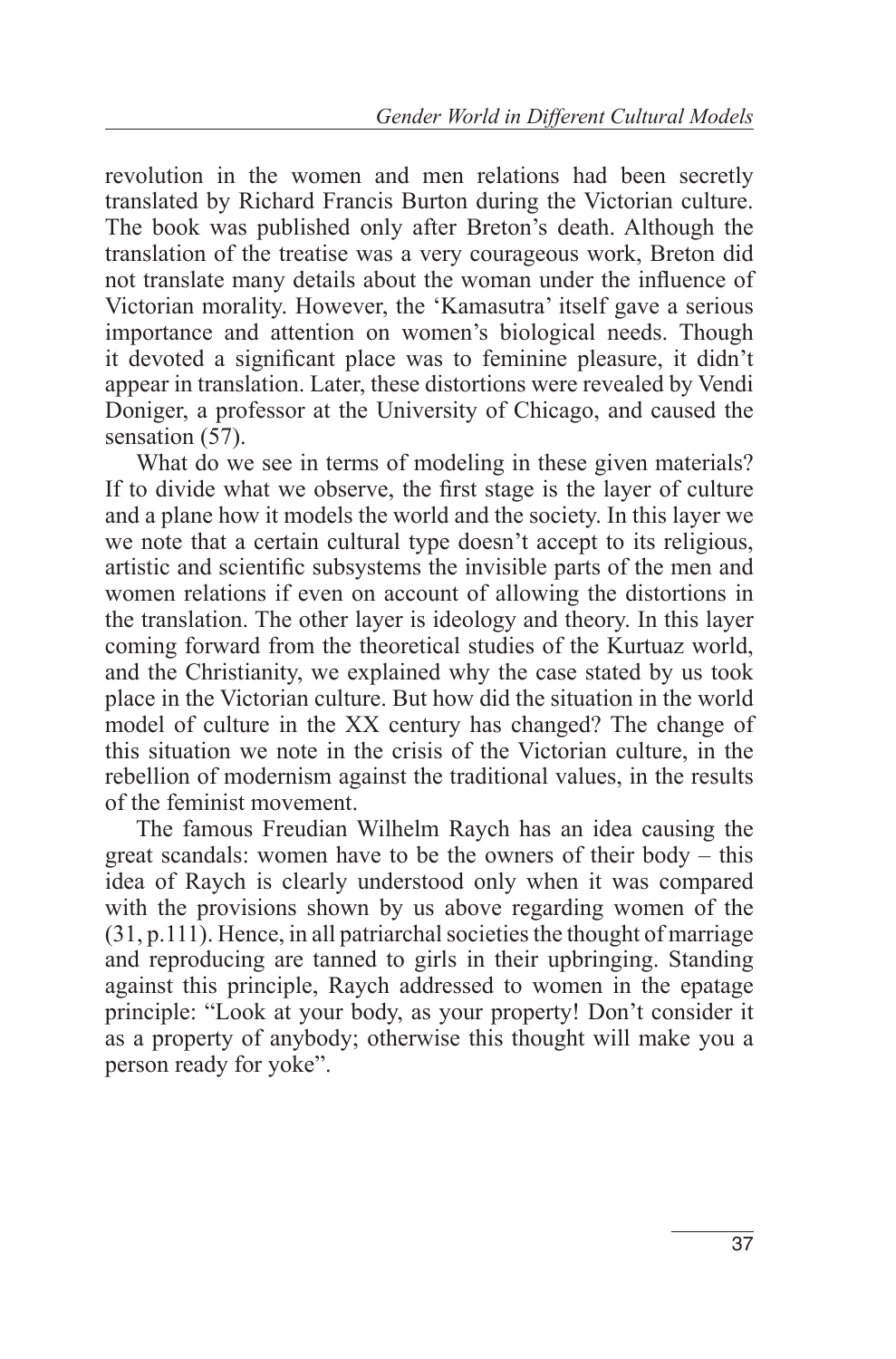#### 5. CULTURE IN THE FEMINIST THEORIES (XIX – XX CENTURIES)

If make a monitoring of culture of the twentieth century in terms of alternatives to Victorian culture, there are countless examples of the open demonstration of women and men relations in the past century. The reason is explained by the various theoretical models. Marxism-Leninism explains the decline or mitigation of moral prohibitions on the relationship between women and men in the Western culture of the late XIX and early XX centuries, as the rotting capitalism of imperialism. When it came to this attitude, the culture of the XX century was opened in the terms of the crisis. However, the crisis of the West was not an invention of Lenin. More importantly, it has become a paradigm of thinking before the crisis, and Lenin gave his addition to the 'rotten imperialism' in this wave. However, already in the XX century, the crisis was a paradigm in vogue in America and Europe, and it was not accidental that the crisis hadn't become less in the philosophy of Nietzsche and Kirkegor. Arthur Hermann wrote in his book: "We live in such an era that pessimism is no exception, but a norm." John Kenneth Galebreit also reported an interesting fact: "Every publisher wants to name the author book as "The crisis of the American democracy", because the book so named will be sold well" (58, p.2). It is no coincidence indeed that in the XIX and XX centuries, a great deal of books has come out of the crisis of the Western culture, both in the democratic system and in the system of values. The fact shows that thinking of the culture in the paradigm of episode is important in the epistemological plan, and well-selling goods in the market were also acceptable in the bestseller plan. It should also be noted that Osvald Spengler's 'Europe's Sunstroke' plays a special role in the paradigm of the crisis category. The fact that the work was one of the most fashionable books of all XX century shows how well the 'crisis' is so popular in that century.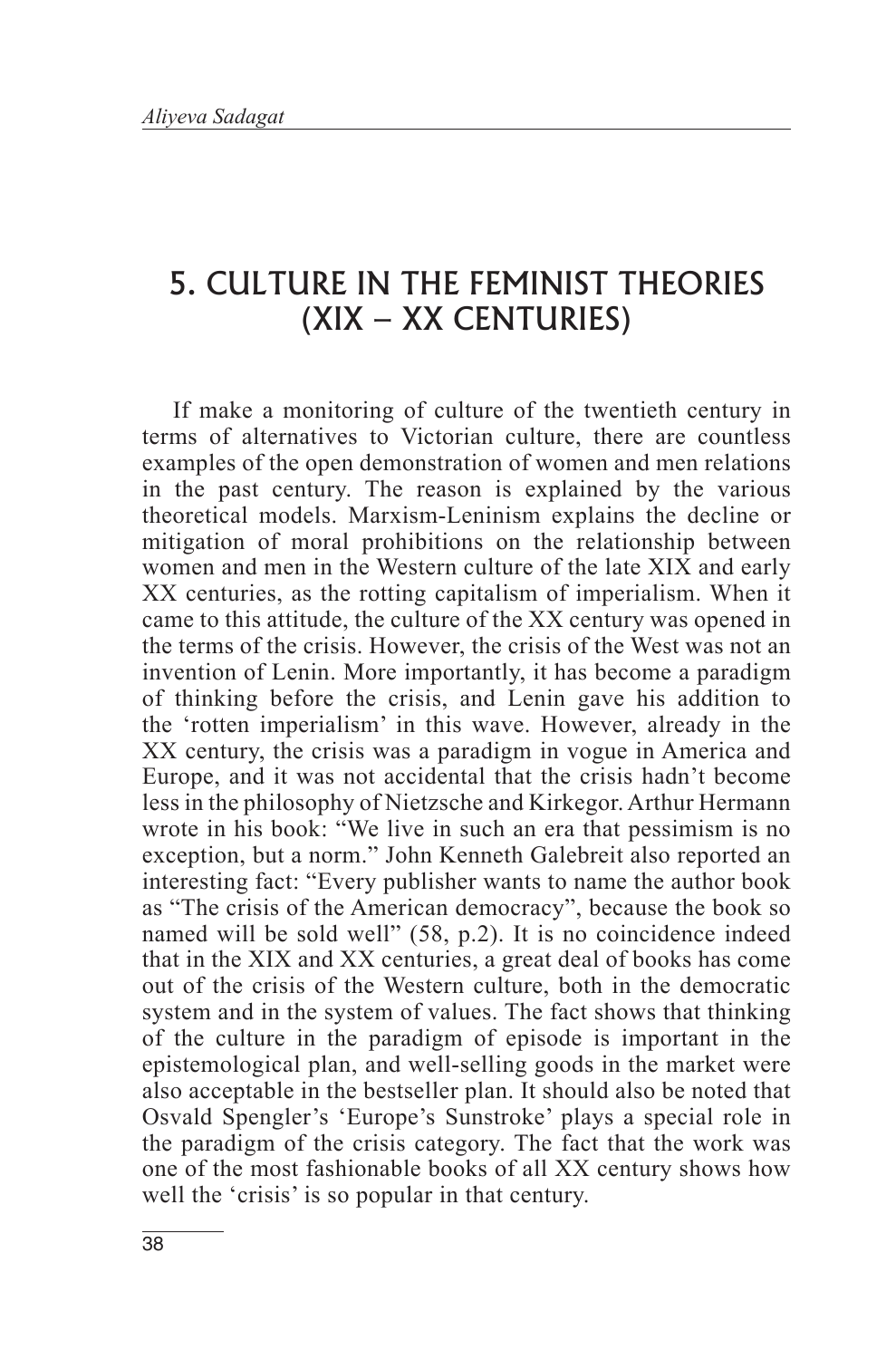In order to present crisis as an imminent state of the modern world, the famous existentialist philosopher Carl Yaspers said that the essence of the Earth has left our planet (59, p. 152). Of course, in this aphorism 'the essence of the Earth' was not a geological substance, but the essence of humanity, or more precisely, the essence of the civilization created by humanity, and characterized it as a cultural circle that did not respond to that period. Here's the reason for such globalization of the consciousness of crisis.

As the crisis began from the XIX century, Yaspers believed that the consciousness of crisis had reached its peak in Nietzsche and Kirkogor. Later Klages, Spengler and Alfred Veber also put forward a problem of crisis in different moods. This was reflected in the warning of Nietzsche and Burchart that in the future people could lose their nature, so the continuous struggle for the preservation of human nature is needed.

They described the loss of human nature as the identification of people, the mechanization of all, and the disappearance of choice option of men after any accident (59, p.132). Let's just recall that freedom of choice makes human being a subject of morality (60). If this is not the case, there is no morality. In the absence of morality, human beings only remain at the level of biological existence.

Marxism viewed the crisis as an indication of the end of every socio-economic formation. It was a simple approach to the issue. Oswald Spengler gave a brilliant example to other approaches. The thinker saw the reason for the crisis of the West that, thanks to the theories, a number of exciting questions infuriated into culture. Emerging in the different books and theories they create spiritual unrest, because they put out lives by their thoughts, captivate minds, and do not give freedom to human being in no way. In contrast to enlightenment, the scientific pluralism in the modern European culture leads to great doubt to the value of knowledge and to the possibilities of rationalism (as Enlightenment recognized and based on rationalism and rationalism was divided into various variants in the pluralism environment). Since the controversies over form in art do not come to an end, they create a sense of the crisis of art. Urban success on the village translates all of the urbanization's problems into the reality of the XX century. And the failures in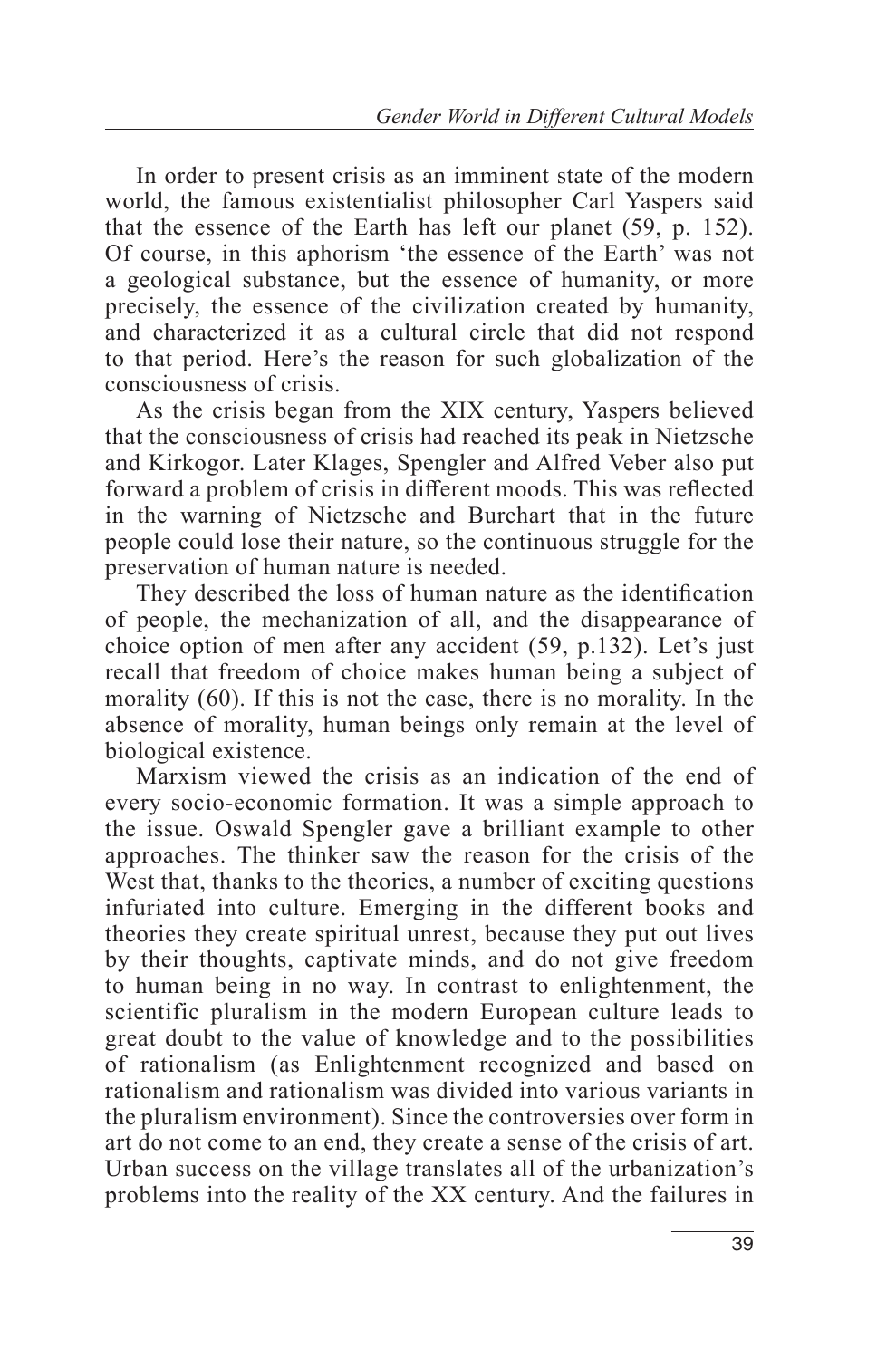the political management are frustrating the hopes expected for the parliamentary system.

Culture breaks down and returns to civilization when it comes to full realization of its ideas. At that time, it looks like a tree with huge, rotten stalks. In his work Spengler demonstrates all of these thought he based on in the context of the Egyptian, Chinese, Indian and Greek civilizations. He shows that they have lived a lot and have been busy as if enriching them throughout their long history, continuously increasing themselves. However, now if to look retrospectively it is evident the growth in the civilization wasn't organic, i.e., the live development was replaced by mechanical, numerical growth, concentration. According to Spengler, this process results in collapse of the civilizations and we can already feel the collapse of the West similarly in the following millennium (61, p. 91).

We have written that the crisis was discovered for the different reasons, in the different versions in the various theories in the late XIX and early XX centuries because now to specify why the ignorance of the biological aspects of male and female relations of the Victorian era was replaced by the opening of eyes. Of course, the Victorian era belonged more to the British empires and subsequently to the countries gotten under influence of the industrial and cultural production of this empire. The countries such as France and Italy have only the reverberation of this cultural factor. However, taking into account the impact of Britain on the world, the Victorian culture is discovered on a global scale when it comes to effects on countries such as the United States, Australia, and Canada (here the connection of the puritan ethics in America with the English Protestants can also be taken into account).

No cultural situation in the world is 'exploited' forever because, as time goes on, there is nothing to exploit, which means that culture ends its opportunities to present. In this statement, it is best to open the term 'cultural situation' because it is an effective means of thinking for the culturological theories. This expression, which is brought to science by Yaspers, is related to the merging of each period in a circumstance (or within) of a certain situation. If we cultivate his idea, we can say that any type of culture differs from one another by forming around axes of any situation.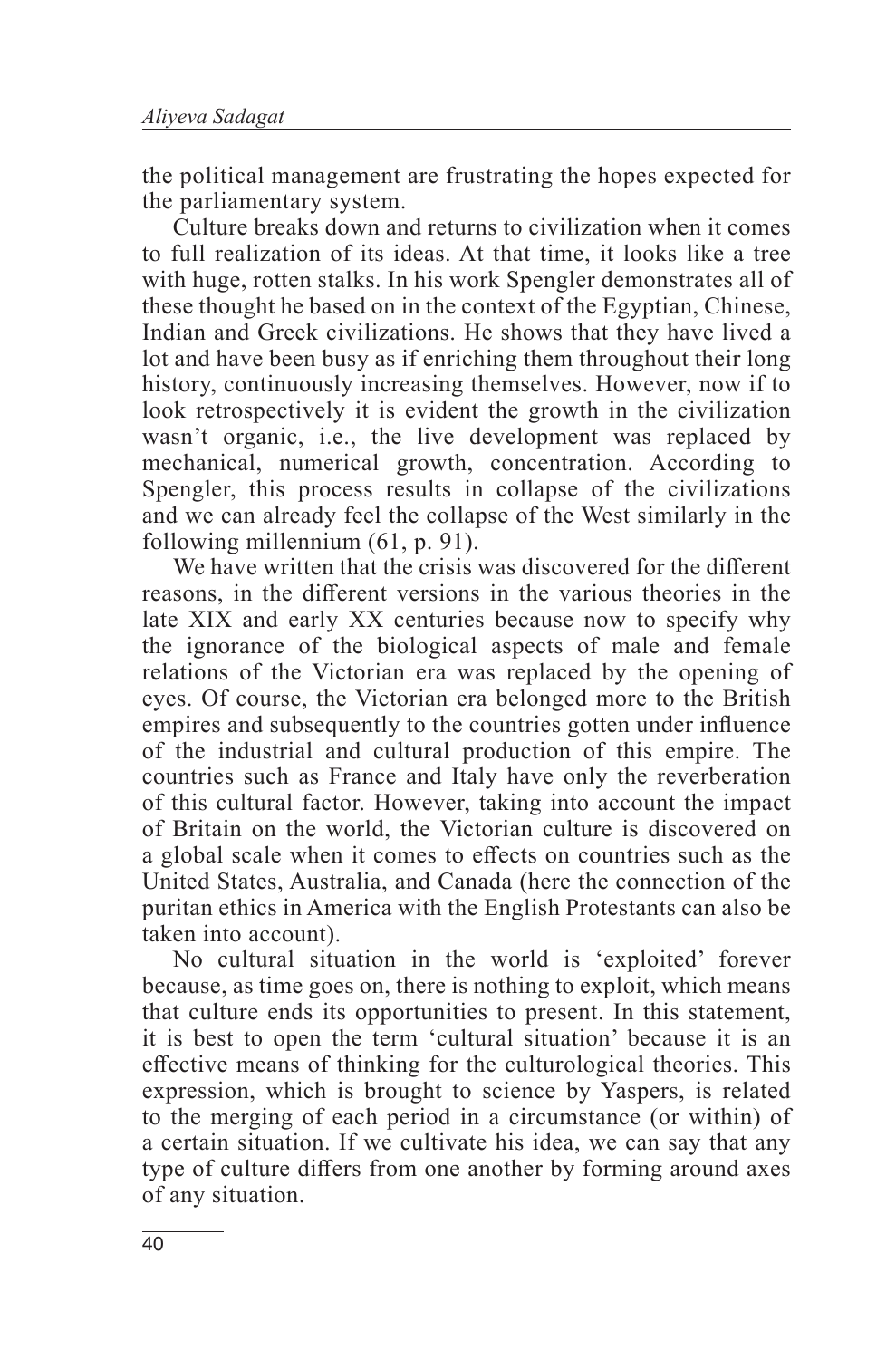If we put the idea of Yaspers into a series of theories that model the culture, we will see that it handles the Victorian era and its subsequent era from new perspectives. The key situation of the Victorian culture can be described as disloyalty to gender anatomy. The most dangerous part in this disloyalty was the internal biological processes of the woman. The key situation of the Victorian culture was to create a special ideology, special ethics and aesthetics, in other words, to set specific cultural barriers to eradicate this biological disloyalty. This process includes novels, fashion, women, family ideals, children's upbringing and so on. Was motivated by the moral purposes and meanings of the repressive actions on the gender biology of culture.

In Europe of the XIX century, we observe the situation of gender biology, the era of the search, and the occurrence of other situations that are alternatives to this situation.

The first situation was in many cultures that did not share the Victorian culture. A very serious analogy of the Christian puritanism, Viktorian morality can be seen in the Muslim world. True, there was no hijab in the Victorian fashion. However, one of the Silamic discourses was that 'the main thing is a spiritual, not physical hijab of woman.' From this discourse, the goal of the Victorian ethics was to total moral hijab in the European style in regard to women and women and men relations.

In the West, the reasons for limiting woman with 'moral hijab' and making her 'of high moral standards' come from the interpretation of the Eva mythologem. In this interpretation it resulted hard for women that Satan (Iblis) seduced namely Eva and sin circle of the humanity began with Eva.

The results of achievement of women's freedoms in the early XX century had created in the rest world, in particular in the Muslim perception an image of a Christian woman who is free and easily fornicates. The effect of this image continued with the principle of inertia even today provides extensive materials to the Islamist fundamentalist ideology for the dichotomy of the 'Immoral West and Moral East'. The Fundamentalists could have accused Europe and America of hostility, in many ways, such as exploitation, racism, and bank politics. The Islamists accused the Western banking system of arbitrariness because of giving loan under interest, and in the end, the system seemed to be a negative usurer. However, the serious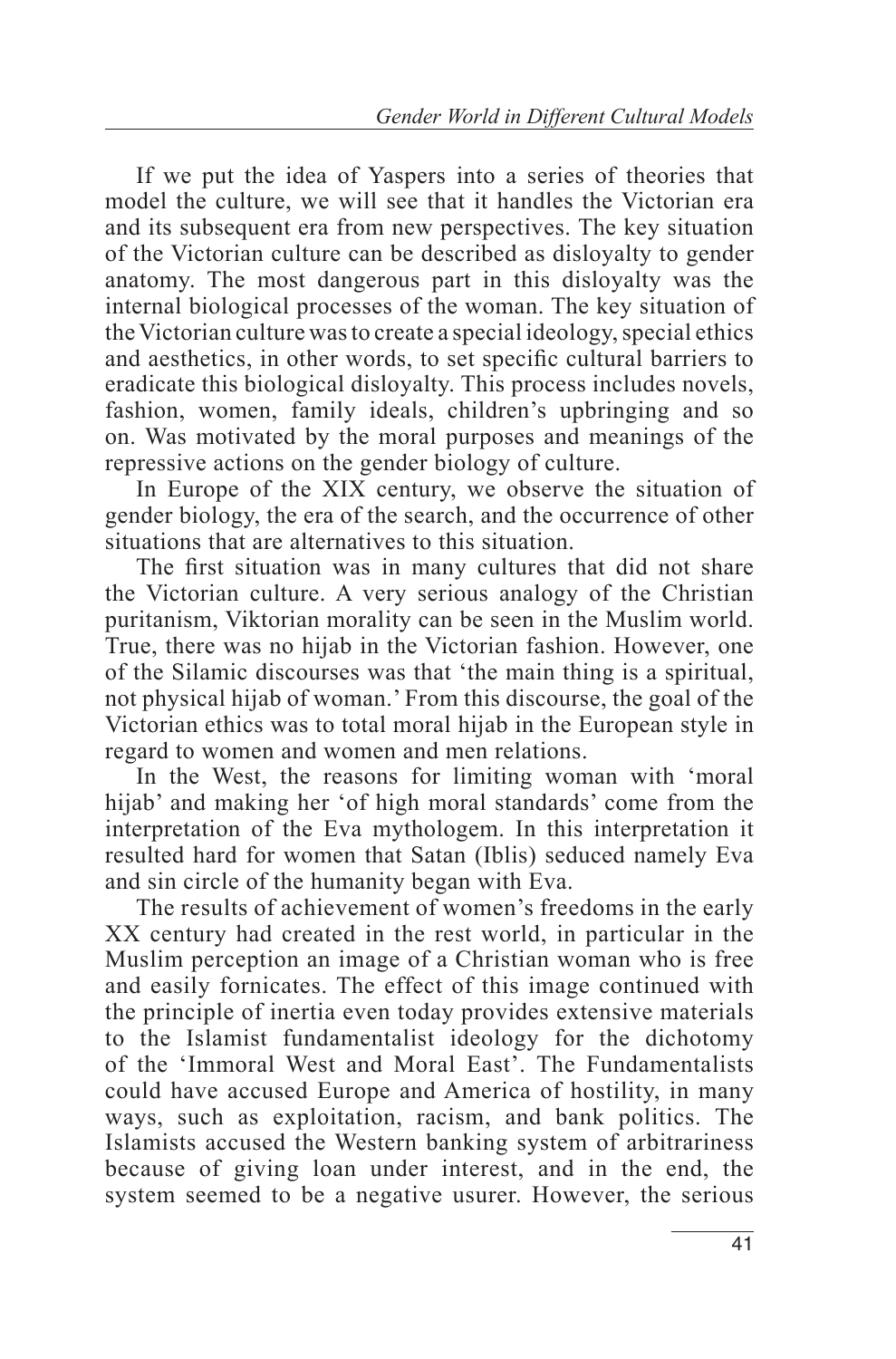theologians distinguish the negative attitude of Sharia towards interest from the statements in the Qur'an (62). However, it would be possible to get philosophers such as Husserl, Ortega y Gasset, Adorno and Marquez, who were more intelligent and reasonably critical of the West. However, it is difficult to aggravate negative attitudes caused by these kinds of arguments in the Muslim world, to conventional consciousness. Only the Christian woman, who was given a view of freedom and irresponsibility could help the fundamentals, and she did it. The Western films, the fashion industry, the massive arts (dancing, etc.), uncensored approach of the West science to the abandon problems caused the adversities in the Muslim world and at that time the Western woman was becoming an ideological object enhancing more that attitude. As a family phenomenon preserves its patriarchy more insistently in the Islamic, as well as in other Eastern worlds, woman as a mother, woman as a wife, and woman as a child who does not endanger her father's honor is very precious and worthy for an Eastern man. Therefore, an Eastern man becomes more anti-Western when he sees danger from the West to the beloved woman's image. Using this, the fundamentalists turn the Christian woman into an emotional image of the West. However, this image conflicts with all Christian history. The modern woman who is seemed boorish and impudent for the Eastern man, but emancipated (escaped from the fitters) belonged to civilization of the XX century is actually a product of the industrial world, but not of the Christianity, and the Victorian, Catholic, Orthodox morality show that provoked dissatisfaction in all the branches of traditional religiosity. In this context, the attitude of women to medieval Christianity was more native to Muslims living with the Sharia ideology and even more rigorous, or even tougher, at some points.

Insulting attitude toward women, disloyalty to women was manifested in various traits in the Christian world of Western Europe. In the early Middle Ages, the woman had been suspected of having separate soul. The debates featured an idea that if a human is a unity of body and mind, then in this context woman is an incomplete creature, that is, humanity has not fully embodied it. It was argued that it wasn't written in the Torah that when the God created Eve, she wasn't blowed soul. So, if Adam's human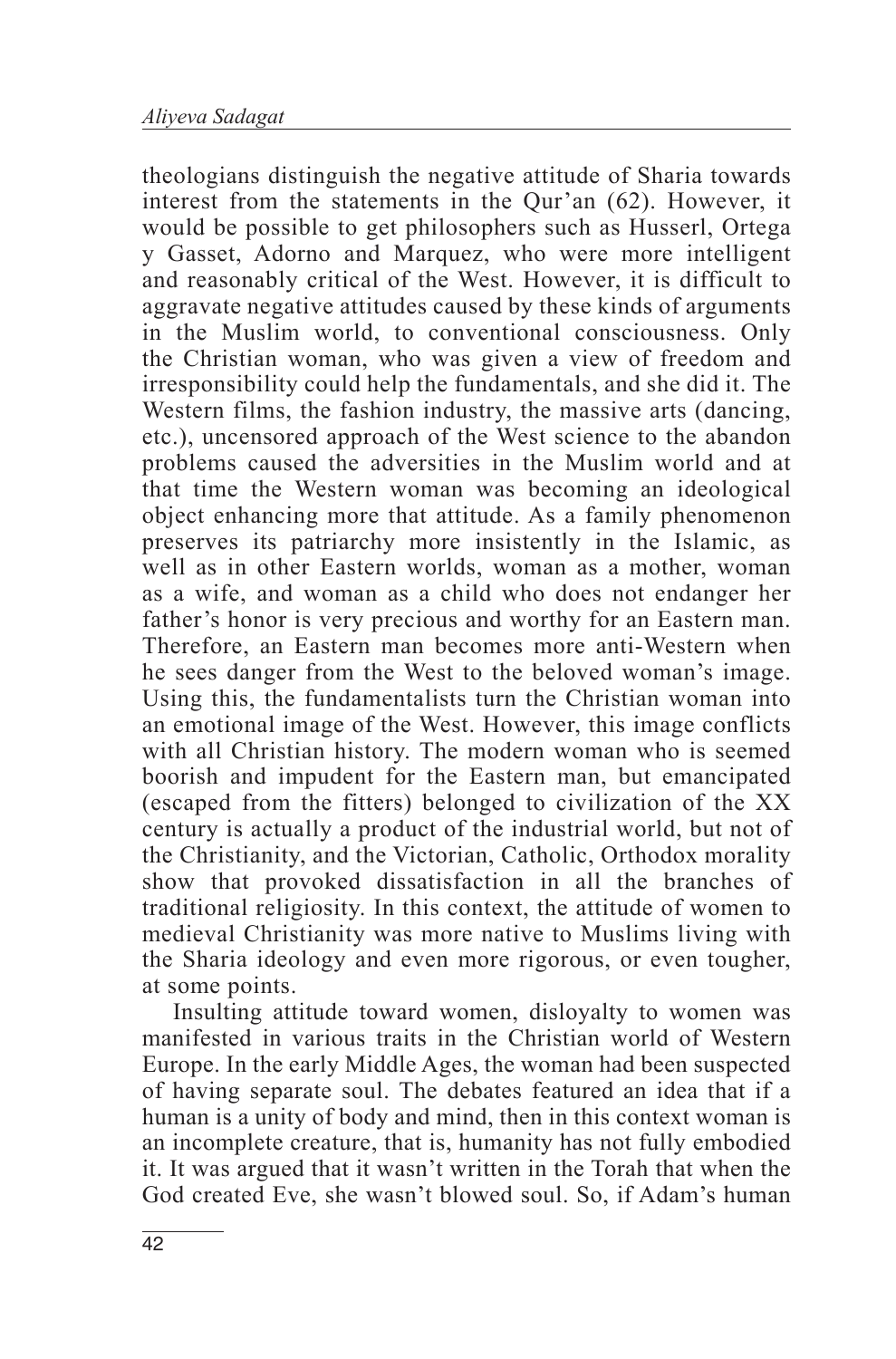nature is in complete 'set', it can not be said of women. Eve's body was taken from Adam's rib. It turns out that the human nature of Eve and, accordingly, all women, was not independent, sub-stationary: as the body received from man, the soul was also the sign of the man's spirit, as the candle flame removed from the outside source. Therefore, it had been considered that women should always be under the guardianship of men. Christie Grössinger explained that the Christian Popes are responsible for creation of the image regarding to women as a creature seducing men. These men were living an ascetic life to stay away from women. Satan and Evil were as meat and blood for them. Seducing of Saint Anthony had been stated by a woman symbol in the art. Holy Jeremy commended the ascetic life, and considered not good even touching women. Among the Christian Popes the only one taken the side of women was Saint Augustine. Although he made woman to obey man, he considered that there were noting bad in the boor marriage (188, page 3).

The sources show that bishop Mackon spent a lot of time in discussions on the question of 'whether women have spirit or not.' It means that the subject was already actual for Christians from that time. At the end of the XVI century, an anonymous book had appeared which seriously proved that women are not human beings, but a transition between human beings and wild creatures.

When a treaty on the woman rights was signed Philadelphia in 1854 the shouted cried that let them prove that they have spirits (64, pp.56 – 66). Thus, both the church and state denied that woman is separately a bearer of spirit. This is a remarkable fact. Even though many colonists escaped from the Catholic Church at some time, believed in the spiritual equality of the sexes, they didn't recognize gender equality in this world. Therefore, women were forbidden to go out in front of the people, to travel on their own (65). The same attitude exists in the hadith of the Prophet too.

In this era and in this environment, another belief that humiliated a woman was that 'everything that woman touches is unclean.' For this reason, even in the middle ages, it was forbidden to sing in soprano in the church chorus that resembles a woman. One of the reasons for the conflict between Catholics and hugeness (French Protestants, Editor) was that the hugeness agreed to allow women to sing in the church.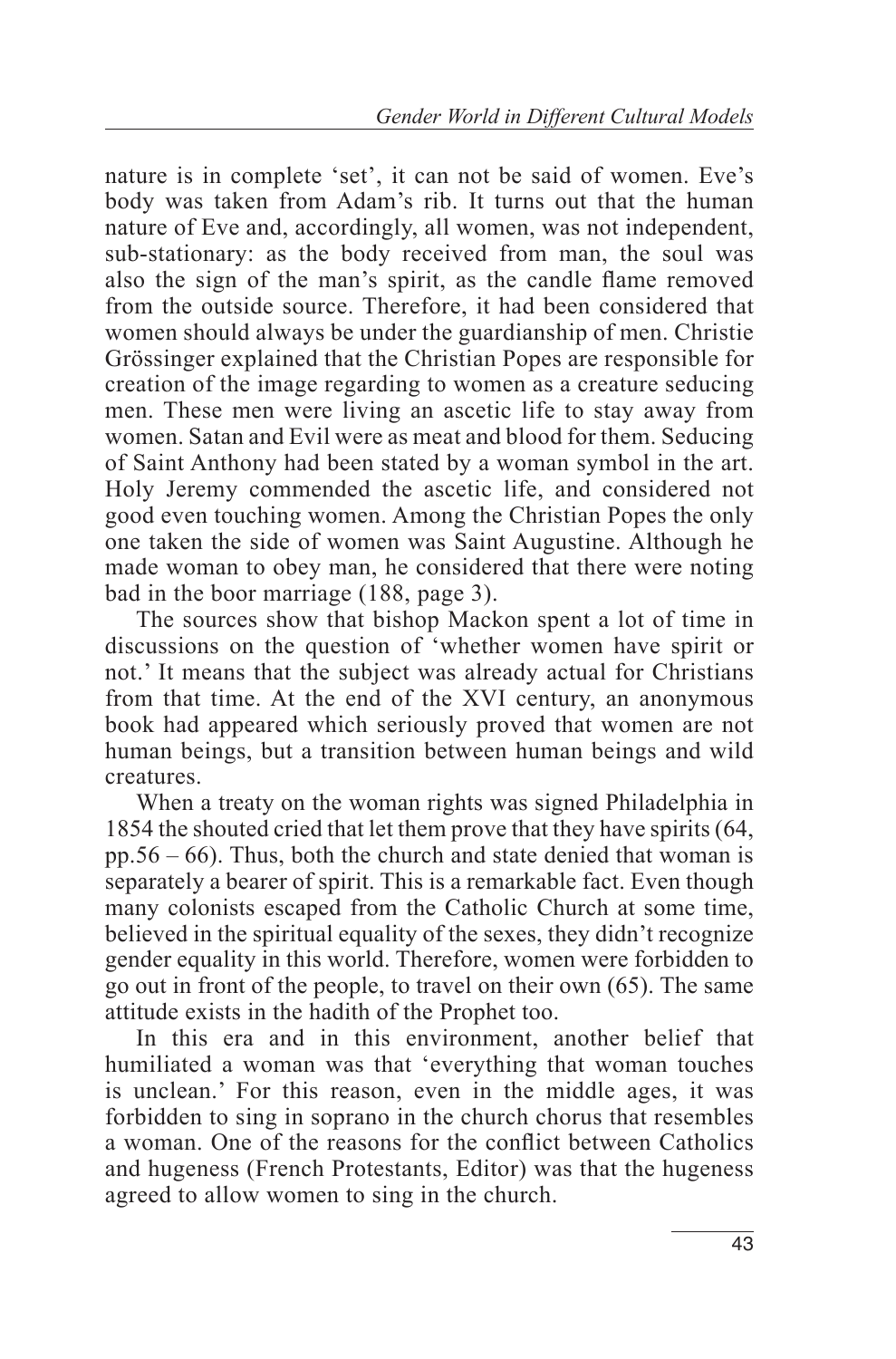In the European Middle Ages, called the 'Dark Age', women were believed to have a secret tendency to the devil, so sin finds the way to the world. The Church teaching that women were the source of all sins, and the transgression of these sins through all the new generations, had greatly damaged women's prestige in Western Europe. Dual standards have led to the moral degradation of both sexes  $(14, pp.42 - 55)$ .

In the Middle Ages, negative attitudes toward women showed itself in that the close relationships with them were considered a stain for their devout life, and it was advisable for men to avoid intimacy frequently than a week.

Christianity's Eve mythologist's writing of women has given rise to the search for the theological arguments for women's protection in feminists. For this purpose, it was revealed that in all primary religions there is the Mother God. The loss of the woman component of the divinity only allowed the church to lose the divine component of women.

Another teaching of Christianity, the fact that woman was not created equally with man, resulted in a denial of her full rights in the Church and in the State. For this reason, women in Catholicism were not left to spiritual positions (except for women's monasteries). However, in all the ancient world, the woman's right to be spiritual was recognized.

In the Western theology, woman was so discriminated that the feminist ideas in the God notion of the Old Testament and the New Testament were eliminated by the subsequent Christian writers. For example, one of the names of God in the Torah is 'Shaddai'. It can be understood as the nourishing (in the meaning of 'feeding') Goddess. However, the superiority of patriarchy in Christianity forgot all these characteristics and led to the perception of God as masculine features (e.g., Holy Father).

It is known from the history of culture that there have been many followers of the first man were an androgen (male-female symbiosis). Plato has his own morphology on it. In the dialogue "Feast" he wrote that the first people were androgen. They had swaggered to the God, as the very strong and beautiful creatures. Therefore, the Gods divided them into men and women and scatter all over the earth. Love has also come from it, because every throne has an incentive to love when it is necessary to search for its own breed (66, s.14).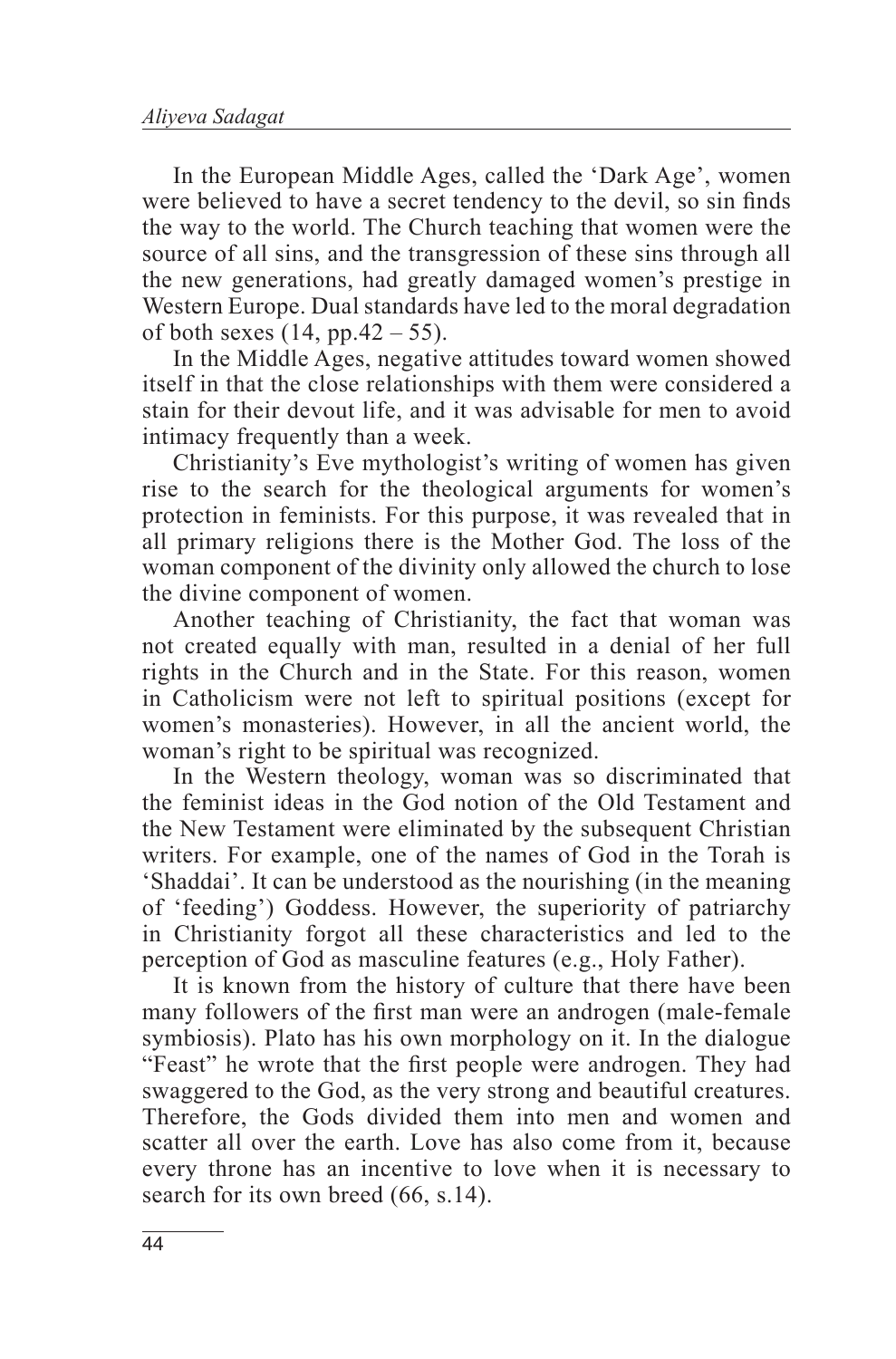In this mythology, the women phenomenon is taken in 'synchronism' with men rather than secondary, in contrast with the story of Eve. Because unlike the humiliating heretofore of the Torah, the woman is equated with men in the androgen substance. Another noteworthy fact is that the Androgens are presented in the Platonic theory in terms of beauty and particular force, but these positives do not elevate them to the level of God. On the contrary, the Gods punish the Androgens for their faultlessness. However, despite the fact that the Mythology led the Androgens to such fate, the Androgenic symbol in the European culture has always given arguments, motives and meanings to think of women as equals. The researchers have noted that often the androgen image of philosopher and artists who want to create human beings has made their dictation. For example, in Andersen's War of Neissen, this androgen is perceived, as well as in the image of Jan Valjan in the Hellenic 'Suspenders' novel. Power and magnificence are both present in neutral traits in terms of gender distribution rather than male signs. Baptists in Catholicism dressed in details and fragments of the women's clothing were literally served by him to be able to identify those religious figures with the idea of a high human, not a man, but with both sexes.

For example, in Andersen's War of Neissen, this androgen is perceived, as well as in the image of Jan Valjan in the Hellenic 'Suspenders' novel. Power and magnificence are both present in neutral traits in terms of gender distribution rather than male signs. Baptists in Catholicism dressed in details and fragments of the women's clothing were literally served by him to be able to identify these religious figures with the idea of a high human, not a man, but with both genders.

This is a part of the issue of cultural plane. However, the matter has a part related to the sacral (divine) world as well, and if to look attention on it, we can see that even when Plato putting androgyny in etching, association with force, beauty and majesty, didn't turn it to the parameter of the imagination of God. Therefore, androgyny had merely rehabilitated the male-female unity equal to each other. However, another idea, parallel to this approach, belongs to Karl Yun. From these words it is clear that the idea of androgyny was historically invoked to think and imagine of God. The founder of the analytical psychology wrote that the ancient imaginations about androgyny of God are very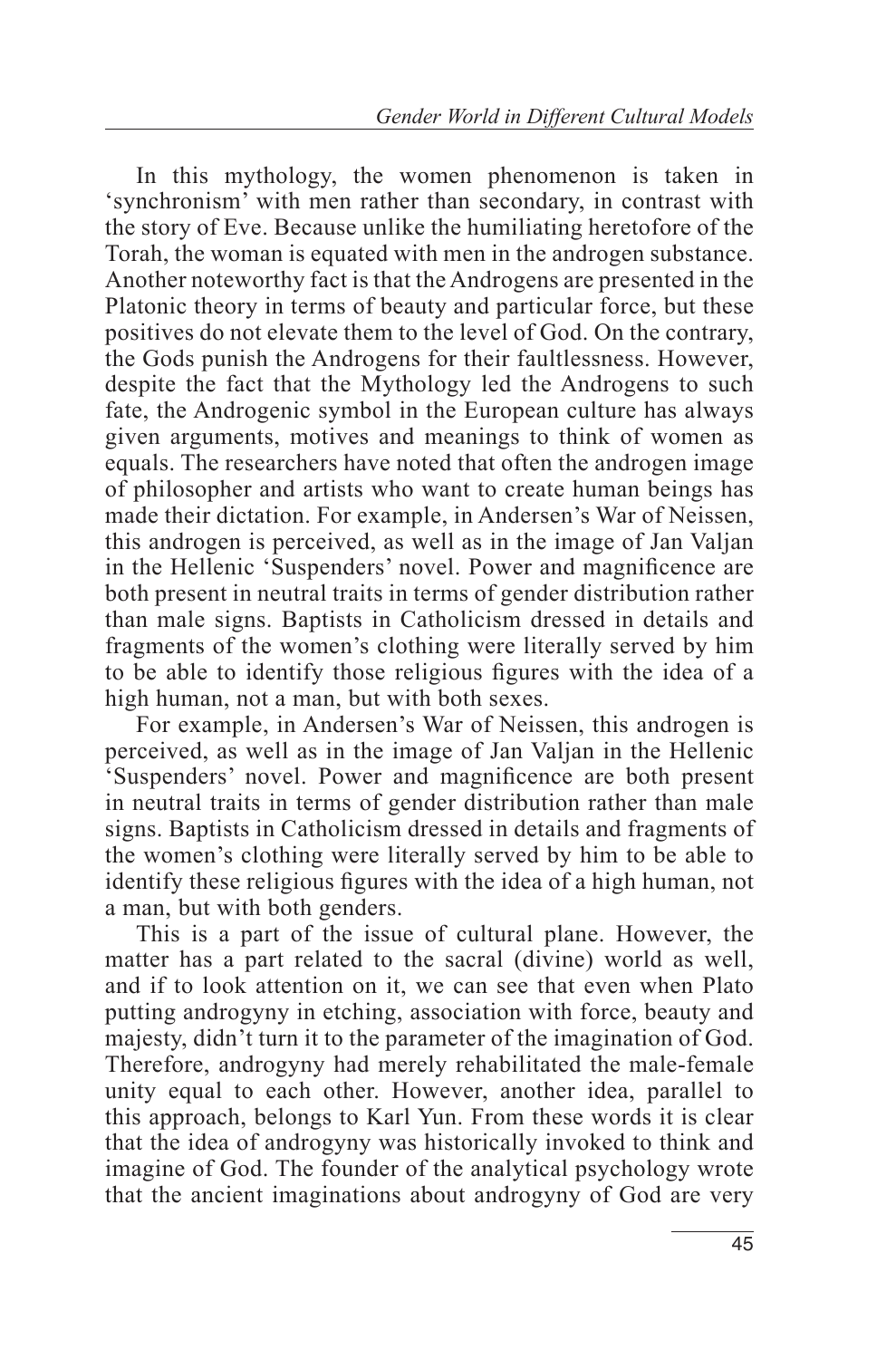agile: androgyny is felt in the faces of Adonis, Christos, Dionysus and Mitra. On the other hand, the clearly shaved faces of the catholic clergy also bear the traces of androgyny (67, p.213). The information given by Yung is confirmed by another source too. In the magazine "Woman, Chruch and State" it is noted that the famous Christian mystic Jacob Böhme and other early mystics had considered God as digeneous  $(14, pp.51 - 54)$ .

Thus, we have seen that the idea of androgyny quite discussed in the cultural science, in fact, has made its historical work in terms of gender balance. The woman who was despised in the patriarchal societies became a second-class creature, suddenly was honored with the genealogy of humanity by presenting as an integral part of androgen ancestor or androgen god. The phenomenon of androgyny had taken out the patriarchal culture from primitive unambiguousness and unilateralism. Because, though it narrowed a sphere of influence of woman as an actor of culture closing her to property of husband, kept woman equal to man in the certain occasions entering into contravention with its principles in the issues of androgyny. Most likely, a contradiction to that society was neutralized by this. The controversy was that, woman whose sphere of influence was narrowed in the political system, at the level of macrostructures of the society as a mother, beloved woman, and as a wife of the elected public figures – kings and ministers, had become an important person. And such a woman raised the women's creativity, to which public opinion was indifferent. We are saying in this sense that the idea of androgyny or the societies that hold this idea as an archeotype had neutralized this discrepancy when lifting the degraded woman phenomenon.

We focus on all these facts so that the restrictions on gender biological attitudes that determine the key site of the Victorian era are covered by the culture, and we can see how the theory explains it. At the same time, let's not forget the difference of society when it comes to similarity with the Shari'ah-driven world in the narrowing of modeling. There was no Christian aggression towards Eve in Islam, although there were not many negative attitudes from the common patriarchal ideology.

Over time, the modernization from the West have been taken not only by the countries like Japan, Turkey, and China, but even by the modern Islamic Republic of Iran has benefited considerably from modernization, leaving them to computers,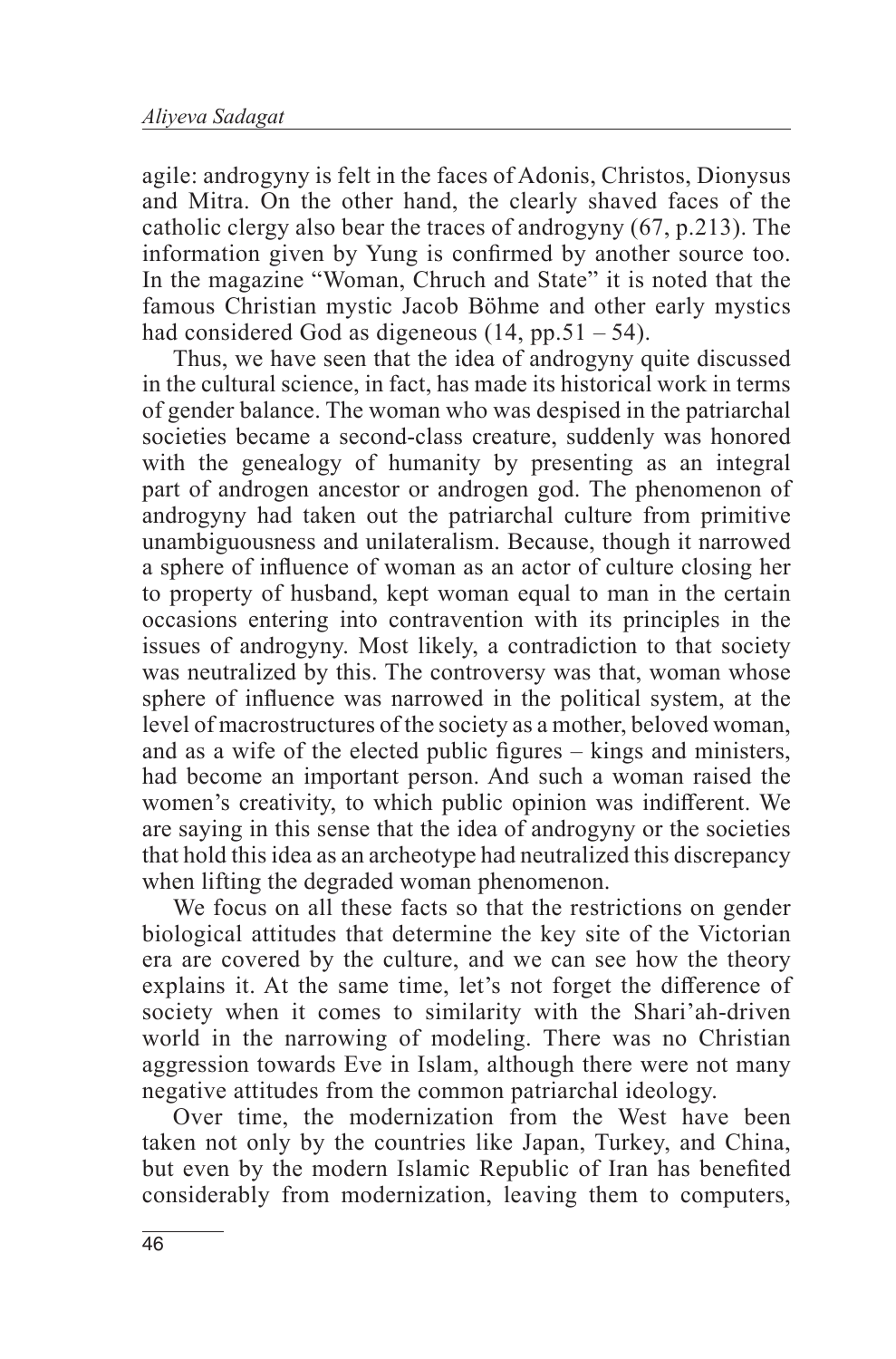sports, and actress art. Yet, it did not forget to charge them too wear hijab (68).

If we go back to the look at women in European Christianity as a source of sin, we can say that this accusation had created its opponent in Europe and the woman phenomenon had transformed into an actively discussed topic for Christianity from the middle Ages. Let us also say that in this striking controversy regarding Islam, for example, Amrosi of the Median (one of the fathers of the Church) put forward a new idea: Adam's responsibility over sin was more than Hevhah. Eve was unable to resist the sneezing of the splendid power of the serpent. Adam knew the prohibition of the Lord, but did not resist Eve (69).

If we go back to the look at women in European Christianity as a source of sin, we can say that this accusation has created an opponent in Europe and has transformed the phenomenon of women into an actively discussed topic for Christianity from the Middle Ages. Let us also say that in this striking discussion regarding woman for Islamic thinking, for example, Amrosi of the Median (one of the fathers of the Church) put forward a new idea: Adam's responsibility over sin of human was more than Eve. Eve was unable to resist the seducing of the splendid power of the serpent. But also Adam knew the prohibition of the Lord, did not resist Eve.

This line, that is, the line of reducing the responsibility of the Eve in the first sin, has come to the forefront of evolutionary process in Western Europe by bringing new arguments. The striking example of this is Isotta Nogarola (1418 – 1466). She wrote a treatise on "The equal or unequal sin of Adam and Eve." This famous humanist in Italy showed that since Eve was weak because of her nature - this vulnerability is both an intellectual and a psychologist-morale nature, and it is unfair to blame her in weakness.

Thus, Izotta continued the theory of equality of sin of Augustin. While other humanists accused Eve of arrogance and desire to compete with God, Izotta pointed out that at least Eve was eager to distinguish between good and evil.

The treatise of Izotta was written on the basis of dialogue with Lodoviko, a very knowledgeable man of the time. There, Lodovik wanted to prove Eve's sin to be more severe because and this woman believed that she was equal to God.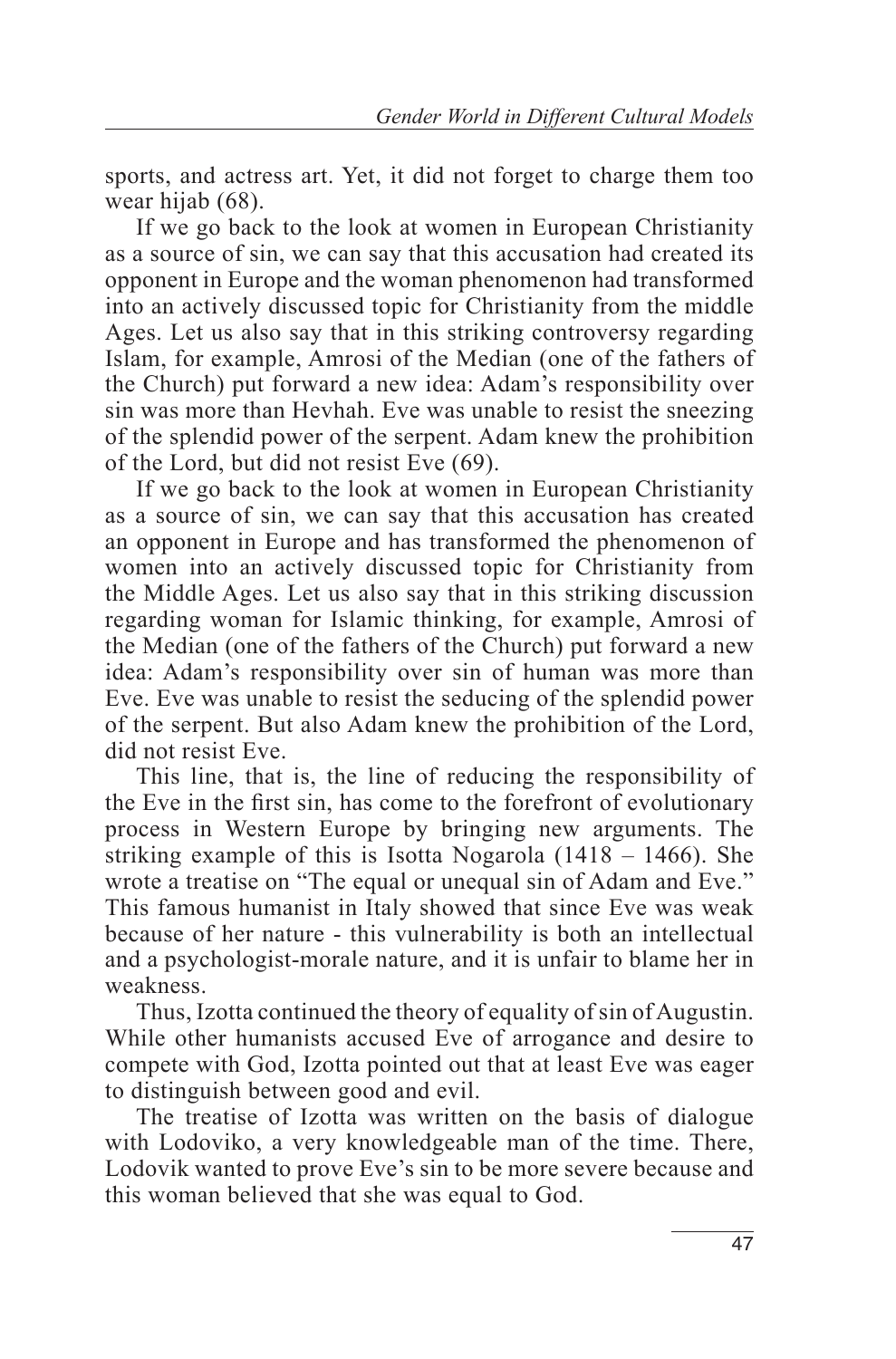Isotta: Where there is little intelligence and perseverance, there is little sin. That's why Eve's fault is less. She did not pick the forbidden fruit because she had considered herself equal to God. Eve had done the same thing because of her greed and taste loving.

Lodovik: From the law we know that ignorance is not an argument that diverts responsibility from the law.

Isotta: Eve's ignorance was obvious, it was coming from the origin, and it was pretending to be ignorant (70).

We repeat that despite the distrust, doubts derived from patriarchal character in connection with women in the Islamic world was observed, it is hardly imagine that Muslim philosophers and theologians were divided into two camps, which made fundamental the responsibility of sin of the woman on the basis of the Eve symbol, and tried to soften negative attitude to women. The Koran states that the snake seduced Eve first. However, on the basis of this fact, speculation about the woman's main sinner or the woman's soullessness was not possible in Muslim consciousness.

In Europe, the pursuit of ideas on reducing the responsibility of the woman on the contrary, continued. Another argument for those who wanted to rehabilitate woman in the Christianity was that Jesus' mother was Mariam, and his father was God. So Jesus' human nature came from his mother.

In the twentieth century, the new feminist wave caused that some theologists had humble to gender equality. For example, P. Vansant, one of the prominent ideologists of Catholicism, stated that the Bible does not include any disadvantage of equality of the women with men from political, social, and legal equality. As for the ancient sin of Eve, the crucifixion of Jesus made this sin covered like other sins (54, p.18).

We saw that in the history of Christianity the lines that descended the woman and rehabilitating woman were parallel (though the second line was weaker and even marginal). Therefore, protecting of women by Laura Charetta, a 15thcentury Italian humanist, against the theological accusation was not unprecedented action and was written in the second line. She deemed it necessary to list the achievements they had gained in order to deny the widespread idea of humanistic women to be immature creatures. Among the selected women, Laura Cheretta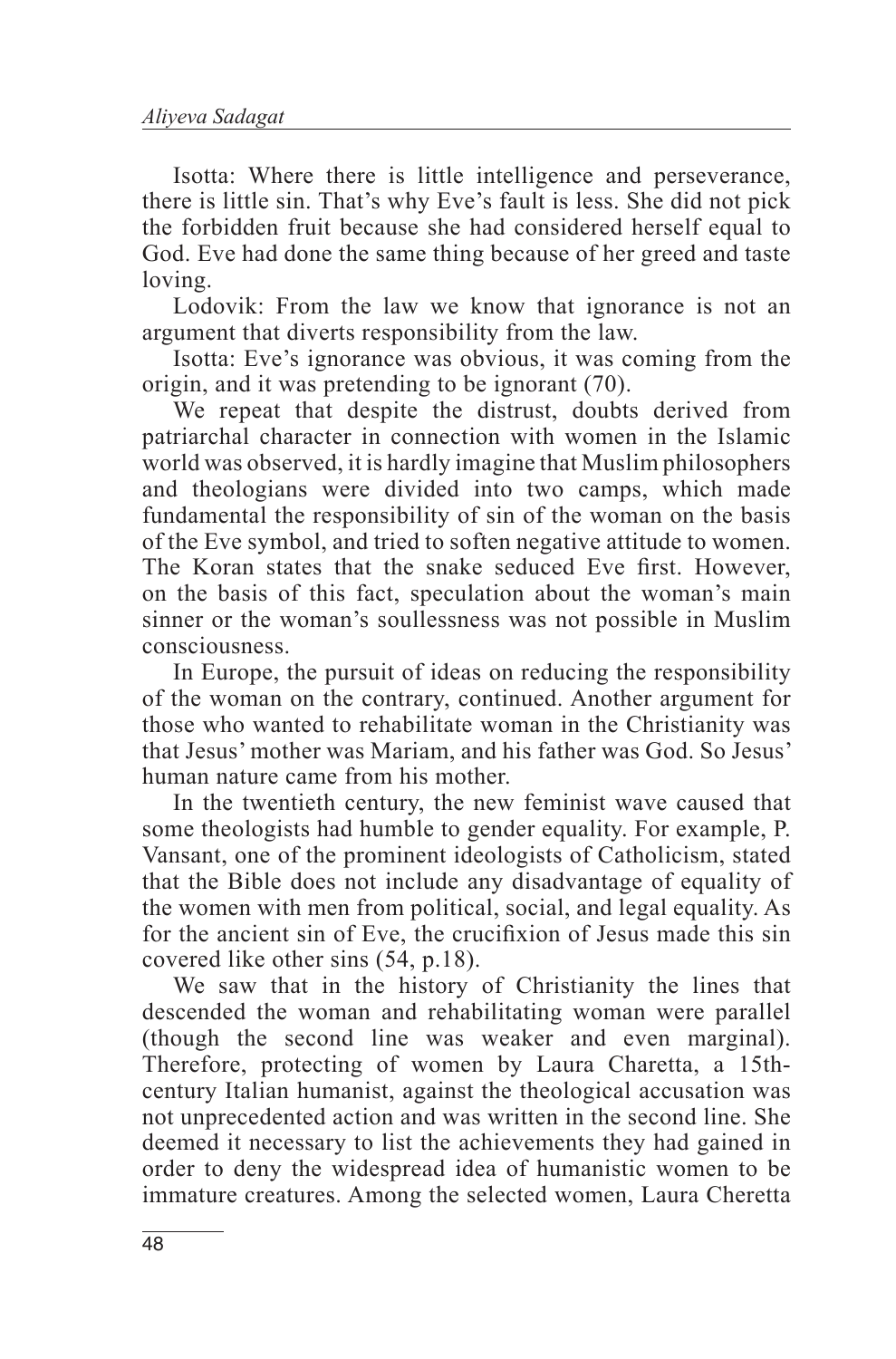showed women prophet as well. Let's also say that this approach to the history of famous women has become an example for future because it has given a boost to many books written in the genre of "glorious history of women". Different feminists or women's rights defenders have collected information about women from history and have tried to prove that women's service to humanity has been minimal.

It is worth noting as Laura Chetetta's one step toward gender studies. She pointed out that although men's arguments in their activities and discussions are strong, we women are ahead them they in ability, and we use our trick and slyness against the power of men in the competition of genders. (70).

The women's trick and slyness have repeatedly given motives or determinants to the plot, moral conflicts in folklore and mythology, literature and theater. However, Laura Cheretta's approach to the issue was just new in terms of gender differences theoretically between men and women. And in this approach, there was logic for the considering characteristic the trick and slyness for woman in gender division. In Patriarchal cultures, due to the girls were not equated with boys and, accordingly, suffered more injustice, exploitation, and discipline, developed their ability to use slyness and to creep into somebody's favour as a self-defence tool. Approximately the same situation applies to different ethnic and religious minorities, who are forced to live among the great nationalities, civilizations, and maintain their integrity. They were also forced to develop the most delicate forms of slyness and creeping to keep themselves alive. Assessing Laura Cheretta's thoughts in this background, it can be assumed that gender differences in gender relations are the result of her services.

Thus, in the 19th century, when we examined the situation of Victorian culture, we saw that the prohibition of the biological "wealth" of women and men to enter into formal culture was actually characteristic of patriarchal cultures all over the world. Given the charm of women, where there is a strong patriarchal culture, cultures have created such disciplinary and moral conditions so to minimize the danger. In traditional societies, the number of dangerous behaviours (e.g. jokes with some high-end symbols), dangerous things (wrong gifts) are excessive. Even one can formulate such a law: the more traditionalism in culture, the greater the number of dangerous things. In such cultures, women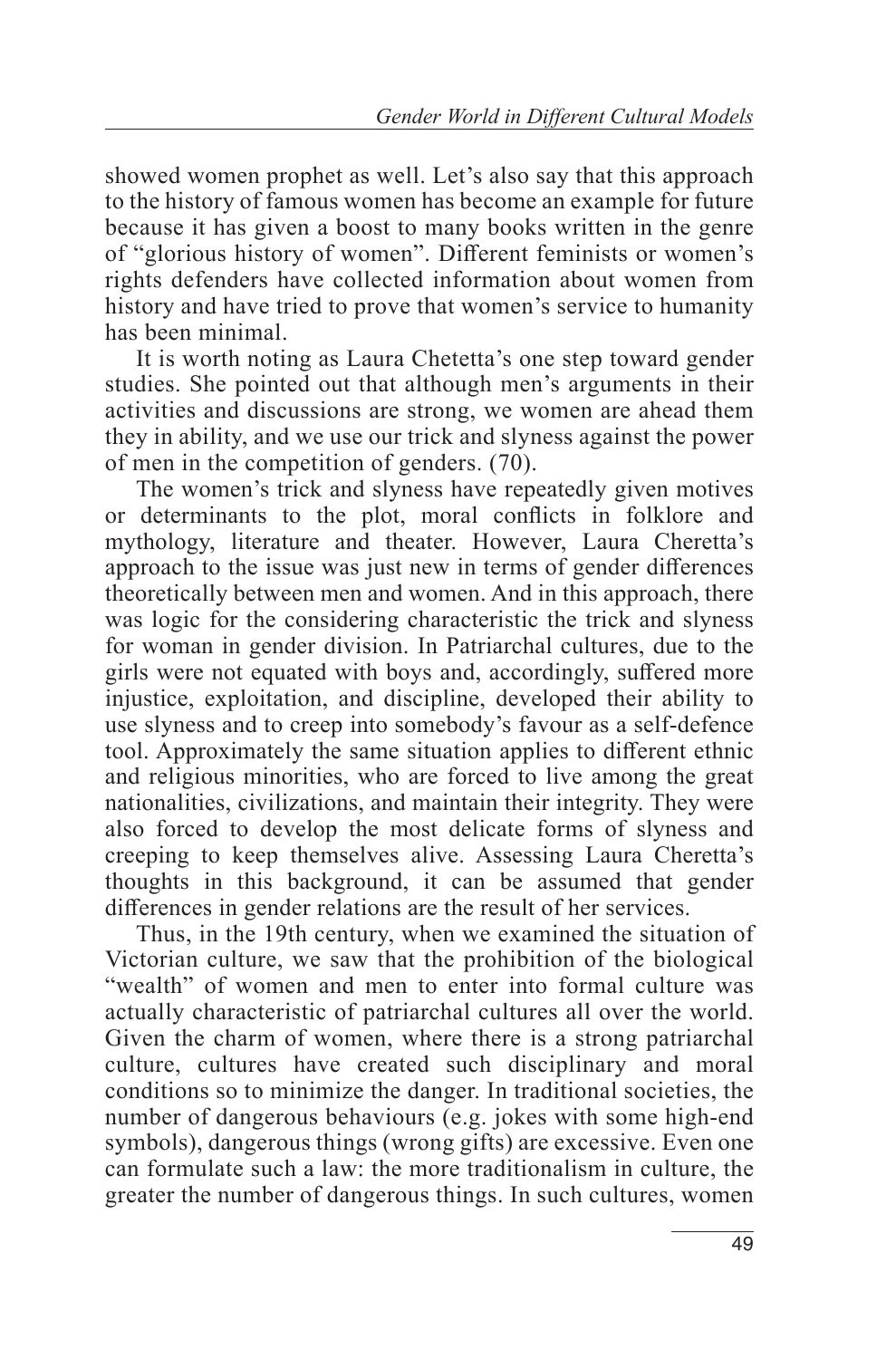self are often considered more often as a threat, and the number of cases that are considered to be dangerous linked to women is much higher. Therefore, when it comes to the resistance of culture to the civilization, one tool is not to allow the fearful things in the formal culture. We see it clearly in Victorian culture. And we said that there is a similar attitude towards women in Islam. In Islam, the real, i.e. physical hijab was replaced by the spiritual hijab in the Victorian culture. When we compare both of them, to think of the difference and the identities opens up interesting cultural perspectives. In the root of the disciplinary pressure put upon by Victorian culture on the women, we have seen that the Christian tradition is based on the "genealogical", coming from interpreting the Eve mythology and causing abusive ideas about women. At the same time, we have seen that this "genealogical line" also created its alternative in the Christian history. This alterative carried out rehabilitation operations related to woman and removed women from the shadow of Eve (Mother Mary motive). This line also led to the movement for the recognition of women's rights, freedoms, and ultimately the collapse of the Victorian culture model in the 19th century.

Thus, the censorship of gender relations during the Victorian era in regard of its appearance once again shows that it was a new transformation of the state, which was very native to the Christian mentality. In other words, from the writing of Eve's mythology, Christianity has concluded that the woman was incapacitated to sin, and since considered woman to be unreliable creature, found that it would be correct to put her in shackles of honour. However, this line has also led its alternative, in other words, created a line that cleared women in relation to eternal sin, and generally, in the matter of responsibility of humanity for sin. As a result, in the  $19<sup>th</sup>$  century, a compromise situation for Christianity was formed. In the eyes of civilized Christians, heavy charge over women linked to Eve was removed, although the idea of preventing women and men from breaking each other and leading to immorality still existed. Victorian culture and morality tried to solve this problem through sophisticated methods and constraints fit for the civilization. However, the collapse of Victorian morality shows that the life of compromise we say has not been long; rigorist ethics related to women was pressed into churches, monasteries, certain communities (e.g.,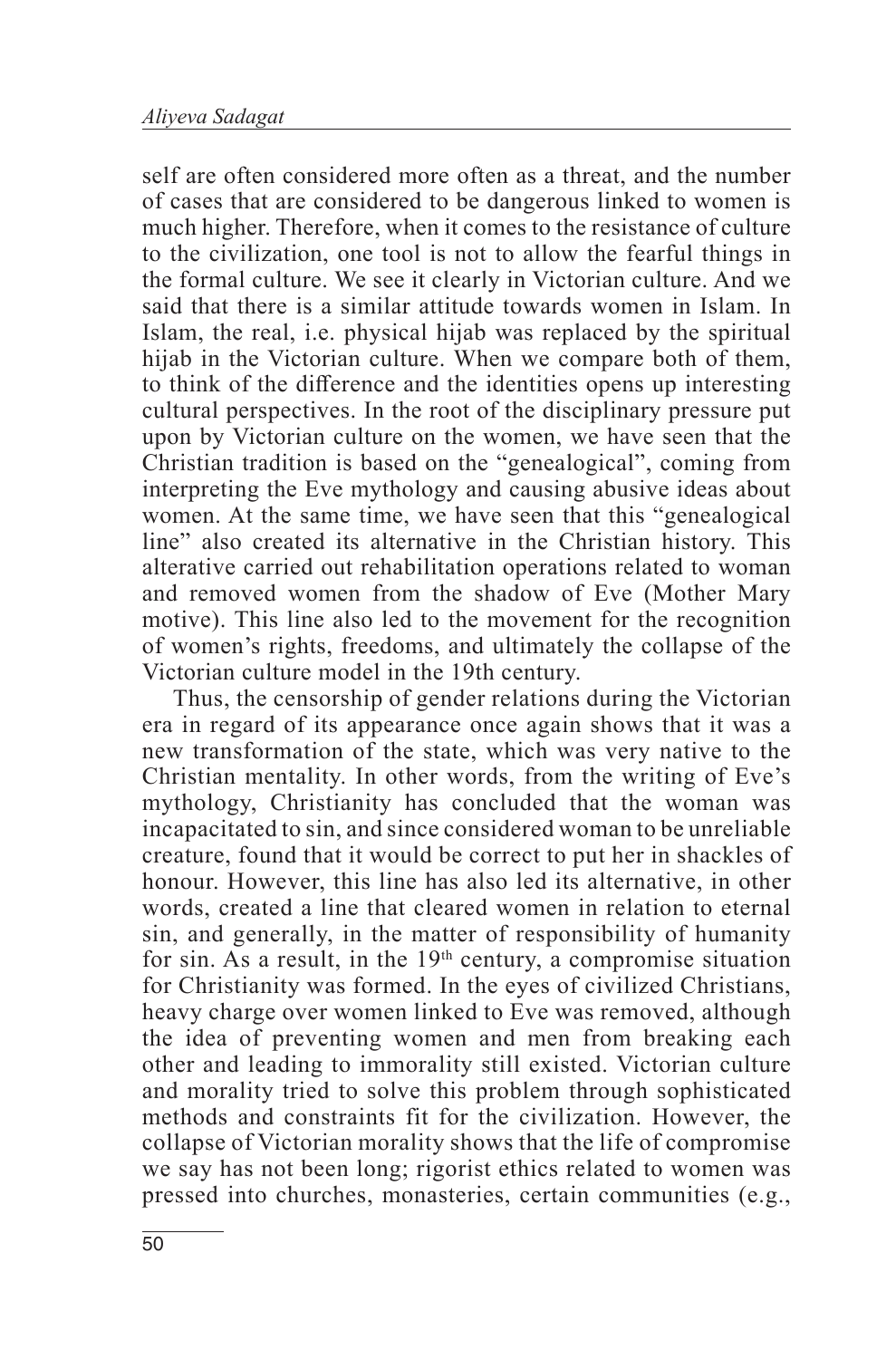the Mormons), villages, cultural centers, but in modernizing countries a new situation formed in the world with victories over women liberty, emancipation. One consequence of this situation was that many shades, many cases related to women's psychology, the inner world, and as well as the relationships of women and men have become the target of modeling the culture. All attempts of realism and modernism to deeply reflect human relationships have resulted in the freedom of expression of all forms of gender relations in culture at one or other level. Thus, in the culture of the  $20<sup>th</sup>$  century, a serious impetus was given to the elimination of gender "censorship".

We should focus on the Muslim world and the specifically the culture of Azerbaijan in the light of the fact that we have examined in this thesis about the perspectives that fact of women brought in culture self and in culture theories.

As a result of women's emancipation in Europe and America, a misleading view emerged in the Islamic East that a Christian woman is unreliable in view of honour and dignity. It is possible to see the brilliant example of it in Mirza Fatali's play "*Hekayeti-Musyo Jordan hakimi-nabatat ve dervish Mastali shah".* There jealous Azerbaijani women freely express Paris women in terms of morality. At that, Shahrabanu, the wife of Hatemkhan agha gave her argument to husband to prove moral freedom of Paris woman, saying that they stay shamelessly with open face near the men (71, p.1, p.62). The interesting point in this argument is that the European woman, apparently being sinful in the prism of the traditional culture of Azerbaijan, becomes the instrument of backwardness of the Eastern woman in Mirza Fatali's play and in eyes of Shahbaz bey. Thus, the attitude towards the European woman becomes a tool to expose the misery of religion and culture in the works of educators in Azerbaijan.

Of course, it is not fair to bring to extreme the degree of wearing hijab in the past, at least related to the Turks. XIV century Arab traveler Ibn Batuta wrote about his impressions when traveling through Anatolia: here men and women are equal, and women do not even wear veil. Pars Tuglacı believes that in the first period of Ottoman Empire, the women walked with open face, the change occurred under the influence of Byzantium (72, p.42).

In a photograph dating back to the  $19<sup>th</sup>$  century, if Bukhara woman agreed to take a photograph without a veil before a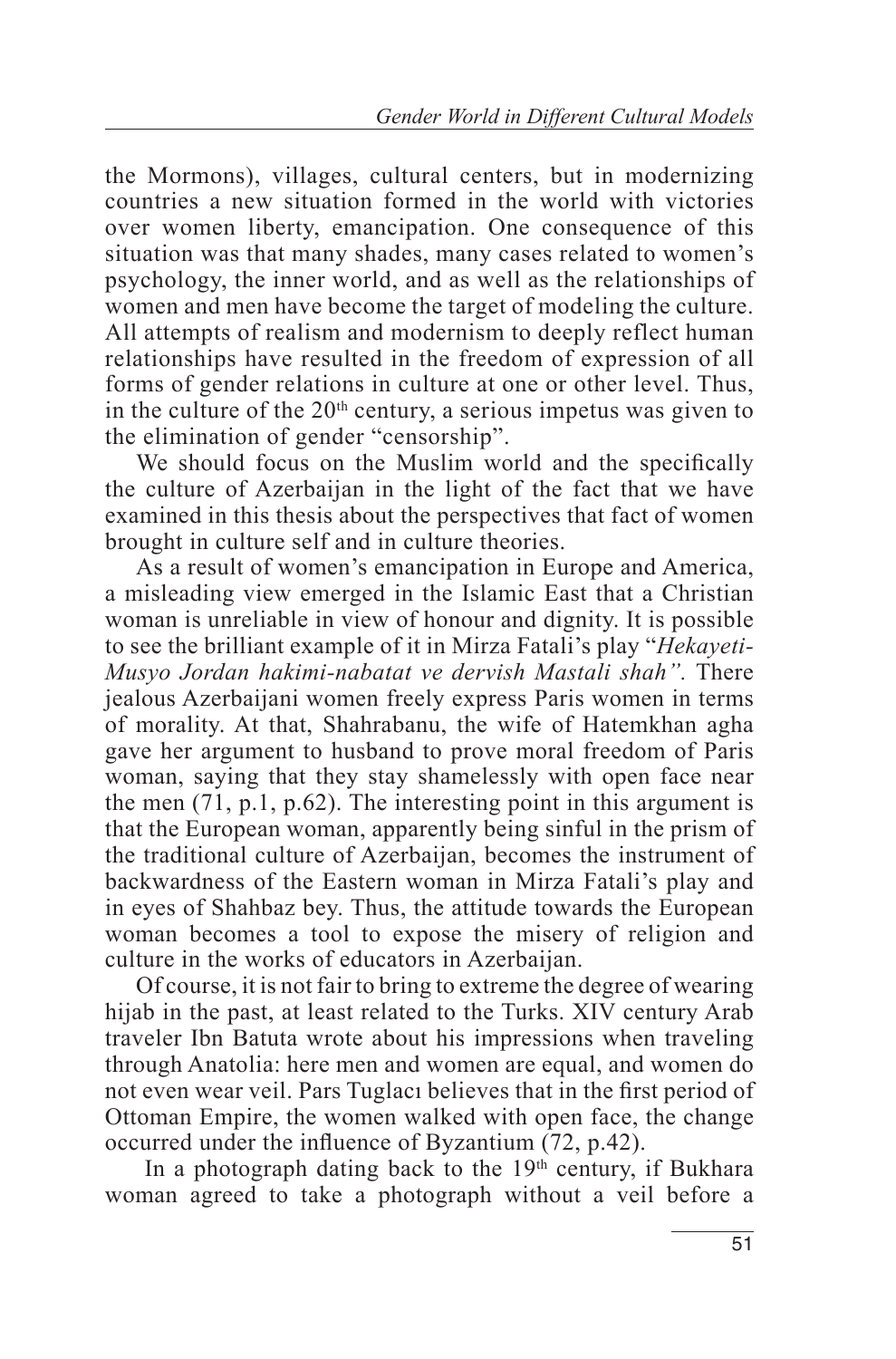"infidel photographer", so such cases were not rare. Researchers suggest that due to more influence of Hun, Turk and Mongolian customs in North China, women were more free there compared to South China (73, p.99).

As far as Azerbaijan is concerned, it is well-known fact that women are engaged in work without covering their faces since old times. Hence, the fact that the Muslim woman was wearing hijab, veil in the Muslim East was not a total, just it was considered bad when woman's face was open in the most important gatherings, in places where believing was emphasized, in the system of certain attitudes. It is nearly as if the Orthodox women who do not wear the hijab in their usual lives cover their head when they go to the church. Or it seems that in some ancient cultures, women of the upper class distinguished themselves from ordinary women by wearing hijab. Likewise in Mecca, even slaves women were Muslims, they were walking without hijab, covering the face was customary just in free women  $(72, pp. 32 – 35)$ .

We have already shown that there was no discussion in the Muslim world of having Eve "stain" in women. It is clear from the literature known to us that some philosopher, the theologian (some speaker), some poet scrupulously sows seeds of doubt, raising the question whether the woman has a spirit or not. No thinking man in the Muslim world has named women "the weakest point" of humanity before the Devil, and therefore, they did not consider the woman as creature infecting the humanity. And in the ancient Turks among shamans the theorist like Ziya Gokalp used the majority of women not against them but for their appraisal, showed that it proves that in ancient Turks the status of women was not inferior to men. Only later, as a result of the influence of Persians and Byzantines, the Turkic woman lost many their rights (74, p.32). Interestingly, similar processes were stated by Jawaharlal Nehru during the Moghuls, who wrote that the biggest blow to India was made by hijab. True, like in ancient Greece, there was an isolation of woman in the aristocratic period. The Byzantine palaces had gone further in this regard and added the "institute" of servant to the isolation of women. When Islam brought the hijab, it merged with the ancient elements in India. Isolation of women was stronger in the Moghul era. In Turks themselves, as Nehru emphasizes, hijab was not a strong tradition. In India Turkic and Afghan women rode a horse, went for hunting and visit like guests. Later, the Moghuls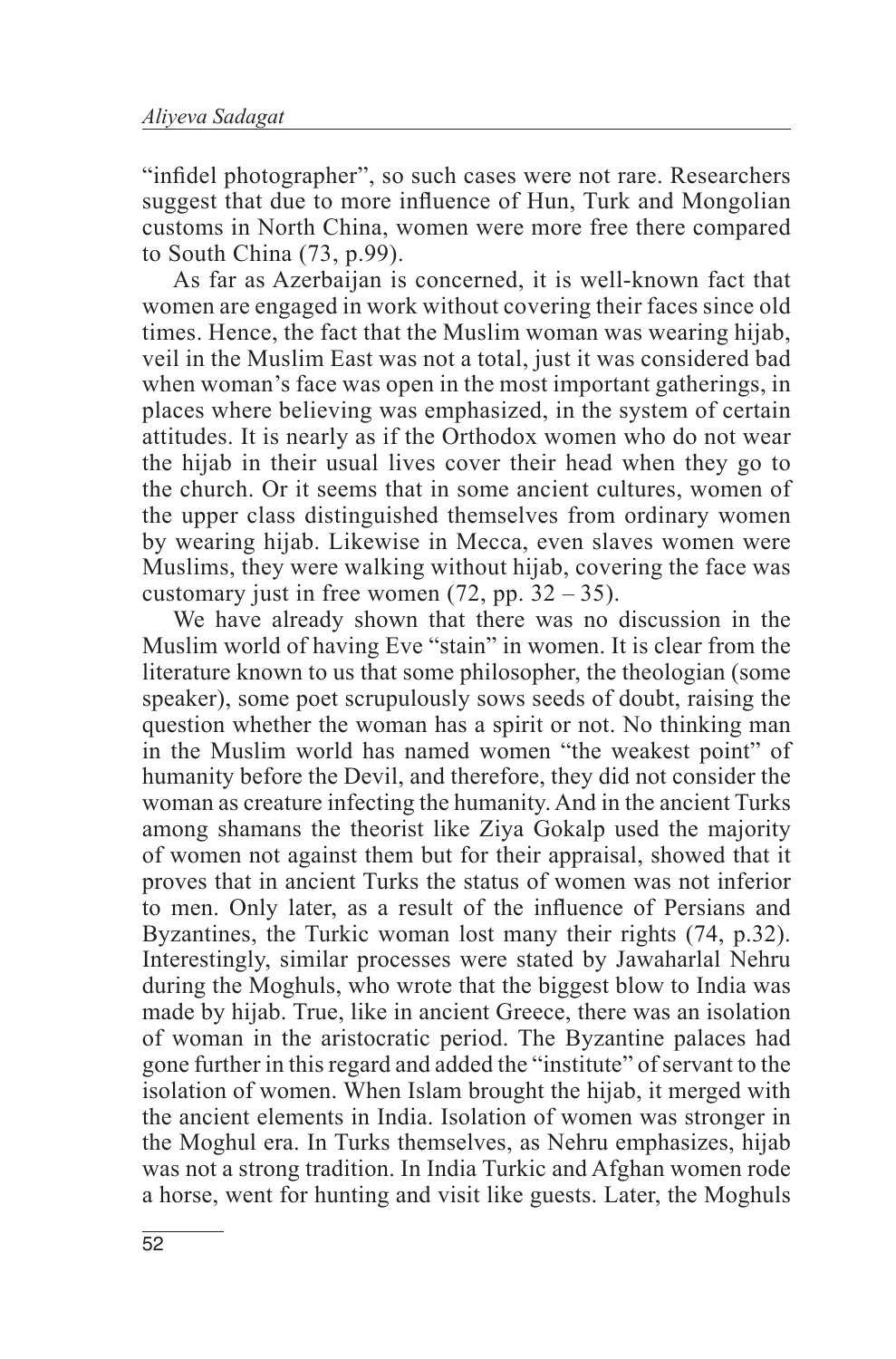transformed the hijab, that is, the woman's isolation into a symbol of the highest strata (75, p.137).

At this background although there were various reasons of persecution, burning of thousands of women in the West Christianity under the witch's name or pretense, but one of them was as we said above. However, in the Islamic world, it was impossible to persecute women as witch. However, a tradition from the archaic world could have influenced the Islamic world. Murat Aksoy explains this tradition as: one of the reasons why women were covering their faces during polytheism was that they could not do witchcraft. It was allowed for men, but not for women. Woman may teach just for her son when there was not a man (14, p.33). There may be a tradition when a certain degree of unconsciously influence on women existed in the Muslim world by the men. But it had no discursive, i.e. influence on conscious thought, opinions. Even western researchers acknowledge that Judaism, Christianity was more hostile toward women than the Qur'an. Although under the influence of Byzantium and Sassanid, the scope of movement of women in the Islamic world narrowed, and there was not a sharp difference between the faiths. Only Hanafi faith accepted the right to conclude a marriage contract of the girls of mature age with their husbands. However, other religions gave this right to the elders of the girl  $(76, p. 30 - 33)$ .

We did not want the positive trends related to women in Islamic world to be read in comparison with Christianity as we praise the woman's status in the Muslim world. That is why we need to note that in the 20<sup>th</sup> century, in the debate between Western and Muslim Eastern ideologists and when problems regarding principle "which of us is good" became primitive, "feminist" Muslim thinkers and women's intellectuals appeared. It was as if the technique of the struggle required "our feminists to answer their feminists." In this case, a common thesis has been formed in Muslim speakers that women's freedoms and the socio-economic status of women in the Islamic world have risen to a high point which the West can't reach. However, when patriarchal character observed in Muslim culture the state of the woman had been transformed in the same way as it was getting more or less intense in one or another region. In this case, it could only be said that how the status of women in terms of freedom, rights differ from the status of patriarchal model in other religions, the era.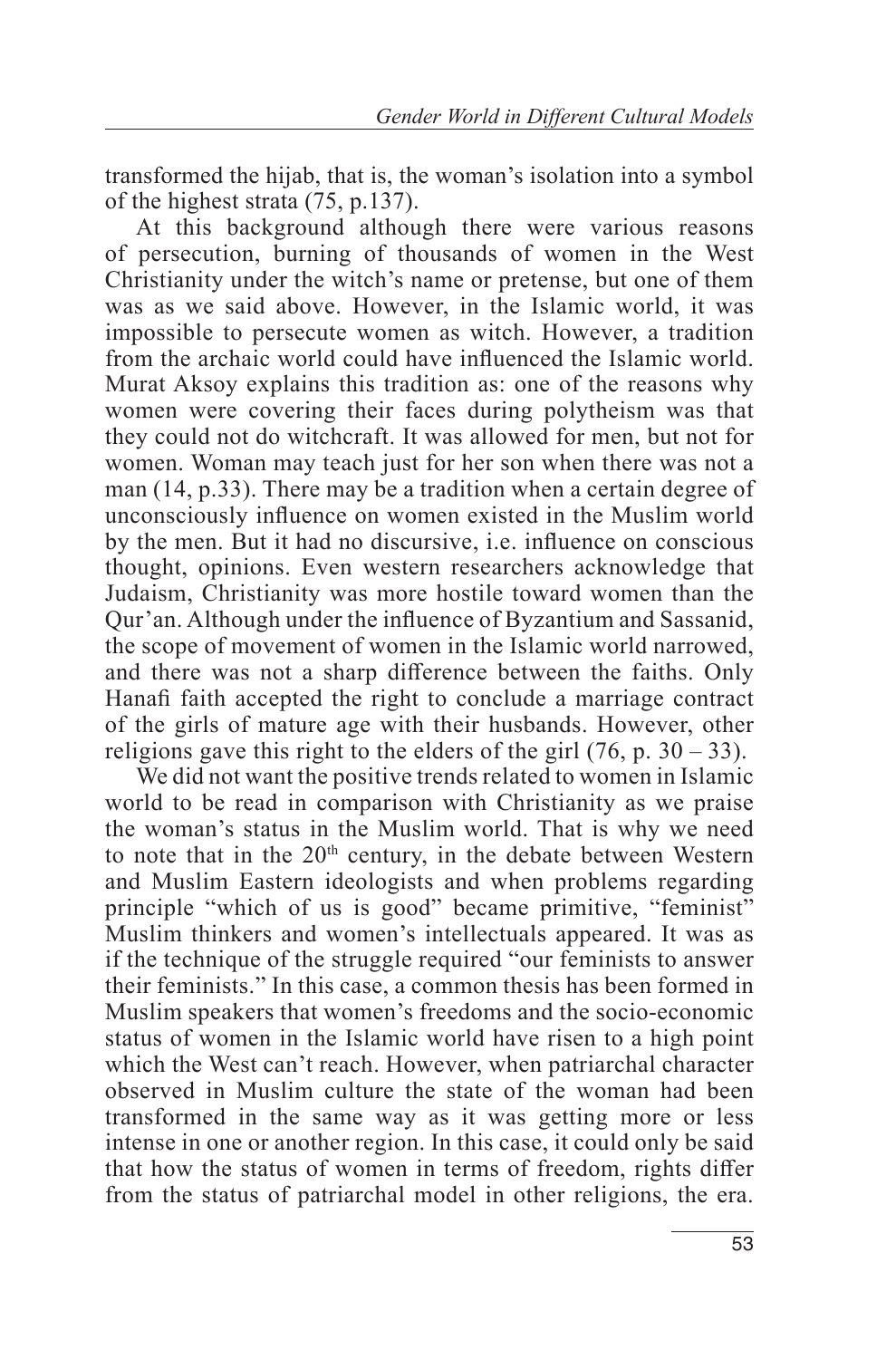In fact, when we compare Christianity with the Islamic world on the Eve issue, our religious world and our thoughts are gaining a high score. However, Islamic fanatics, inspiring for decades from that have insisted on Islam's advancement compared to the Christianity in relation to the woman, had created unhealthy situation. However, this is more constructive in terms of finding critical ways of analyzing women's rights and opportunities both in the Christian world and in the Islamic world, as well as in distinguishing between Islam and Christianity from the perceptions of these religions by their believers.

For true believers, both Islam and Christianity are perfect in their attitude toward women. Defects appear in these religions when they are perceived by men, cultures and eras. However, those who are interested in organizing an ideological struggle between the East and the West, when they talk about the humiliating situation in the Islamic world, consider it a doubtful issue regarding divine origin of the Islam as a religion. And arrange counter-attack. It is very interesting that one of the authors of such counter-attacks was our great thinker Ahmed bey Agaoglu, who was respectful to the West (sometimes beloved, sometimes angry). He dedicated a special article to this topic, showing that women's rights in Islam are well recognized, so that even in contemporary France they are not fully recognized. For example, according to Sharia, a divorced spouse must maintain her at least three months. The divorced woman has the right to maintain the minor aged children, and the former husband should spend the cost of maintaining children.

According to Sharia, girls can inherit and manage their property. In the matter of marriage, girls have the right to choose at level as provided in Human rights. When they mature, they have the right to marry the person they want, without the consent of their parents. According to Islam, girls can enjoy all civil rights equal to men.

The Qur'an makes more difficult for women to divorce. Agaoglu wrote referring to Ibn Khaldun that Islam also allows the regrets of the adulterers, and says that women are a weak creature and that they are wandering in the devil's tricks, so that they can be treated with a little compassion.

In contrast to other polygamous cultures in the East, Islam has restricted the polygamy to the frames that most Muslims have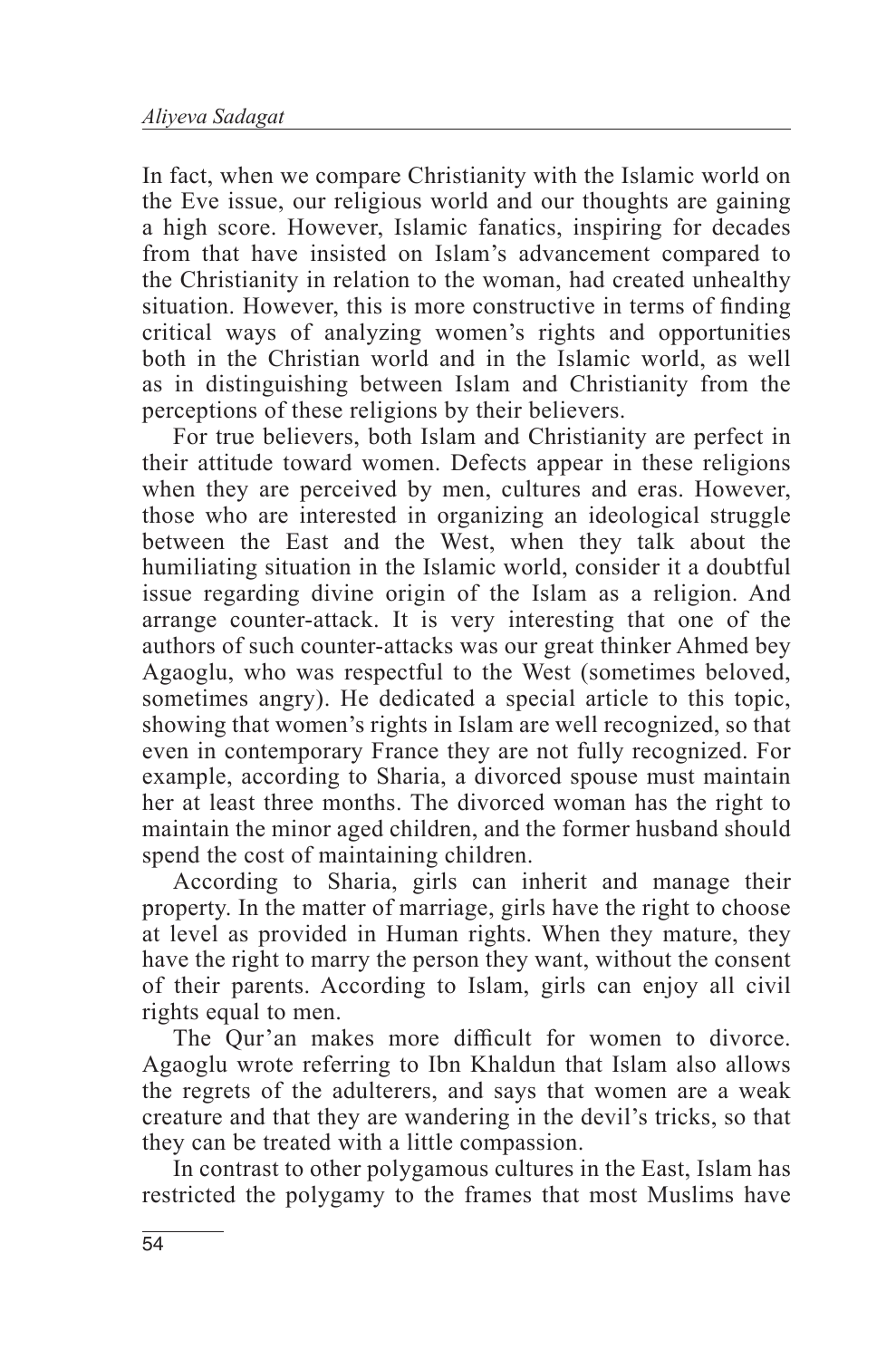actually monogamous marriages. Because it forbade marry with four wives, put a condition before the husband that all of them should be fully equal in all respects, in the sense of sympathy, love, and care. And an isolation of women in the harems, as Agaoglu stressed out, does not origin from Islam, but comes from the hypocrites who use Islam. Aghaoglu showed that in the time of the prophet, women received visiting men, they were walking together on the street, and so on.

Islamist Pharisees (hypocrites) used their ordering words as "cover your nakedness" for own benefit. At that time, Bedouin women and men were dressed in such a way that in certain situations their bodies became naked and so they came and sat in the front of the Prophet and asked him questions about Islam. That verse was against that.

Agaoglu also brings an interesting fact for clarification of woman's status in the Islam. He reminds that the Imam Hussein's son Sukeyna was very intelligent, knowledgeable and beautiful girl. Researchers like De Slane regarded her as the brightest woman of her time. Apparently, she had such a great influence on both men and women of the time that people were imitating her style and wearing like her. Sukeyna received guests from all over the caliphate and gave advice (Mir Almi wrote that one sign of degradation in the Islamic world is that while the tomb of Rabiyya, who was a true believer, has been sanctified, but Sukeyna's tomb was almost forgotten and memories of her were erased from the memory of the Muslims).

Agaoglu's line of women's concepts in Islam is that in the history of Caliphate, women's freedoms were restricted, and the recession went on. He wrote that in the early ages of the Abbasids, women welcomed guests, and arranged gatherings, competing each other like European women's saloons. Such situation was formed then the complexity of the clothes, the difficulty of using persistent cosmetics often made it difficult to welcome guests, to have disputes. Then the women began to welcome guests sitting behind the curtain. Then the influence of the Syrians and Persians on men increased and, as a result, men and women separated from each other with "Chinese wall". Prior to this transformation, the harem was different and most similar to the European saloons. The lady of the house accepted her personal guests, whether there were men or women among them.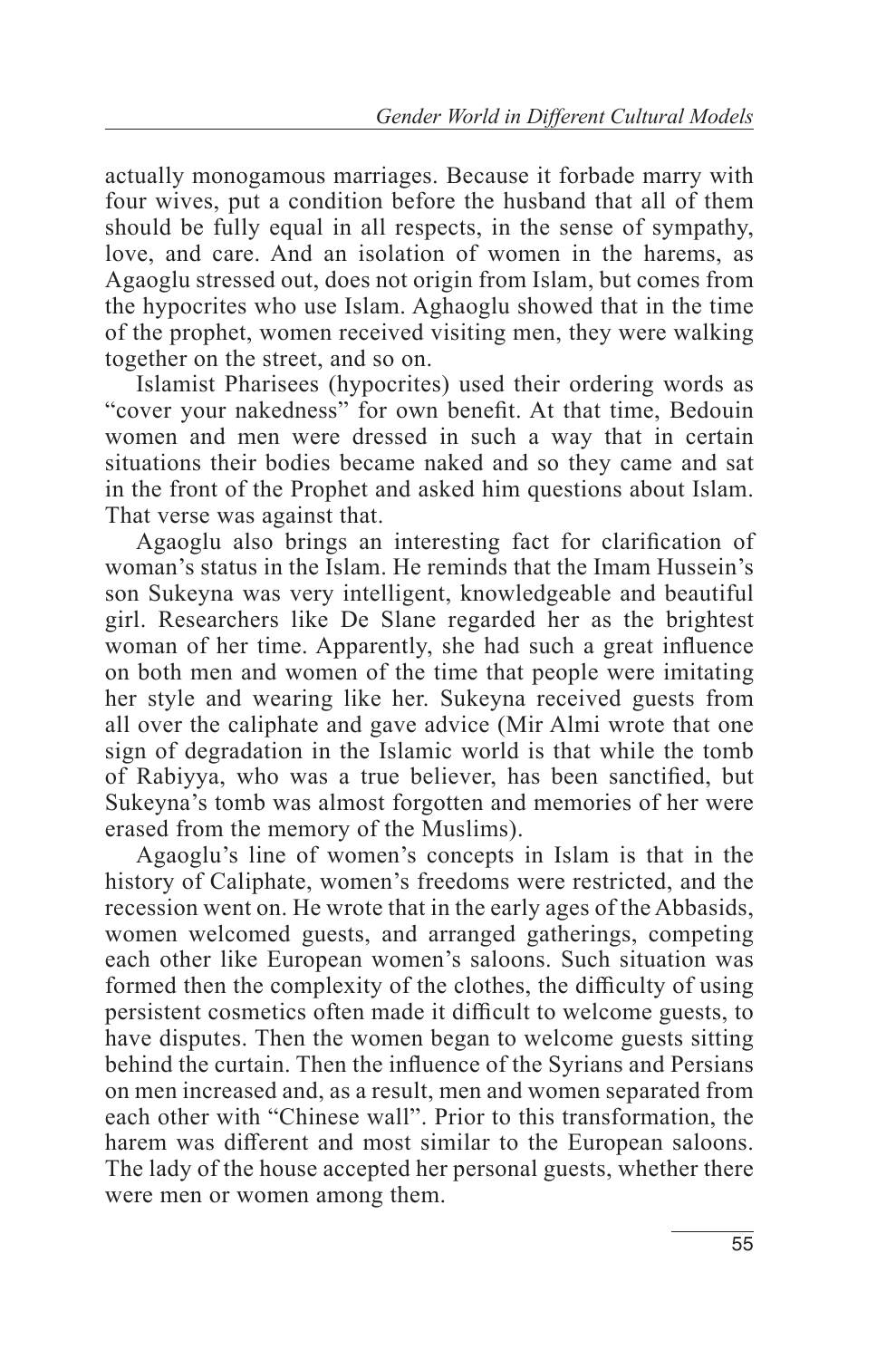It is Agaoglu's observation that women are more liberal than other Muslim nations according to lifestyle of Turkish nomads. This observation was later confirmed by a large number of facts and became one of the ideas that favored the problem of women in Turks. Now, we can see the circulation of idea, once was very specific to Agaoglu, in different studies. According to that opinion, until the Islam women have always been free in Turks and Tatars. One reason for this was the nomadic lifestyle. It is a well-known fact that Turkish women used to arm and help men in war.

According to Agaoglu, after the disappearance of the Muslim caliphate in Spain in the Islamic world, the status of woman changes under the Syrian and Persian influences, and the number of shiny (free) women sharply declines. Harems are filled with servants, and so on.  $(9, p.101 - 108)$ .

So, we have witnessed two stereotypes, emerged in the West and East. A stereotype was in the Muslim East and Christianity was giving women greater freedom. The other stereotype was in the West and the idea of a Muslim woman living under the yoke like slave was supported. If we go deeper into these two attitudes, we can come up with very interesting results regarding the problem of "women and culture". The first conclusion is that both stereotypes originated from ethnographic impressions or theoretical investigations of other cultures. That is, it came from the layers of the culture linked to psychological world of the ordinary people. In the Christian West, ordinary people and artists could not accept polygamy in any way. One reason was clear. Christianity forbade polygamy and remained a marginal fact in the Christian world, given the polygamy among sects like the Mormons (77). The other reason was that there was anger against Caliphs and the Ottoman sultans, which took Christian girls to their harems, as well as used to make them legal wives in addition to other wives.

The other reason has failed to be considered by science so far. If four wives are allowed to a man, then the mathematical formula "four is equal to one" works here without consciousness. True, in the Christian world, when they accuse the Islamic polygamy, the formula we have given did not come to mind of anybody explicitly. However, it caused such opinion in psychologies without noticing that if four wives are allowed in Moslems, it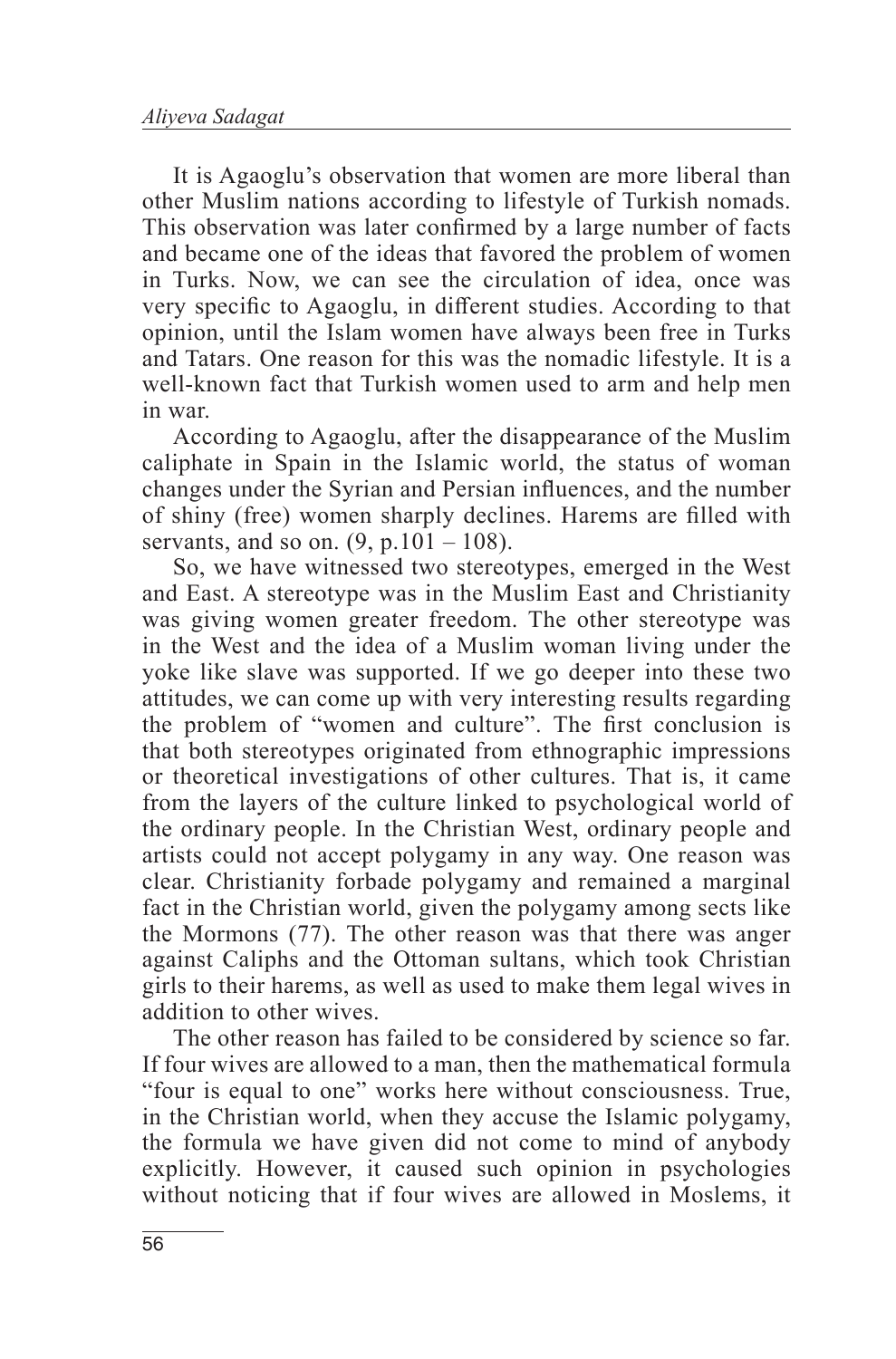means that a woman is equal to a quarter of a man. Hence there was a thought that women in the Islamic world are in a low and half-creature state.

If we look at the Muslim world, we can see that the misconception about the moral freedoms of a Christian woman was shaped under the influence of the hijab fact. Muslims thought that if a woman does not veil, she is free. However, we have seen that this belief was contrary to the formula formed among Muslims such as "the main is not physical hijab, but spiritual hijab." The absence of hijab of Christian women imposes on them moral liberties in the eyes of the ordinary Muslim, even though they apply rigorous ethics to Christianity. That is why, in the history of art of Azerbaijan the bride was Muslim and groom a Christian girl in inter-confessional marriage. Asli and Kerem, Sheikh Sanan's lover was Greek or the Georgian girl, Ali and Nino - these examples were not accidental. One fact was based on it that there were many palace facts about marrying a Christian girl. But the other reason was that in Muslim perception the Christian girl was freer, because she was not wearing a veil. For this reason, the marriage of a Muslim girl to a Christian man was considered unacceptable for the Muslim man's moral determination (although there were such facts in historical reality), and marriage of Christian girl to a Muslim man was considered normal. Undoubtedly, in this system of argument, the Sharia prohibited the Muslim woman from marrying a man of another religion.

Various parameters are involved in understanding of each other cultures. One of the most interesting parameters is that a woman or a man, a hero or a coward, historical events (e.g., the Chaldiran battle) can be a symbol and characterise the culture or, in modern terms, can create an image of culture. Inquisition had, undoubtedly drawn its patterns to the image of Catholicism, and the Catholics had to suffer so much to get rid of these patterns. The Renaissance humanism had given its marks to the patterns to the Italians. When it comes to the issue, it is a very interesting question that which image is given to women's culture type. Jeanne D'Arc had played a role in shaping the image of the French nation. Greek woman in "Oghuznama" and "Kitabi Dada Gorgud" has not yet been studied as a factor of image in the Christian world. One of the serious issues in the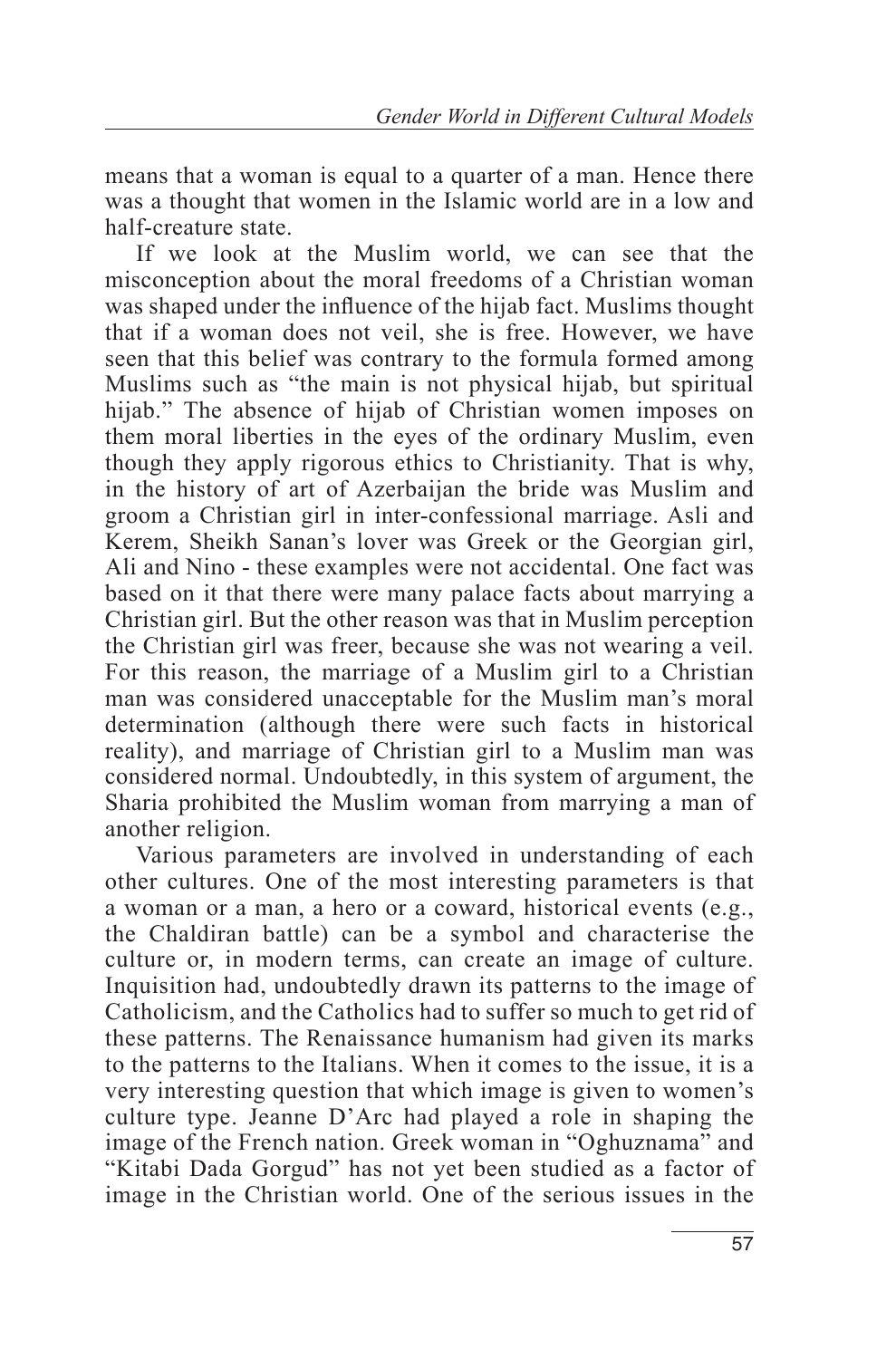perception of Azerbaijanis is the topic of Armenian woman in the image of the Armenian nation.

In the  $20<sup>th</sup>$  century, a free woman became one of the mobile symbols of globalization. Although the term "Globalization" has not been used for this period, since there were no its significant infrastructure, internet and transnational corporations, but only the prototypes of globalization as seen in the past empires may be traced in modernization processes of the 19th and 20th centuries. Modernization became one of the manifestations of this globalization of that period when it originated from Europe and America and covered all the world, China, Japan and the Islamic world. In this process, a free, emancipated woman began to appear not only in Europe, America, but also in the East. Accordingly themes, problems, which left isolated in the preceding cultures, have arisen in relation to women. For example, the tragedy of a girl who had been married by insistence of her parents was at all times. However, it did not go to the layers of culture, that is, in the reflection lines in the sphere of culture. The fact was existing in life, and it probably took place in the conversations of women. However, novels, stories were not written out of that. Theologians did not discuss this. Thus, the fact of life was not modelled by the culture. In this semi-chapter, we tried to build a theoretical model why it did not model, and at that time we had to do a lot of research in the context of Victorian culture.

It was understood during the study that although the cultures of the West and East were so different, they were subjected to many bans in the biological layers of women-men relations in the monotheistic-related periods of patriarchal religiosity, in periods close to religion, so that they could not find a way to culture. True, this same identity in the West and East did not exclude the principal differences. We have seen clearly how much the Victorian culture resembles the Muslim culture, but in one the hijab's physical options was exploited full, and in this case the forms of chadra, paranja appeared, and in another one the transformation of the spiritual hijab was carried out, adopted. In one, physical hijab logically led to the physical, material and rude option of the prohibition to woman, and in another one the woman was limited with delicate, "golden" buffs, in the background of to propagate samples, exemplary lives under the idea of women's virtues. When this identity and differences clarified, it was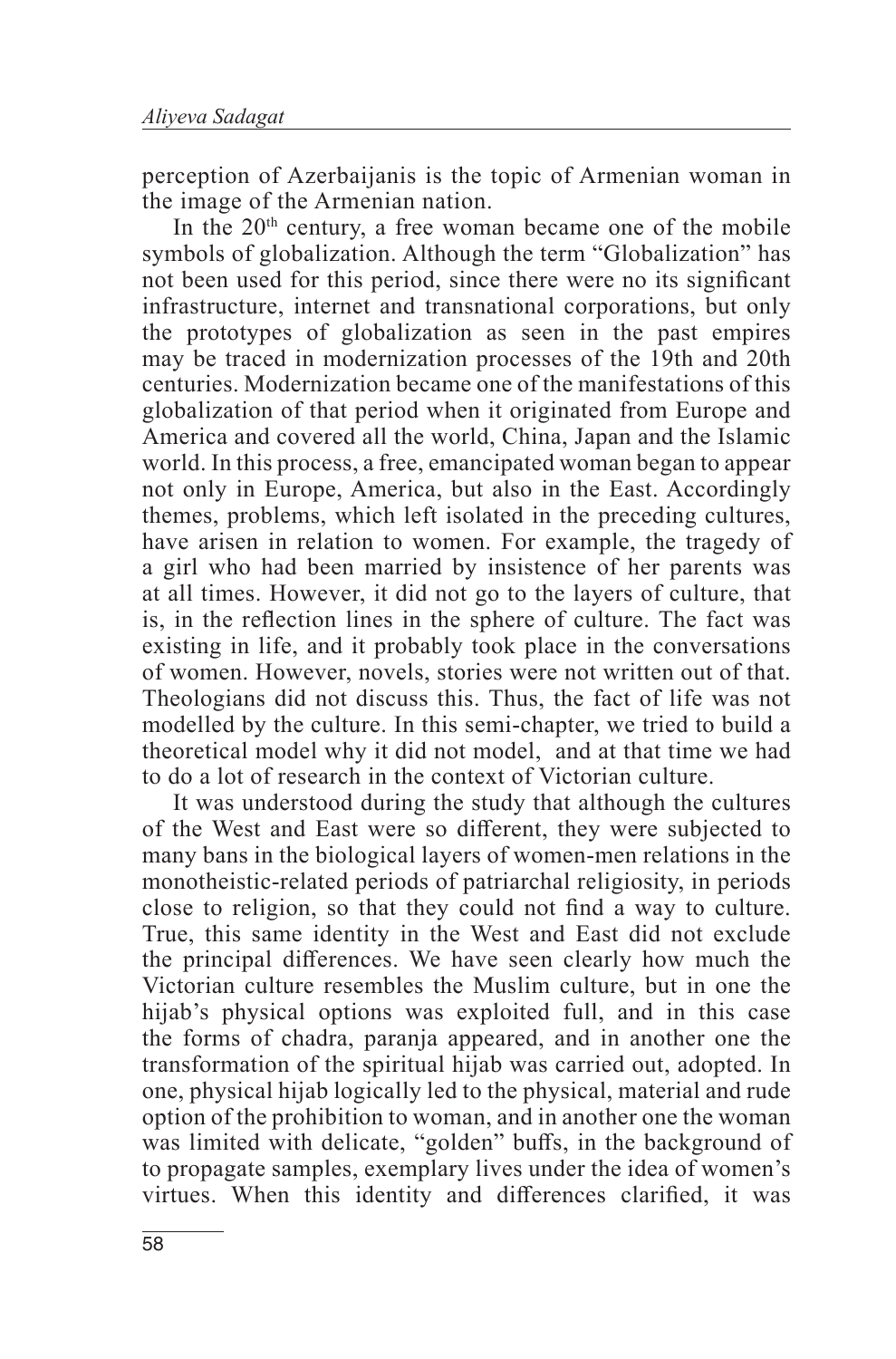understood that when the transition of the Victorian era to liberal morality took place, in the Islamic world was misunderstood as a process that came from the essence of Christianity.

The Christian woman of the new liberal era was misinterpreted as a true Christian woman, and then this woman hit her "stains" in image of the West. However, when this is the case, of course a question arises: if a modern European woman is a product of a freedom from Christianity, then this freedom must have created every the European woman type. However, when the East woman emancipated with the influence of Bolshevism ideology or modernization, not a full Christian or European woman type is formed. It is a type of woman, liberated from patriarchal religions, a product of modernization. At the same time, when comparing women of different nationalities, such as English and Japanese women, in addition to similarities, there are differences as well. All these facts clearly show that when Islamists accuse the West of misleading and find open or hidden Christian "hand" in this matter it, they knowingly or unknowingly create a "black PR," that is, misinforms for strength of propaganda.

If we look at history, we can witness a lot of disinformation about the phenomenon related to the women in confrontation of nations, ideological struggle, and this is in fact a matter of another research.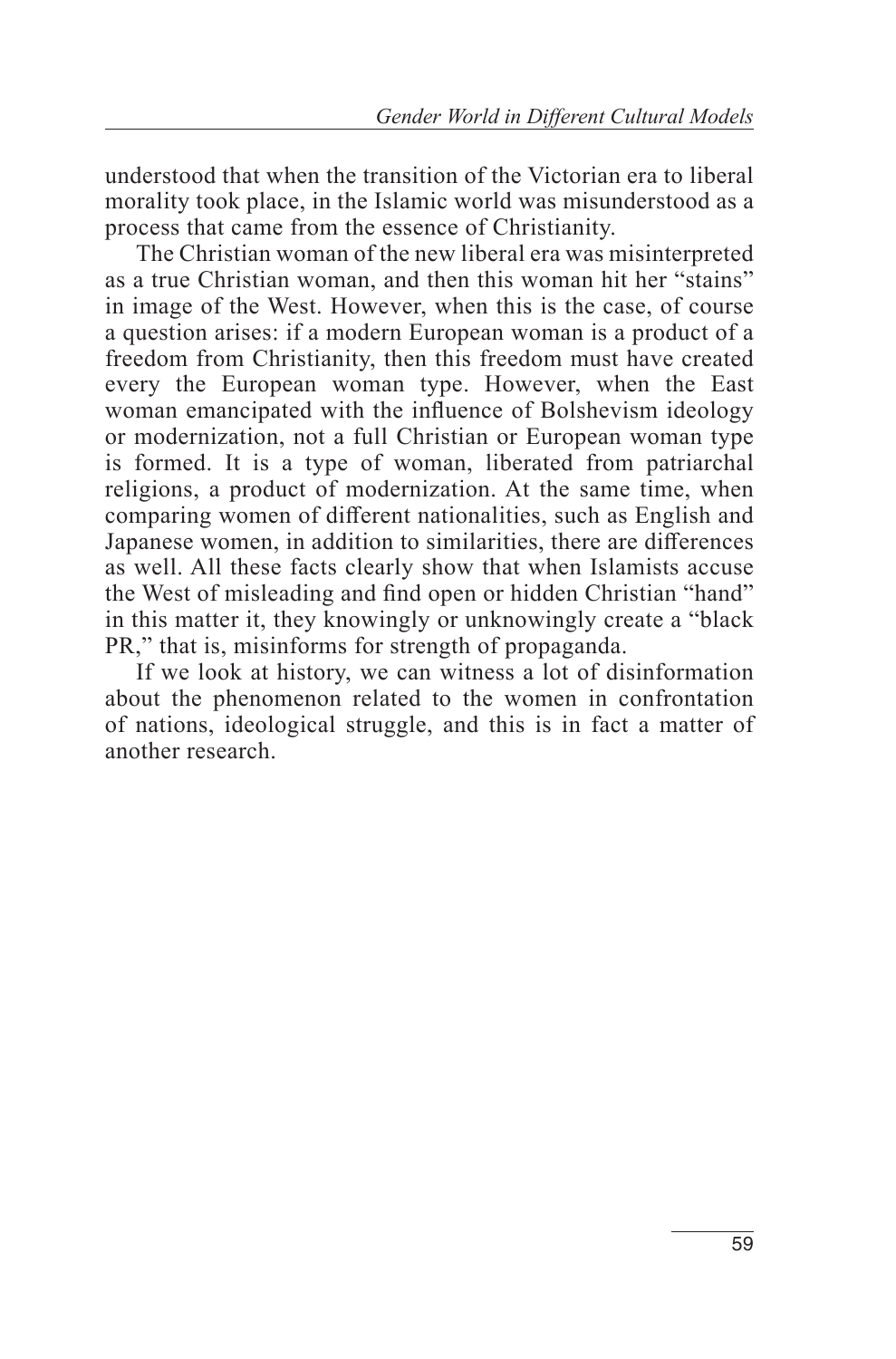#### **REFERENCES:**

- 1. Mammadli Z. Tele-communication from A to Z. B .: Yeni Nasil , 2009, 322 p.
- 2. Six great women travelers in Asia http://www.worldhum.com/travel-blog/item/asia-greatwomen-travelers-39090318/
- 3. Tagiyev R.N. The love of Prince Dipendran. B .: Adiloglu, 2005, 373 p.
- 4. Tagieva R. National identity against globalization // Simurg,  $\mathcal{N} \geq 2, 2010, \text{p}.27 - 29$
- 5. Wittgenstein, L.G. Logico-philosophical treatise (1921) // Wittgenstein Ludwig. Philosophical works, part 1, Moscow: Gnosis. 1994, 520 p.
- 6. Mehdi N. M. Archeology of art, archetyktonics of art. Baku: Qanun, 2007, 342 p.
- 7. Pelipenko A. A, Yakovenko I.G. Culture as a system. http://apelipenko.ru/Default.aspx?tabid=200
- 8. Маркова О.Ю. Гендерные измерения современного общества/Сборник философских статей. «Отчуждение человека в перспективе глобализации мира». Санкт-Петербург: Петрополис, 2001, с.223 – 240
- 9. Агаев А. A. Женщина по исламу и в исламе. //Азербайджан в мире. №4. Октябрь, 2006, с. 98 – 108
- 10. Fromm E.Z. The Application of Humanist Psychoanalisis to Marx's Theory/ In: "Socialist Humanism. An International Simposium". N.Y.: 1965, 461 p.
- 11. İvanova.V. M. Shame and guilt: Sociology as a Poietic System. Uppsala University. Department of Sociology. 2000, 358 p.
- 12. Хорни. К. Женская психология. СПб.: Издательство Восточно-Европейского института психоанализа. 1993, 222 с.,
- 13. Abdul-Lətif-əz-Zəbidi Z.Ə. Səhih əl-Buxari. (ərəb dilindən tərc. ed. Ə.Musayev); Bakı: Şərq-Qərb, 2009. 973 s.
- 14. Gage M. J. Woman, Church and State: A historical account of the status of woman through the christian ages with reminiscences of the matriarchate. Chicago: Arno Press Inc, 1893, 570 p.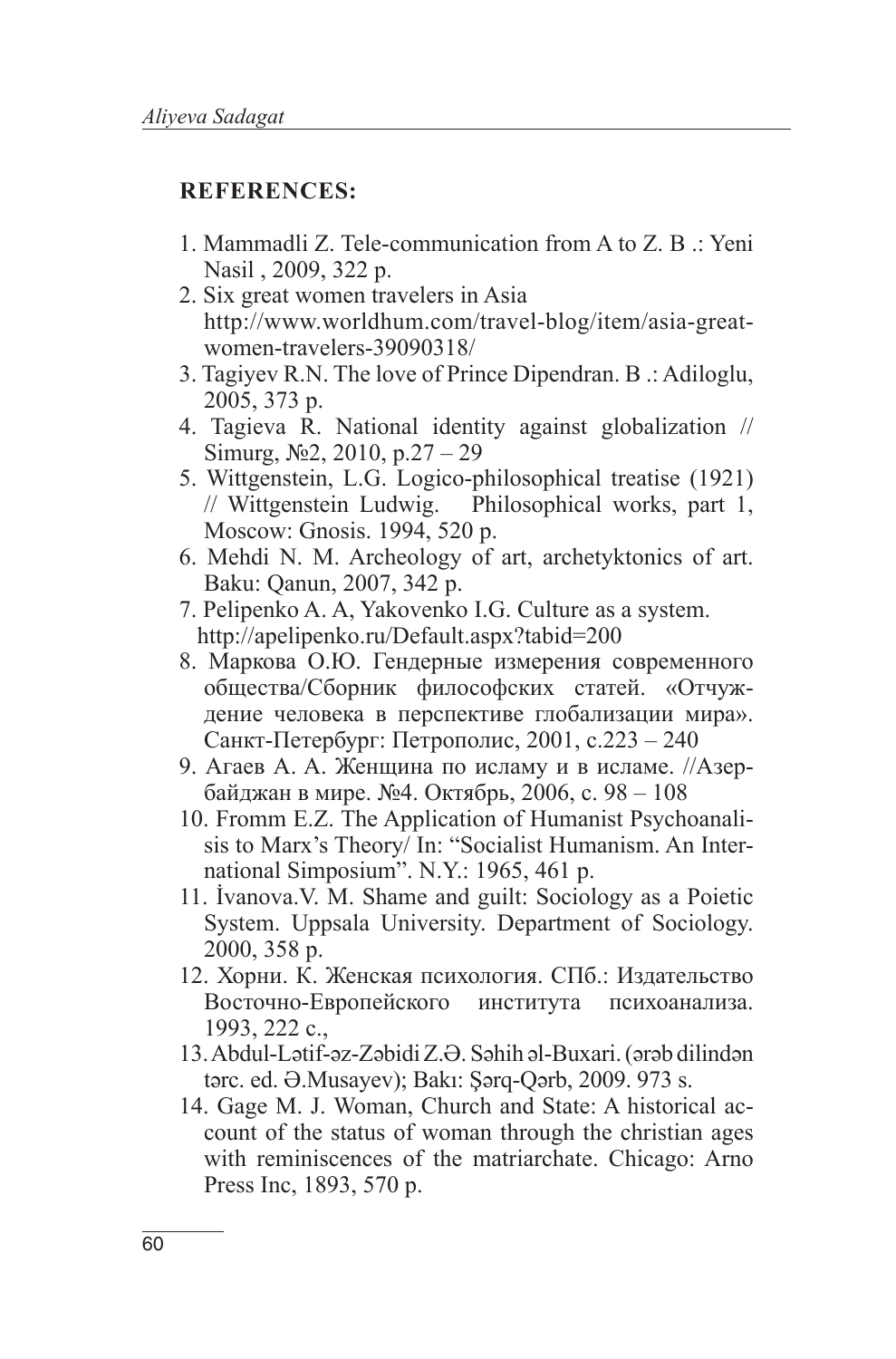- 15. Маслоу A.X. Мотивация и личность. СПб.: Питер, 2008, 352 c.
- 16. Balakişiyev M. S. Üç roman. Köç, Ceviz qurdu, Səs. Bakı: Azərbaycan nəşriyyatı, 2004, 584 s.
- 17. Гюстав.Ю. К. Аналитическая психология. М.: Мартис. 1995, 399 с.
- 18. Azərbaycan seksizmi vətəndaş dinləmələrində. Qaçqınlara qarşı ayrı seçkilik haralarda və nələrdə. Bakı: Qanun, 2007, 188 s.
- 19. Гуревич А.Я. Средневековый мир: культура безмолвствующего большинства. – М.: Искусство, 1990. 311 с.
- 20. Baxtin M.M. Dostoyevski poetikasının problemləri. B.: Kitab aləmi, 2005, 384 s. 21. Лихачев Д.С., Панченко А.М. «Смеховой мир» Древней Руси. Ленинград: Наука, 1976, 204 с.
- 22. Андеграунд. http://magazines.russ.ru/znamia/red/chupr/ book/andegr12.html
- 23. Платон. Сочинения в трех томах, т.2, М.: Мысль, 1970, 611 с.
	- 24. Мехти Н.Н. Средневековая мусульманская культура: эстетика проявленного и философия сокрытого. Б.: Ганун, 1996, 192 с.
- 25. Анаргызы Гюнель. Навстречу прошлому. Б.: Нурлан, 2004, 210 с
- 26. Давыдов Ю.Н. Критика социально-философских воззрений Франкфуртской школы. М.: Наука, 1977, 319 с.
- 27. Əfəndiyeva H. Milli özünüdərk. Bakı: Ozan, 2006,  $s.110 - 130$
- 28. Tağıyeva R.Milli identifikasiya qloballaşmaya qarşı// Simurq, №2, 2010, с.27
- 29.Венингер О. Пол и характер. С.П.Б. Кигоиздательство «Посев». 1909, 428 с
- 30. Шарден П.Т. Феномен человека. Преджизнь. Жизнь. Мысль. Сверхжизнь. М.: Наука, 1987, 240 с.
- 31. Райх В.Л. Психология масс и фашизм. Санкт-Петербург.:1977, 380 с.
- 32. Петрович И. И. Постмодернизм от истоков до конца столетия: эволюция научного мифа. М.: Интрада. 1998, 255 с.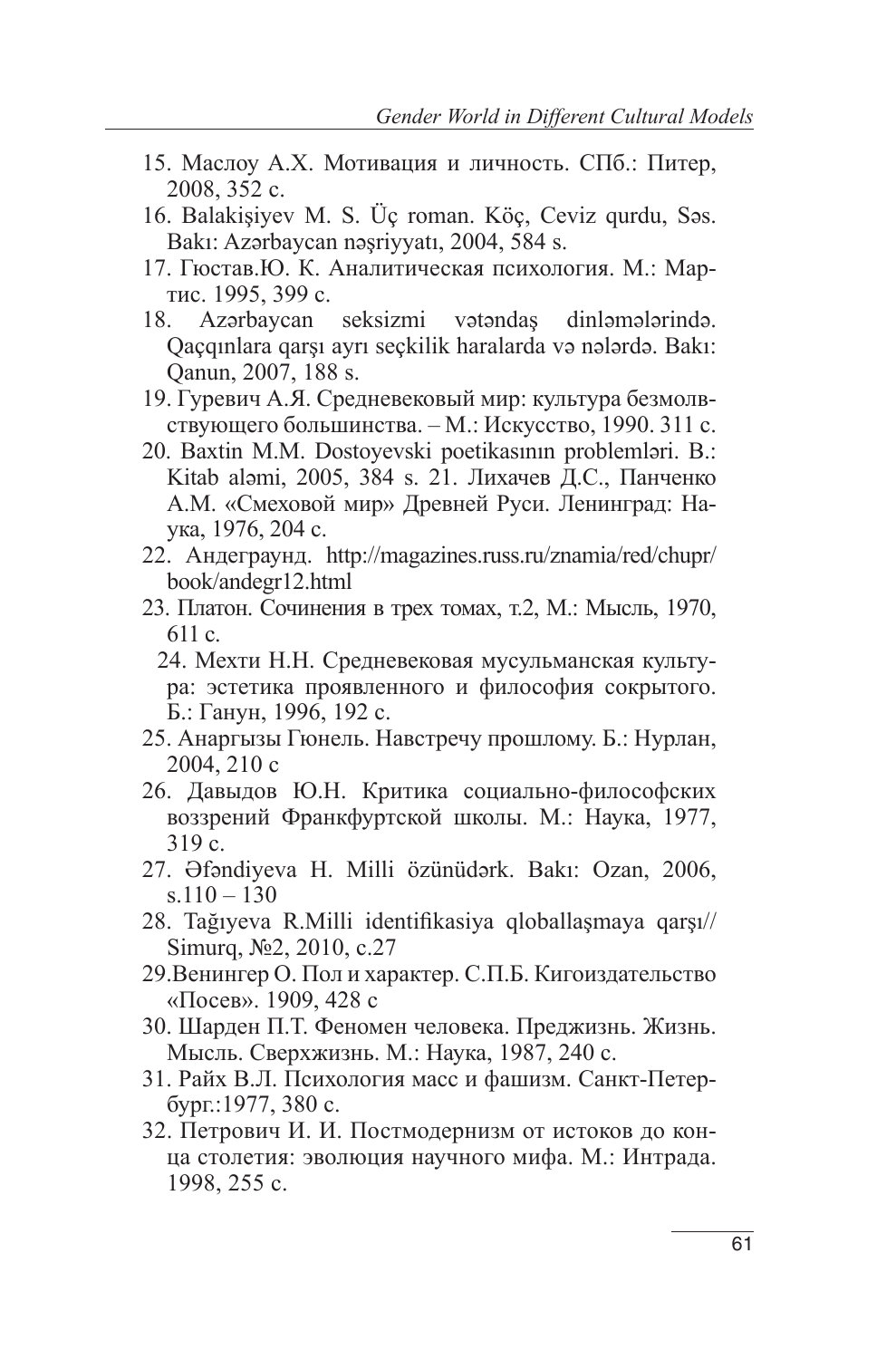- 33. Manafova M. və b. Beynəlxalq mədəni əlaqələr: Dərslik c.2., Bakı: Sabah, 2009, 398 s.
- 34. Фромм.Э. Бегство от свободы. М.: АСТ, 2009, 288 с.
- 35. Herbert . M.Tek-boyutlu insan. İstanbul, May yayınları, 1975, 300 s.
- 36. Петрович И. И. Постмодернизм от истоков до конца столетия: эволюция научного мифа. М.: Интрада. 1998, 255 с.
- 37. Барт Р. Избранные работы М.:1989, 616 с
- 38. Дьяков А.В. Философия пост-структурализма во Франции. Нью Йорк: Северный крест, 2008, 364 с.
- 39. Malson. H. The thin woman: feminism, post-structuralism and the social psychology of anorexia nervosa. Routledge, 1998, 234 p.
- 40. Персональный сайт психолога Екатерины Шморгун
- http://freeapple.ru/index.php?option=com\_content&view=a rticle&id=58:arhetipfem&catid=1:all&Itemid=16
- 41. Е.М.Мелетинский. Мифологический Словарь. Москва: Советская Энциклопедия, 1991, 672 c.
- 42. Джоргуди С. Создание мифа о матриархате // История женщин на Западе: В 5 т. Т.1: От древних богинь до христианских святынь. СПб.: Алетейя, 2005, 471 c.
- 43. Рахманалиев Р. Империя тюрков. Великая цивилизация. Тюркские народы в мировой истории с X в. до н.э. по Xx в. н.э. Рипол Классик, 2009, 742 с.
- 44. Mehdi N.M. Orta əsrlər Azərbaycan estetik mədəniyyəti. B.:İşıq, 1986, 159 s.
- 45. Gage M. J. Woman, Church and State: A historical account of the status of woman through the christian ages with reminiscences of the matriarchate. Chicago: Arno Press Inc, 1893, 570 p.
- 46. Currie D. H. Raoul V. A. The Anatomy of gender: women's struggle for the body. Canada: Carleton University Press , 1992, 274 p.
- 47.Ağayev Ə.H. İran qadını //Xəzər, 1990, № 2, s.92 95
- 48. Abū-Rabi. I. M. The Blackwell companion to contemporary Islamic thought. John Wiley & Sons, 675 p.
- 49. Витгенштейн Л .Г.Логико-философский трактат (1921)// Витгенштейн Людвиг. Философски работы, часть 1, М.: Гнозис. 1994, 520 с.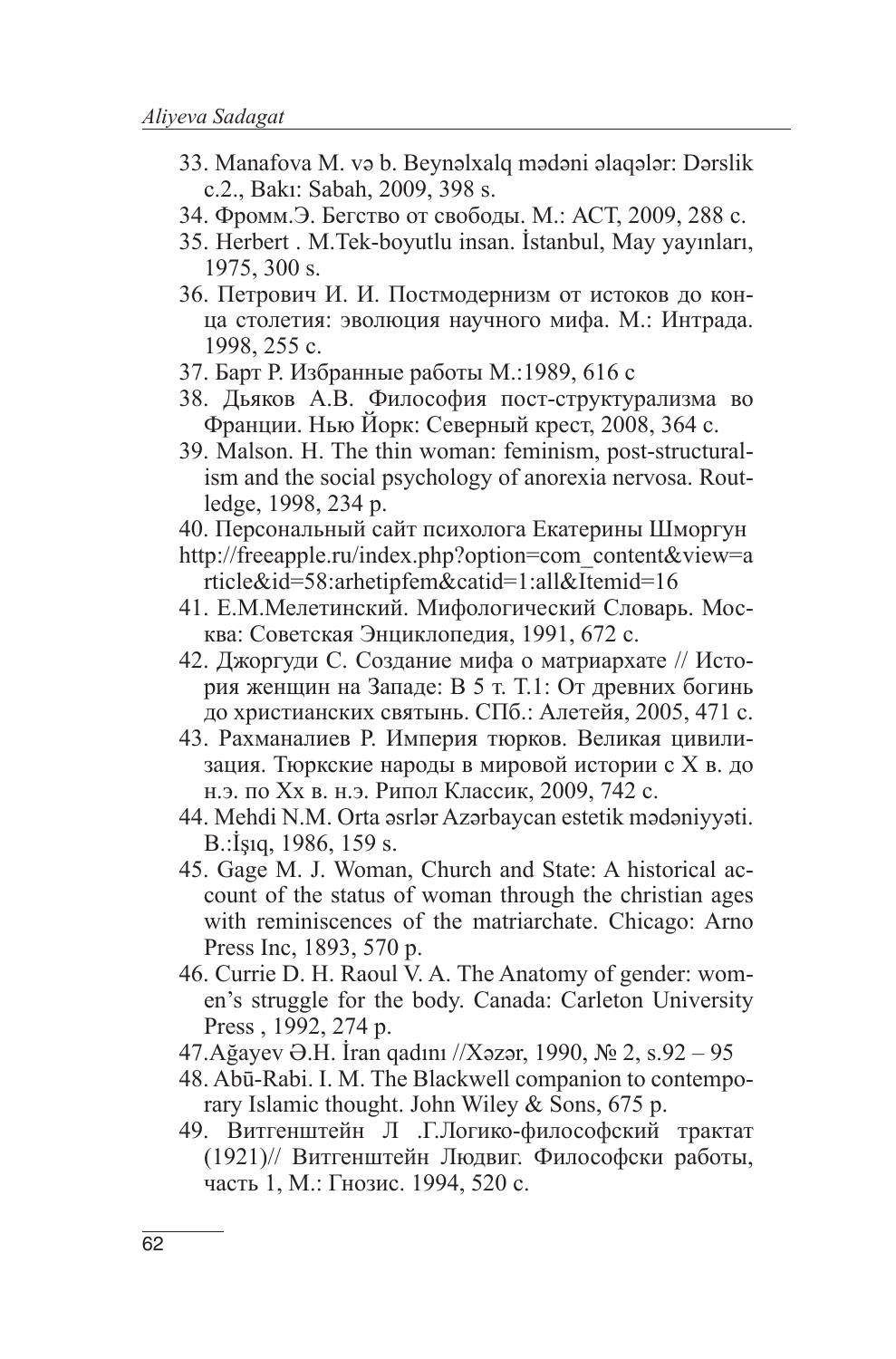50. Риккерт. Г. Науки о природе и науки о культуре. М., Республика, 1998, 128 c.

 51. Гумбольдт В.Ф. Язык и философия культуры. М.: Прогресс, 1985, 309 с.

- 52. Gentlmen. https://en.wikipedia.org/wiki/Gentleman
- 53 Маркова О.Ю. Гендерные измерения современного общества/Сборник философских статей. «Отчуждение человека в перспективе глобализации мира». Санкт-Петербург: Петрополис, 2001, с.223 – 240
- 54. Рябова Т. Б. Женщина в истории Западноевропейского Средневековья. Иваново: Юнона, 1999, 212 c.
- 55. Варвик A. Роль женщины в викторианской эпохе
- http://anna-warvick.livejournal.com/162589.html
- 56. Abbasov N.Ə., Həsənov R.R. Nəsirəddin Tusinin müdriklik fəlsəfəsi. B.: ADMİU-nun mətbəəsi, 2012, 220 s.
- 57. Игнотенко А.А. Ибн-Халдун. М.: Мысль, 1980, 160 с.
- 58. Herman A.L. The Idea of Decline in Western History. The Free Press, 2007, 528 p.
- 59. Ясперс К.Т Смысл и назначение истории. М: Полит 1991, 527 с.
- 60. Mehdi.N.M. Seçim azadlığı olmayan gənclərin TV etirafı.
- https://www.makroblog.az/a/24926087.html
- 61. Шпенглер. O.A. Закат Европы. Новосибирск: Наука. 1993, 593 c.
- 62. Qasımoğlu N. Q. Faiz məsələsi // 525-ci qəzet, 19.05.2012
- 63. Christa G. Picturing women in late Medieval and Renaissance art. Manchester University Press ND, 1997, 173 p.
- 64. Gage M. J. Woman, Church and State: A historical account of the status of woman through the christian ages with reminiscences of the matriarchate. Chicago: Arno Press Inc, 1893, 570 p.
- 65. История движения за права женщин. По материалам книги Кэтрин Айзек «Общественные организации в борьбе за демократию».
- http://www.ndi.ru/ARCHIVE/Russian/Woman\_Rights/ index.shtml
- 66. Платон. Пир. М.: Direct Media, 2002, 111 с.
- 67. Юнг К. Г. Избранное. Минск: Попурри, 1998, 448 с.